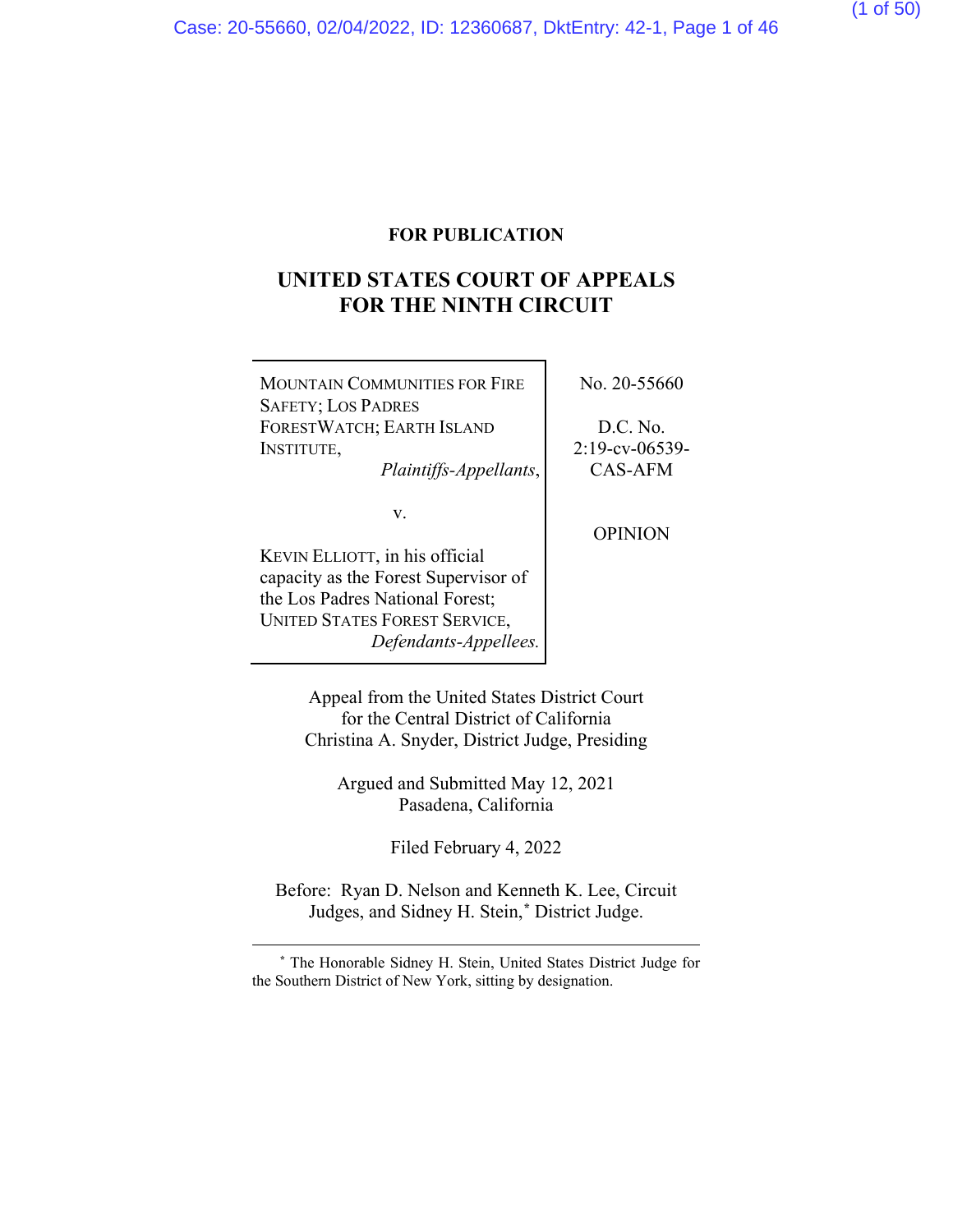Opinion by Judge Lee; Dissent by Judge Stein

## **SUMMARY[\\*\\*](#page-37-0)**

#### **Environmental Law**

The panel affirmed the district court's summary judgment for the U.S. Forest Service in an action brought by several nonprofit groups concerning the Service's proposed timber project of "thinning" overcrowded areas in Cuddy Valley within Los Padres National Forest.

U.S. Forest Service regulation 36 C.F.R. § 220.6(e)(6) allows "timber stand improvement" activities such as "thinning . . . to reduce fire hazard" ("CE-6" exemption).

The panel held that CE-6 – the "Timber Stand Improvement" categorical exclusion – allows for thinning of larger commercially viable trees, and is not limited to thinning small saplings. First, the National Environmental Policy Act ("NEPA") permits categorical exclusions to proceed without an environmental impact statement or an environmental assessment. The panel held that CE-6 unambiguously allowed commercial thinning, and, therefore, it need not consider whether it must give *Auer* deference to the Forest Service's interpretation of CE-6.

**<sup>\*\*</sup>** This summary constitutes no part of the opinion of the court. It has been prepared by court staff for the convenience of the reader.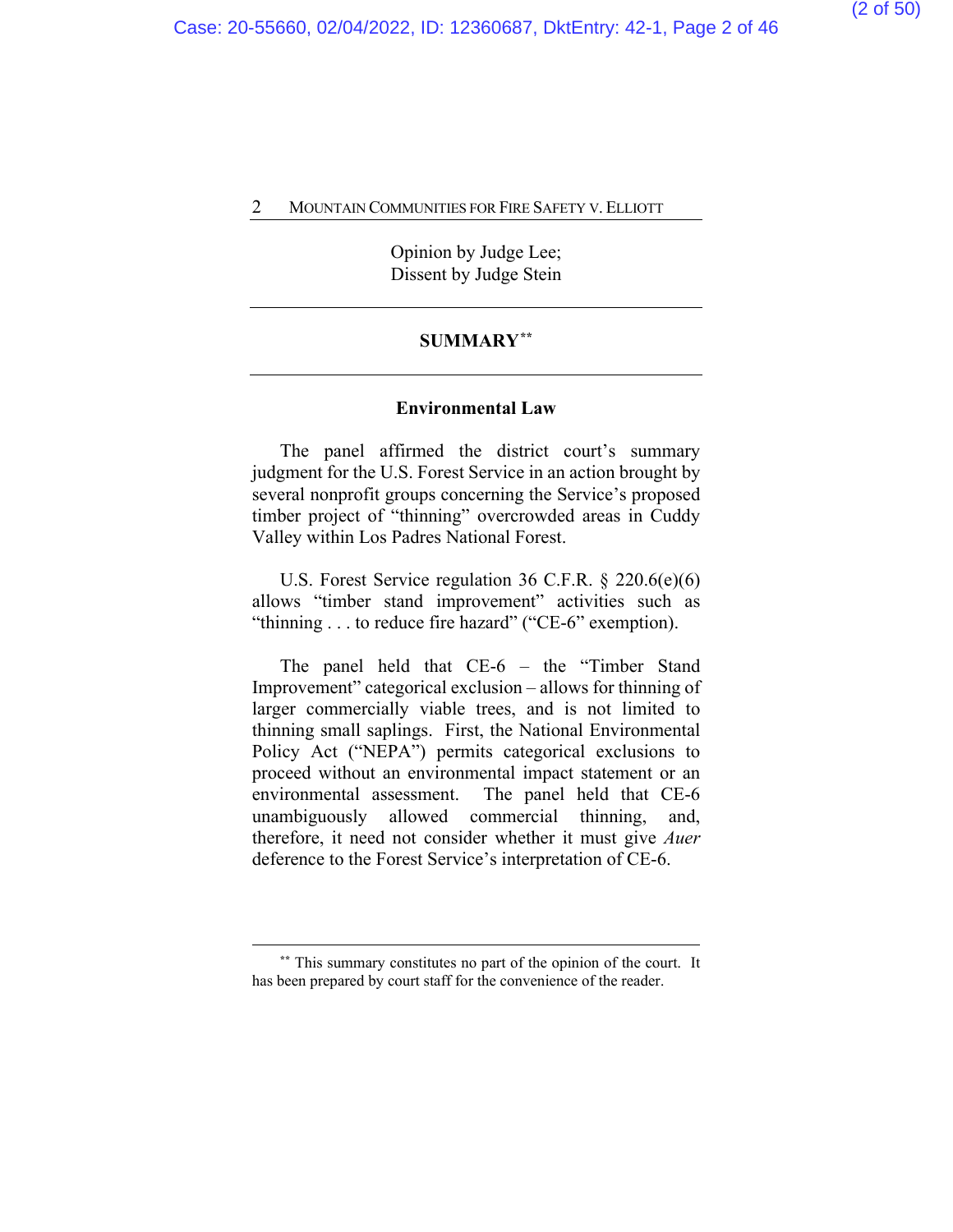Second, CE-6 is not genuinely ambiguous and allows for commercial thinning. The plain language of CE-6 is clear. It does not limit activities based on tree age or size; rather it allows for timber stand improvement. In addition, the phrase "timber stand improvement" itself does not limit tree age or size. The panel further held that the Forest Service was not bound by the 2014 Forest Service Manual definition of "stand improvement." The panel rejected appellants argument that other categorical exceptions implicitly limited CE-6's scope.

The panel held that the Forest Service's decision to apply CE-6 to the project was not arbitrary and capricious. Because the Cuddy Valley Project authorized thinning to reduce "stand density, competing vegetation, and fuels" and will not require the use of herbicides or any road construction, the Forest Service reasonably determined that it fell within the scope of CE-6. Also, when analyzing whether extraordinary circumstances prevented the use of CE-6, the Forest Service did not have to examine the NEPA intensity factors listed at 40 C.F.R. § 1508.27. Finally, the Forest Service adequately considered the resource conditions listed at 36 C.F.R. § 220.6(b).

The Forest Service did not violate the National Forest Management Act ("NFMA") in determining that the project tracked the Los Padres Forest Plan's Aesthetic Management Standards. The panel rejected appellants' NFMA-related arguments. The Forest Service did not have to issue explanatory documentation when the project was authorized. Although NFMA regulations promulgated later require a document describing how proposed activities follow the forest plan, 36 C.F.R. § 219.15(d), such regulations do not apply to plans that predate their enactment; and the Los Padres Forest Plan predated those recent regulations.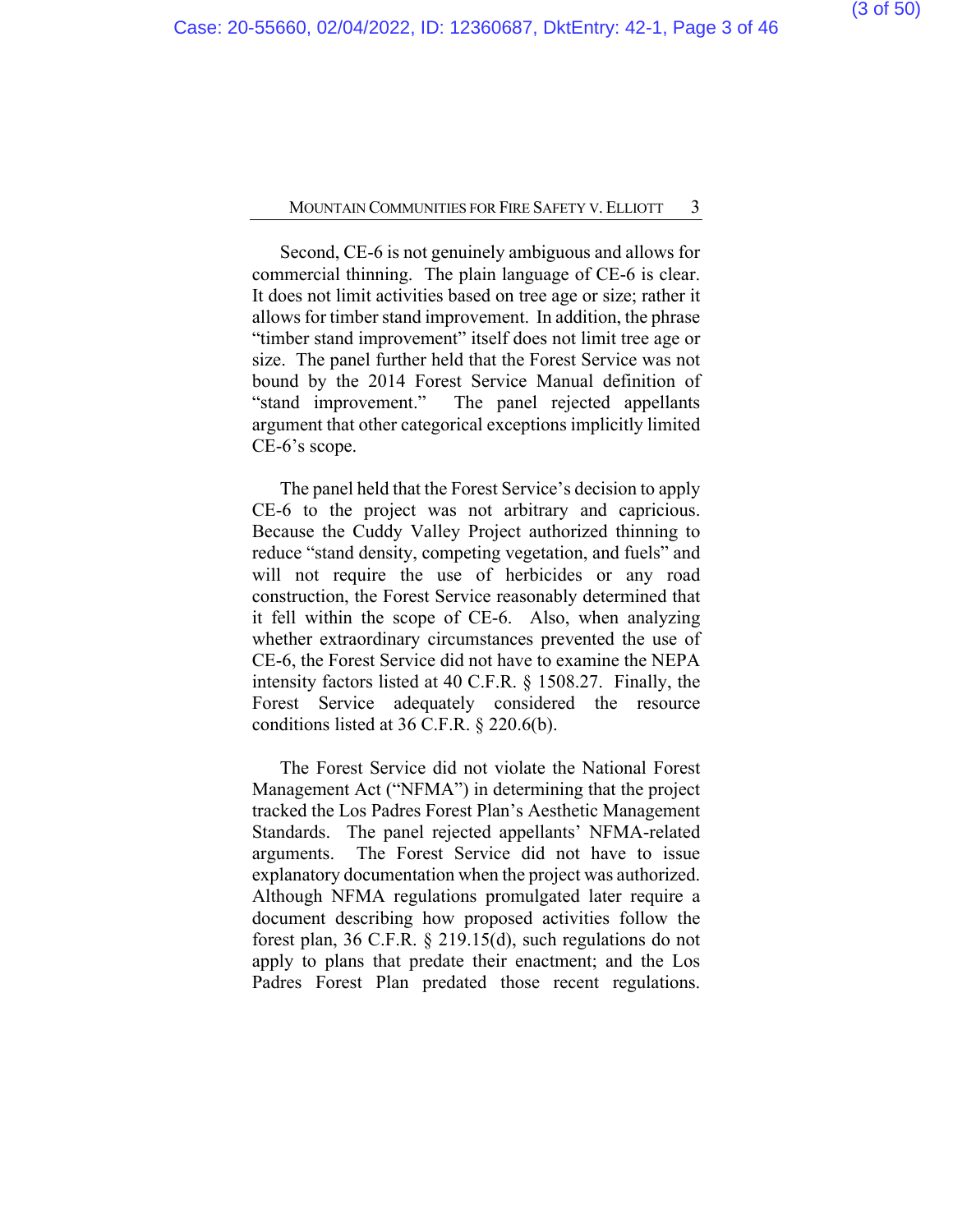Moreover, the Forest Service's articulated rationale was not a mere post hac rationalization. In addition, the Forest Service's conclusion that the project met the Scenic Integrity Standards in the Forest Plan was not arbitrary and capricious.

District Judge Stein dissented because he would find, employing all the traditional tools of statutory construction, that the CE-6 exemption unambiguously prohibits the Forest Service from performing commercial thinning of trees pursuant to CE-6. He disagreed with Part I.B of the majority's analysis and would reverse the district court's denial of appellants' motion for summary judgment.

## **COUNSEL**

Matt Kenna (argued), Public Interest Environmental Law, Durango, Colorado; René P. Voss, Natural Resources Law, San Anselmo, California; for Plaintiffs-Appellants.

Ana T. Katselas (argued), David Gunter, and Erika Danielle Norman, Attorneys; Eric Grant, Deputy Assistant Attorney General; Jonathan D. Brightbill, Principal Deputy Assistant Attorney General; United States Department of Justice, Environment and Natural Resources Division, Washington, D.C.; Stephen Vaden, General Counsel; Jamie Rosen, Attorney; Office of the General Counsel, United States Department of Agriculture, Washington, D.C.; for Defendants-Appellees.

Sara Ghafouri and Lawson E. Fite, American Forest Resource Council, Portland, Oregon, for Amicus Curiae American Forest Resource Council.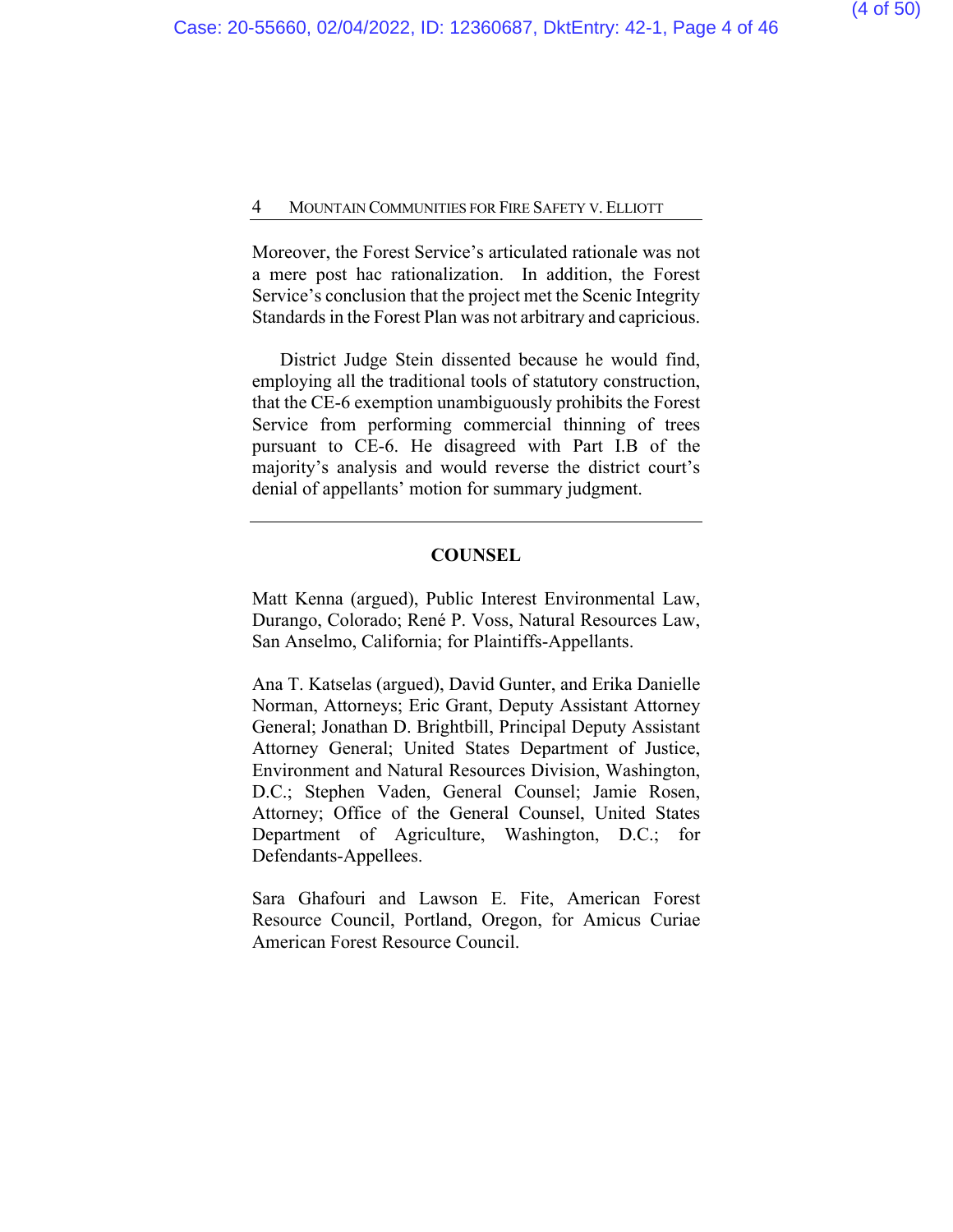#### **OPINION**

LEE, Circuit Judge:

The U.S. Forest Service is at loggerheads with several nonprofit groups over its proposed project of "thinning" overcrowded areas in Cuddy Valley within Los Padres National Forest. If some trees are not "thinned"—*i.e.,*  removed—the forest will face increased risks of wildfires, and insects and diseases may ravage the trees, according to the Forest Service. The nonprofit groups, on the other hand, raise the specter of swaths of large trees being slashed and sold by the government with little regard for environmental impact. The Cuddy Valley Project thus implicates complex questions and competing public policy goals.

Our task today, however, is much simpler and more straightforward: Does a U.S. Forest Service regulation allowing "timber stand improvement" activities such as "thinning ... to reduce fire hazard" include "commercial" thinning" (*i.e.*, the cutting of large and commercially viable trees that may be sold by the Forest Service to private parties)? 36 C.F.R.  $\S 220.6(e)$ (6) ("CE-6" exemption). If so, then the Forest Service can rely on this so-called "CE-6" exemption to move forward with its project to thin trees without having to prepare an environmental impact statement ("EIS") or an environmental assessment ("EA") under the National Environmental Policy Act ("NEPA"), 42 U.S.C. §§ 4321 *et seq.*

We hold that the CE-6 exemption unambiguously allows the Forest Service to thin trees, including larger commercially viable ones, to reduce fire hazard without having to conduct an EIS or EA. Its plain language does not limit thinning by tree age, size, or type. Nor is thinning defined to exclude commercial thinning. If the thinning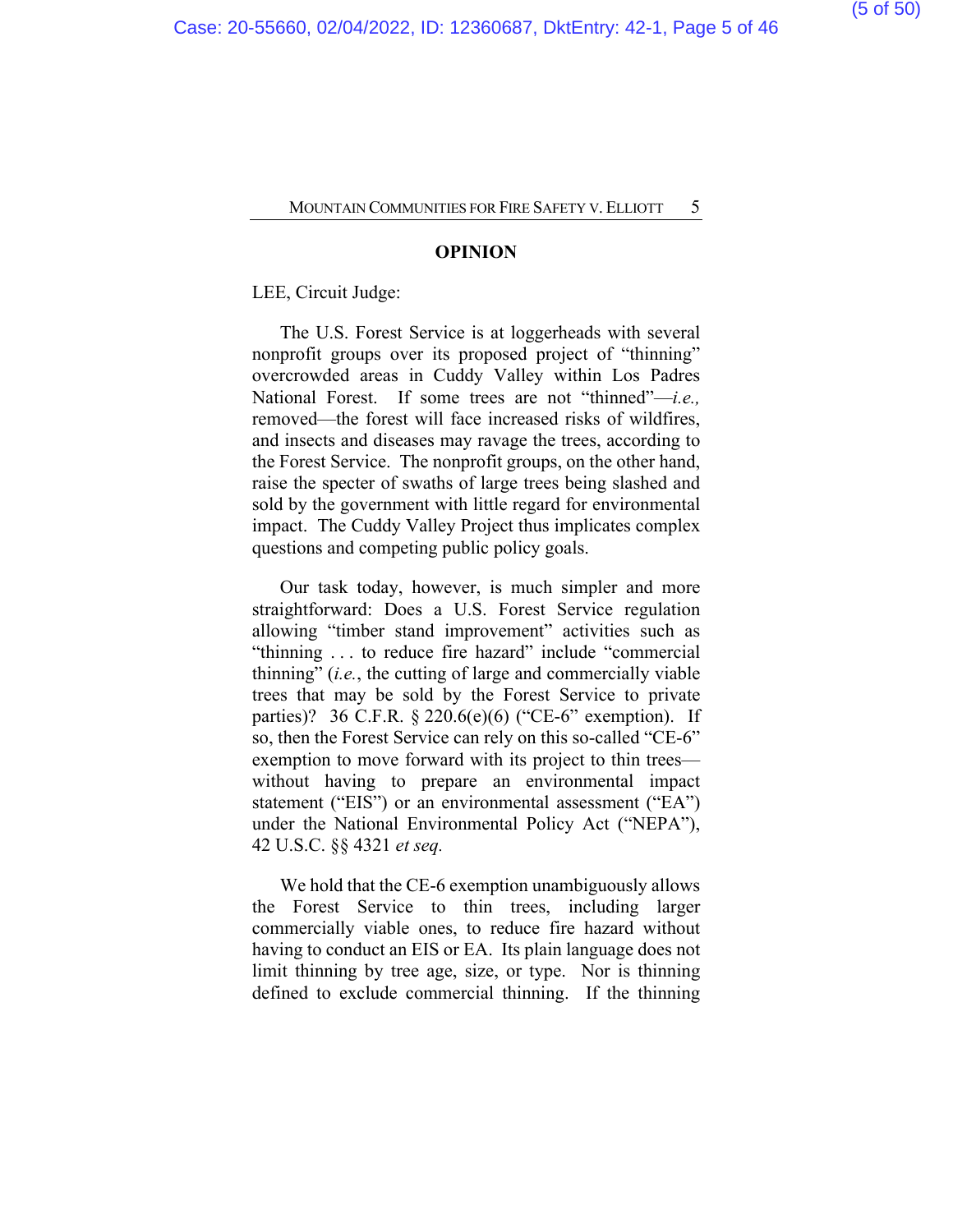project reduces fire hazard and meets certain other conditions, CE-6 greenlights the project, even if it means felling commercially viable trees. And under our deferential review of agency action, we hold that the Forest Service did not act arbitrarily and capriciously in invoking the CE-6 exemption for the project.

We also hold that the Forest Service did not violate the National Forest Management Act ("NFMA"), 16 U.S.C. §§ 1600 *et seq.*, which sets certain aesthetic management standards. The Forest Service did not have to explain how the project would meet such standards. *Or. Nat. Desert Ass'n v. U.S. Forest Serv.*, 957 F.3d 1024, 1034 (9th Cir. 2020). In any event, the Forest Service did explain how the project area would retain sufficient scenic integrity.

We thus affirm the district court's summary judgment for the Forest Service.

#### **BACKGROUND**

## **I. The Forest Service Identifies Ecological Challenges in Cuddy Valley.**

Cuddy Valley lies nestled in Los Padres National Forest. It is part of the Mt. Pinos Place area, where single-leaf pinyon-California juniper woodlands and forests dominate the low-elevation landscape, while large, old-growth Jeffrey pine dominate the high-elevation landscape. But after years of human-directed suppression of the natural process of wildfires, the forest in Cuddy Valley has become overcrowded with vegetation.

Overcrowding increases the risk of tree loss to insects, disease, severe wildfire, and drought-related mortality. It makes trees more vulnerable to widespread insect and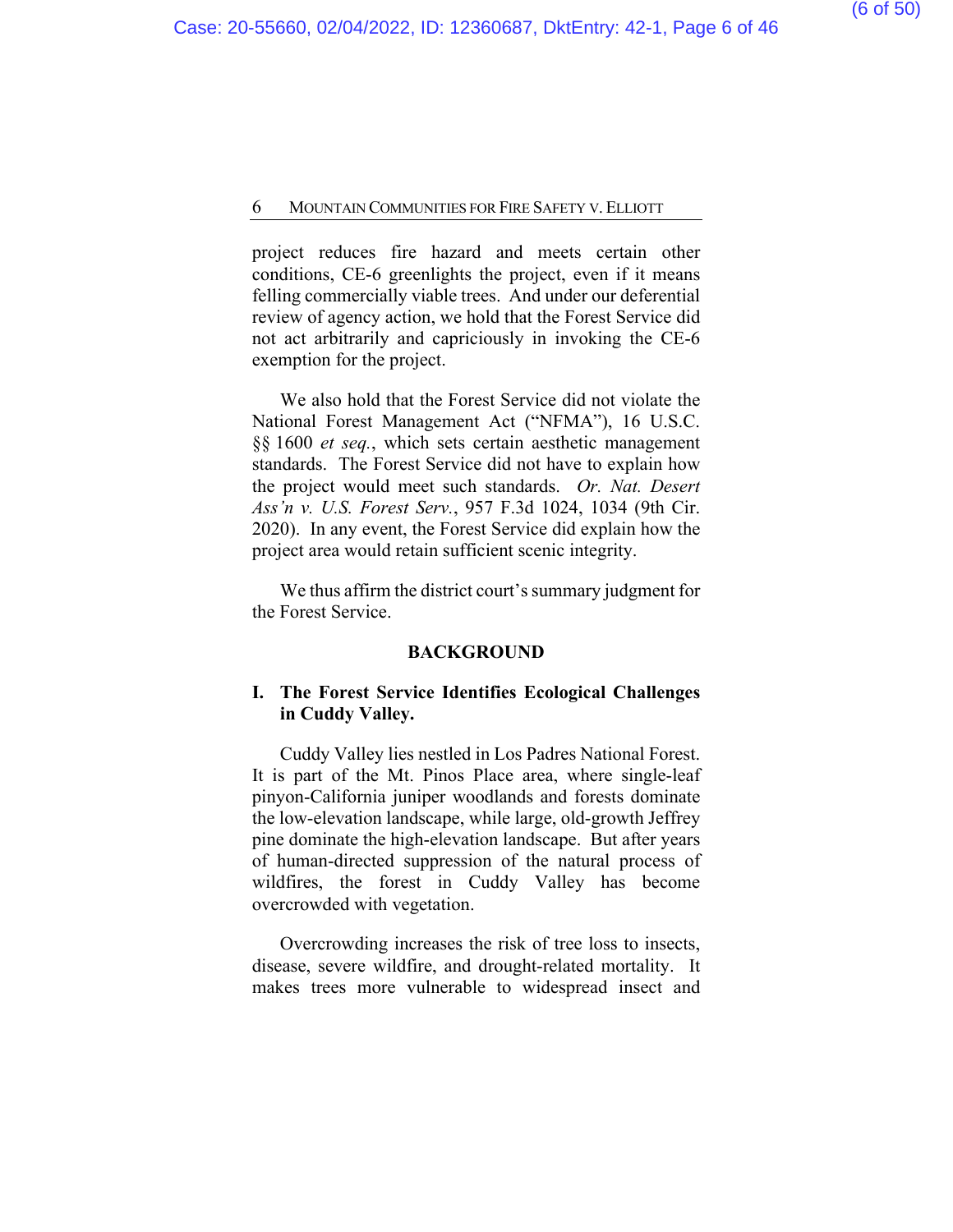disease outbreaks by forcing trees to compete for moisture, sunlight, and nutrients. In 2012, the National Insect and Disease Forest Risk Assessment identified the Cuddy Valley Project area as being at risk for two species of bark beetles. Many of the Jeffrey and pinyon pine trees in the project area are at "imminent risk" of bark beetle-associated mortality because of overcrowding. Modeling of insect and disease risk for the proposed project area shows a "moderate to high risk of mortality" from these beetles, and the Forest Service has reported pockets of five-to-twenty dead trees throughout the area as a result.

Overcrowding also heightens the risk of major wildfire because of the increase in forest fuels such as shrubs, brush, and tree branches. When they accumulate, they act as "fuel ladders" for wildfire to climb from the forest floor to tree canopies. Dense forest canopies also allow the fire to spread rapidly from treetop to treetop in a "crown fire." High intensity crown fires threaten the structure and health of the forest itself. Since 1998, fifteen fire starts (extinguished with fewer than ten acres burned) have spread throughout the Cuddy Valley treatment areas, and four fires have ravaged more than one thousand acres of land within or next to the Cuddy Valley Project area.

## **II. The Forest Service Authorizes the Cuddy Valley Project.**

To address the overcrowding problem, the Forest Service proposed the Cuddy Valley Project. It covers about 1,200 acres and consists of grasses and shrubs that evolve into pinyon pine and mixed conifer forests. The project would authorize thinning trees and vegetation, which the Forest Service claims would address the overcrowding problems by reducing "stand density, competing vegetation, and fuels."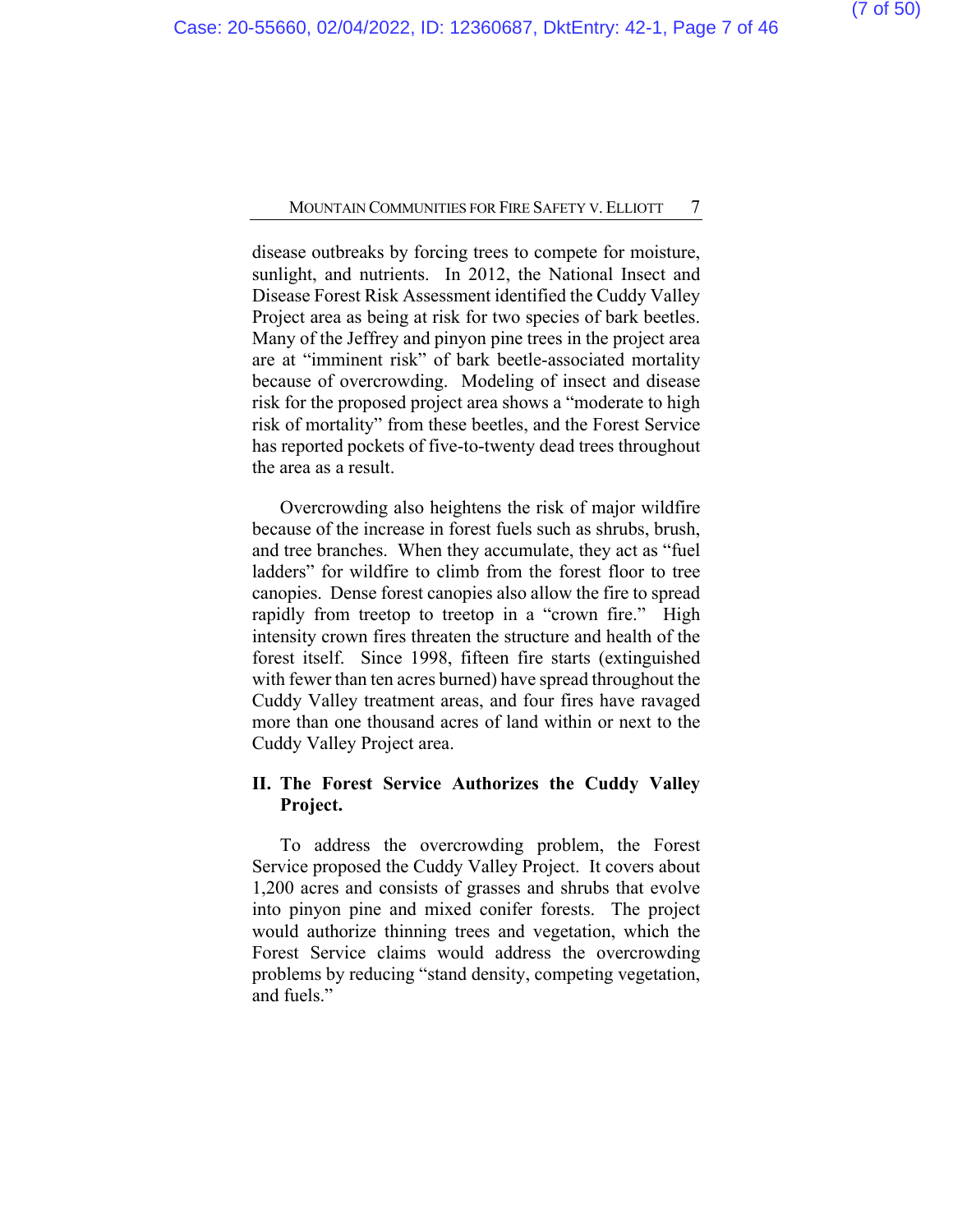The project has two main components. First, it proposes thinning, pruning and otherwise treating smaller trees and shrubs, and then burning the fallen branches, mulch, and other leftover fuel. Second, it would cut commercially viable trees and mechanically harvest them for sale. The project would allow commercial logging of up to 601 acres of Jeffrey pine and pinyon-juniper forest.

The Forest Service proposes to restore the overcrowded forest to historical density levels of about 93 trees per acre; currently, there are about 480 trees per acre. The Forest Service intends to remove trees "throughout all diameter classes" but will limit the trees selected for logging in several ways. First, it will retain (1) Jeffrey pine trees that are not infected with dwarf mistletoe, and (2) black oak trees unless individual trees pose a hazard. Second, it will apply a presumption in favor of Jeffrey and pinyon pine when determining which trees will remain uncut.

## **III. Appellants Sue to Enjoin the Cuddy Valley Project.**

In March 2018, the Forest Service sent letters to interested parties seeking comments on the proposed project and released its project proposal. During the public comment period, the Forest Service received over 600 letters: 13 original letters and 587 form letters requesting the Forest Service not to log trees or clear vegetation in the project area. Appellants—two conservation groups and one community organization submitted comments detailing their concerns that the project would affect sensitive plant and animal species, as well as increase the potential for severe wildfire and invasive species of plants.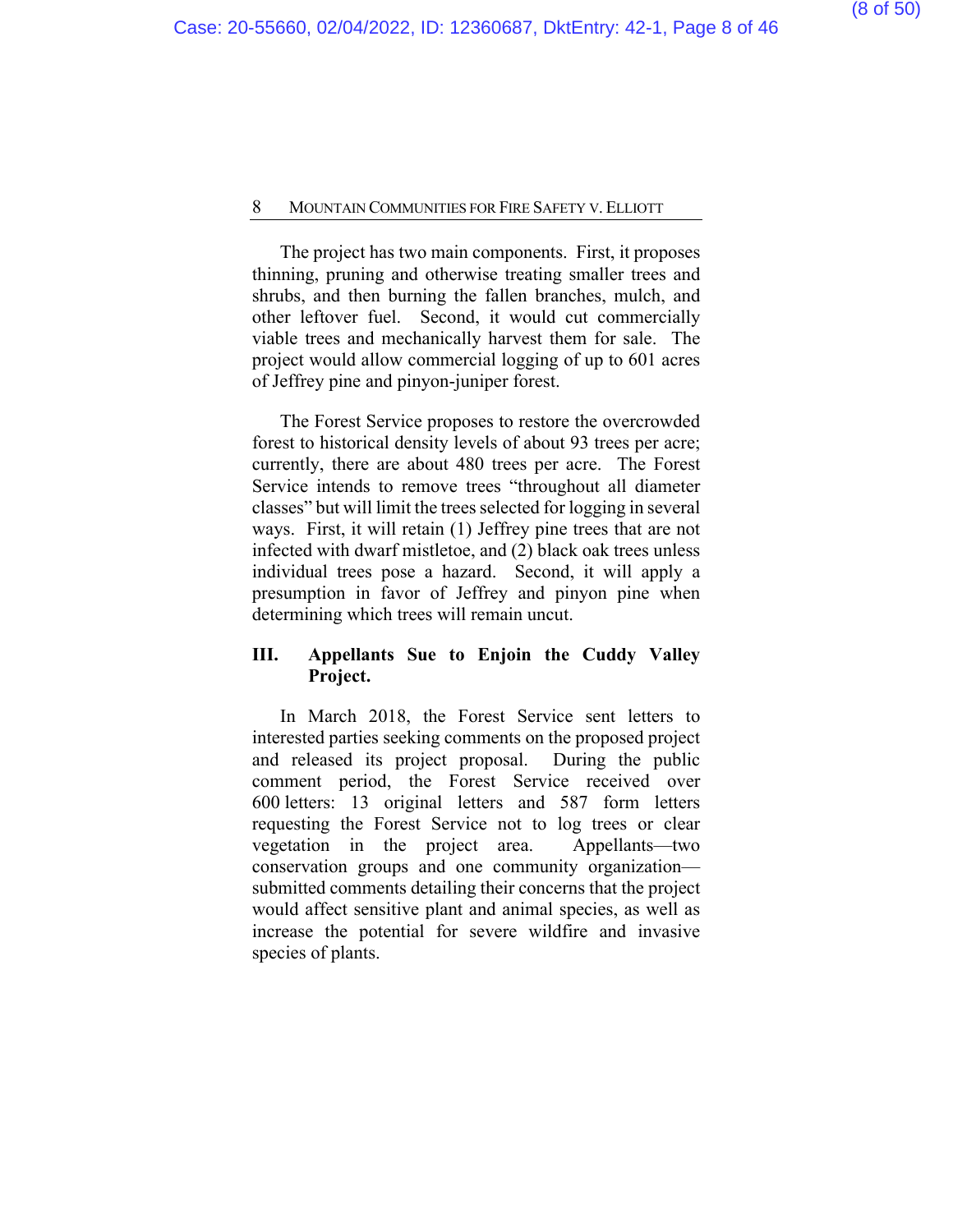U.S. Forest Service Supervisor Kevin Elliott issued a decision memorandum in November 2018 announcing that the agency would proceed with the project to "improve forest health near communities in Cuddy Valley by reducing overstocking, surface and ladder fuels, reduce fire intensities, and make stands more resilient to disturbance (i.e. bark beetle, drought, and wildfire)." He acknowledged public concern about the impact to wildlife but stated that the project would not "imperil species of concern."

Appellants filed a complaint, alleging that the Forest Service had violated both NEPA and NFMA in approving the Cuddy Valley Project. Both sides moved for summary judgment. The district court granted the Forest Service's motion for summary judgment and denied Appellants' motion for summary judgment. Appellants filed a notice of appeal. **[1](#page-37-0)**

#### **STANDARD OF REVIEW**

We review de novo a district court's grant of summary judgment. *Gardner v. U.S. Bureau of Land Mgmt.*, 638 F.3d 1217, 1220 (9th Cir. 2011). The Administrative Procedure Act (APA) sets the standards for our review of agency decisions under NEPA and NFMA. Under the APA, we set aside agency action only if we find it to be "arbitrary, capricious, an abuse of discretion, or otherwise not in accordance with law." *Idaho Sporting Cong., Inc. v.* 

**<sup>1</sup>** Appellants assert that they have associational standing to sue. We agree. Appellants have associational standing because their "members would have standing to sue in their own right, the interests at stake are germane to the organization's purpose, and neither the claim asserted nor the relief requested requires individual members' participation in the lawsuit." *Friends of the Earth, Inc. v. Laidlaw Env'tl Servs. (TOC), Inc.*, 528 U.S. 167, 169 (2000).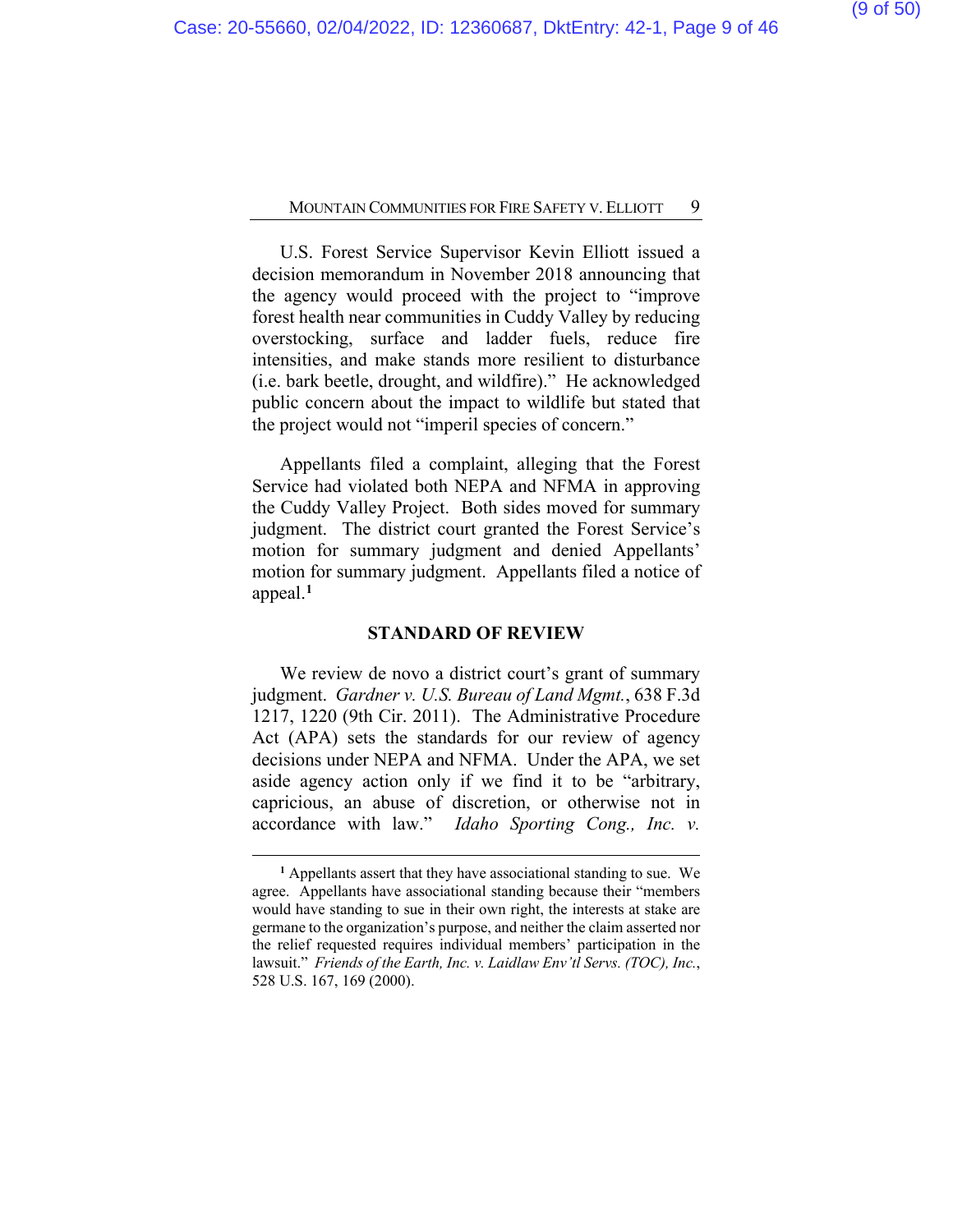*Rittenhouse*, 305 F.3d 957, 964 (9th Cir. 2002) (citing 5 U.S.C. § 706).

#### **ANALYSIS**

## **I. CE-6—the "Timber Stand Improvement" Categorical Exclusion—Allows for Thinning of Commercially Viable Trees.**

This case centers on interpretation of a single regulation: Does CE-6 permit thinning larger commercially viable trees? Or is it limited to thinning small saplings only? Based on the plain language of CE-6, we hold that it allows for commercial thinning.

## **A. NEPA permits categorical exclusions allowing projects to proceed without an EIS or EA.**

Congress enacted NEPA to establish a national policy for the environment. It also established a Council on Environmental Quality (CEQ), which promulgates "binding regulations implementing the procedural provisions of NEPA." *Robertson v. Methow Valley Citizens Council*, 490 U.S. 332, 354 (1989); *see also* 42 U.S.C. § 4344(4).

Relevant here, NEPA directs federal agencies to prepare an environmental impact statement (EIS) for proposed "actions significantly affecting the quality of the human environment." 42 U.S.C. § 4332(C). The agency must draft an EIS, notice it for public comment, respond to the comments, and then make an ultimate decision. Not surprisingly, though CEQ regulations limit the usual EIS to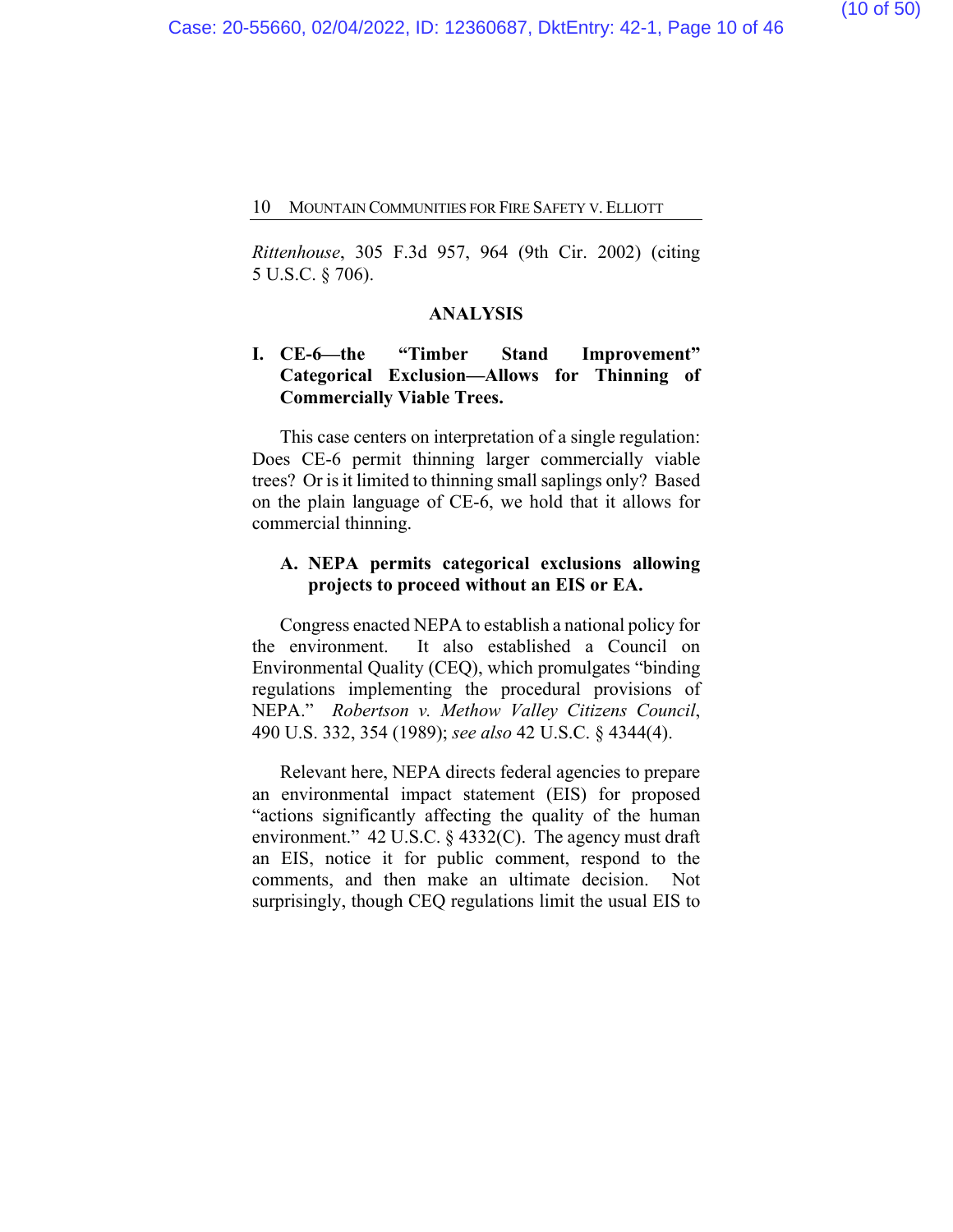150 pages, 40 C.F.R. § 1502.7, in practice an EIS can be a time-consuming regulatory hurdle.**[2](#page-37-0)**

But an agency need not immediately move forward with an EIS. CEQ regulations allow an agency to first prepare a less demanding environmental assessment (EA) to determine whether the environmental impact is "significant enough to warrant preparation of an EIS." *Blue Mountains Biodiversity Project v. Blackwood*, 161 F.3d 1208, 1212 (9th Cir. 1998) (citing 40 C.F.R. § 1508.9). An EA thus allows an agency to avoid an EIS if the EA shows that the environmental impact is not significant enough.

Finally, an agency may avoid preparing an EIS or EA if it decides that a proposed project fits within a specified categorical exclusion ("CE"). 40 C.F.R. § 1508.4. A categorical exclusion covers activities that a federal agency has found "do not have a significant effect on the human environment." 40 C.F.R. § 1507.3(e)(2)(ii). The Forest Service adopts these exclusions in its NEPA Handbook after public review and comment and in consultation with CEQ. NEPA Proc., 73 Fed. Reg. 43,084, 43,091 (July 24, 2008).

The categorical exclusion at issue is CE-6. Established in 1992, CE-6 applies to "[t]imber stand and/or wildlife habitat improvement activities that do not include the use of

**<sup>2</sup>** In fact, the CEQ recently issued a report on the length, by page count, of EISs, which found the median EIS length to be 403 pages. Only 7 percent were 150 pages or shorter, and only 25 percent were 300 pages or less. CEQ noted that the length of EISs may be influenced by a number of factors, including "considerations relating to potential legal challenges." *See* Update to Reguls. Implementing the Proc. Provisions of NEPA, 85 Fed. Reg. 1684–01, 1688 (Jan. 10, 2020) (to be codified at 40 C.F.R. § 1502.7).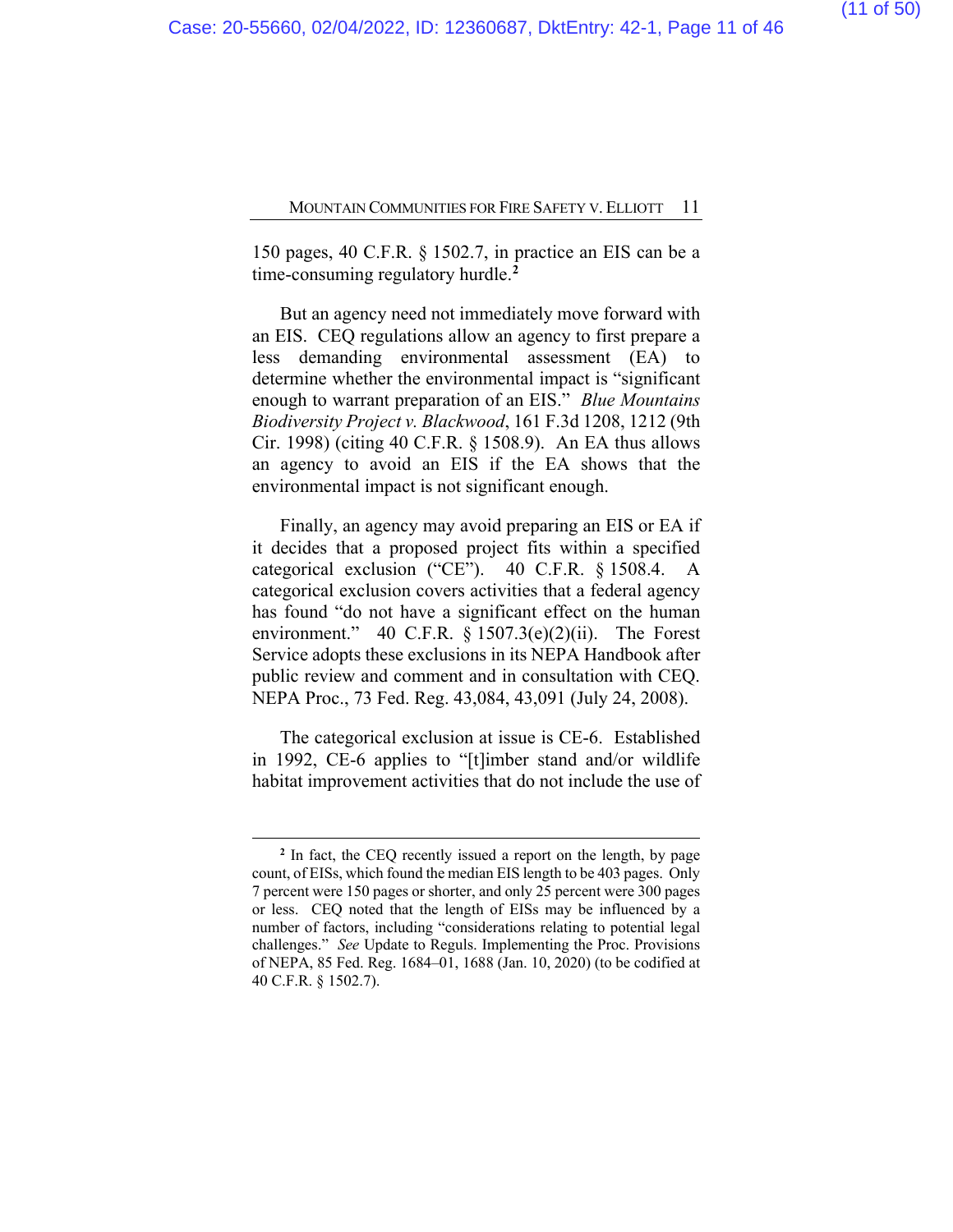herbicides or do not require more than 1 mile of low standard road construction," including activities such as:

- i. Girdling trees to create snags;
- ii. *Thinning or brush control to improve growth or to reduce fire hazard* including the opening of an existing road to a dense timber stand;
- iii. Prescribed burning to control understory hardwoods in stands of southern pine; and
- iv. Prescribed burning to reduce natural fuel build-up and improve plant vigor.

36 C.F.R. § 220.6(e)(6) (emphasis added). The Forest Service originally introduced CE-6 in the Forest Service Handbook, but later codified it in the Code of Federal Regulations in 2008. *See* 73 Fed. Reg. at 43,084.

Here, the Forest Service determined that CE-6 applies to the project because thinning is a timber stand improvement activity. That meant that the Cuddy Valley Project could move forward without an EA or EIS.Appellants, however, argue that CE-6 permits the Forest Service to thin *precommercial* saplings only, and that it does not permit the agency to cut larger commercially viable trees without an EIS or EA.

We must now decide whether CE-6 limits timber stand improvement activities by the age or size of trees (*i.e.,* whether CE-6 limits thinning to only precommercial saplings). The Supreme Court has held that an agency's reasonable interpretation of its own ambiguous regulation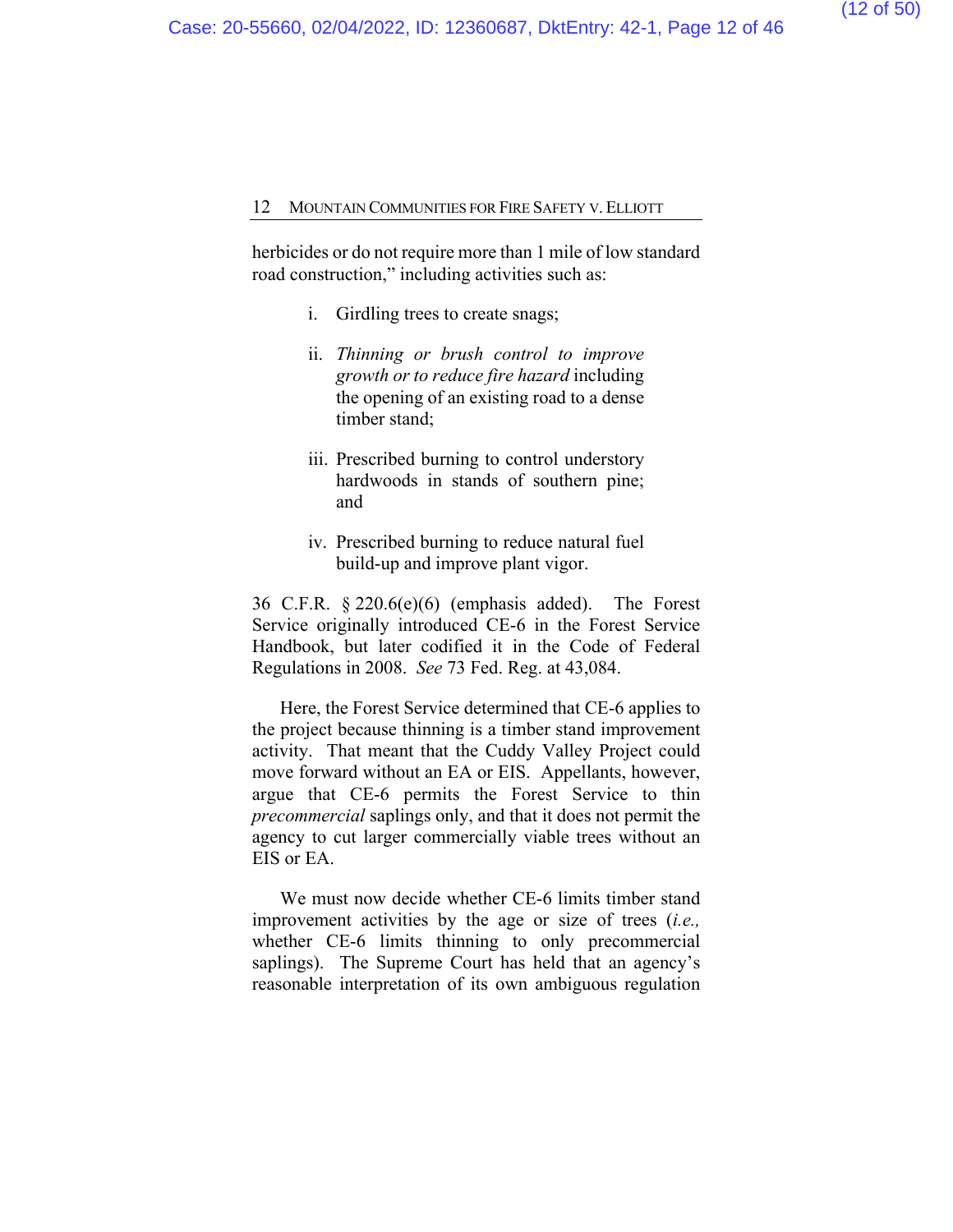controls unless such interpretation is plainly erroneous or inconsistent with the regulation. *See Auer v. Robbins*, 519 U.S. 452, 453 (1997). But the Court has recently retrenched on this *Auer* deference: The "possibility of deference can arise only if a regulation is genuinely ambiguous." *See Kisor v. Wilkie*, 139 S. Ct. 2400, 2414 (2019) (setting several threshold inquiries before giving *Auer* deference). If the regulation is unambiguous and "there is only one reasonable construction of a regulation," then we have "no business deferring to any other reading." *Id.* at 2415. That is so because deferring to an agency's interpretation of its own regulation "creates a systematic judicial bias in favor of the federal government, the most powerful of parties, and against everyone else." *Id.* at 2425 (Gorsuch, J., concurring) (citation and quotation marks omitted).

Here, because we hold that CE-6 unambiguously allows commercial thinning, we need not consider whether we must give *Auer* deference to the Forest Service's interpretation of CE-6.**[3](#page-37-0)** *See id.* at 2415–16.

## **B. CE-6 is not genuinely ambiguous and allows commercial thinning.**

"Regulations are interpreted according to the same rules as statutes, applying traditional rules of construction." *Minnick v. Comm'r of Internal Revenue*, 796 F.3d 1156, 1159 (9th Cir. 2015). We thus "must exhaust all the 'traditional tools' of construction" in interpreting a

**<sup>3</sup>** But given that the Forest Service's interpretation mirrors our own interpretation, we would likely find the Forest Service's interpretation reasonable and entitled to controlling weight even if the regulation were considered truly ambiguous.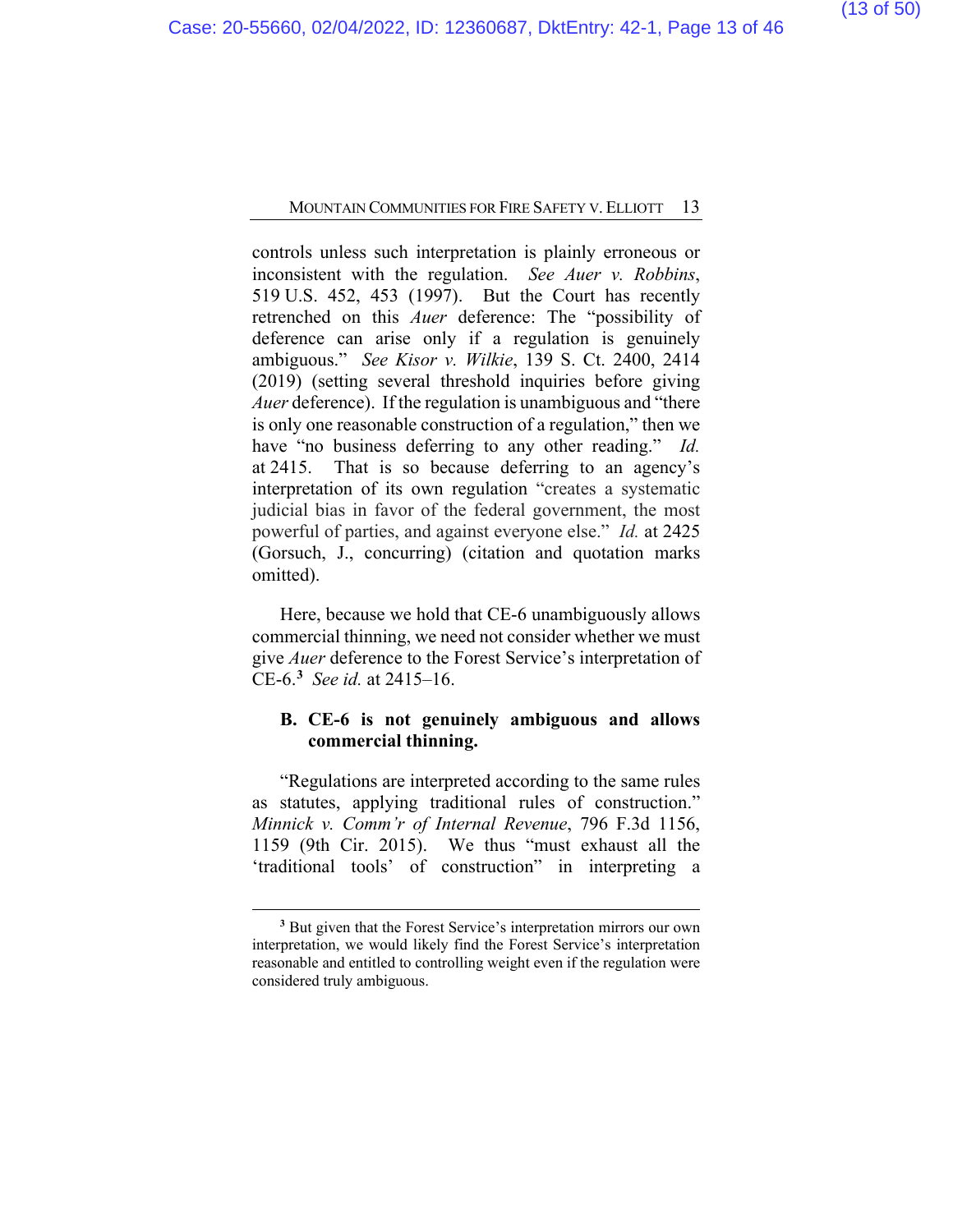regulation. *Kisor*, 139 S. Ct. at 2415**–**16. But, of course, "the starting point of our analysis must begin with the language of the regulation." *Wards Cove Packing Corp. v. Nat'l Marine Fisheries Serv.*, 307 F.3d 1214, 1219 (9th Cir. 2002).

#### 1. *CE-6's language does not restrict thinning.*

The plain language of CE-6 is clear. It does not limit activities based on tree age or size. 36 C.F.R. § 220.6(e)(6). Rather, it allows for timber stand improvement so long as such activities "do not include herbicides or do not require more than 1 mile of low standard road construction" (neither of which applies here). *Id.* The regulation also does not carve out an exception for commercial thinning. The question then is whether the phrase "timber stand improvement" itself limits tree age or size. We hold that it does not.

The most helpful place to start is CE-6's list of examples of timber stand improvement activities. These examples, functioning like a definition provision, guide the court's analysis. *Cf. Env't Prot. Info. Ctr. v. Carlson*, 968 F.3d 985, 990–91 (9th Cir. 2020) (noting "the clear inference" from a CE's list of examples "is that other examples should be similar in character to the examples provided"). Relevant here is the second example: "[t]hinning or brush control to improve growth or to reduce fire hazard including the opening of an existing road to a dense timber stand." 36 C.F.R. § 220.6(e)(6).

This example confirms that timber stand improvement includes commercial thinning. Appellants contend that "thinning" is limited to smaller trees. But CE-6's language includes no modifier for the term "thinning." Nor is there any indication that "thinning" was intended to be used in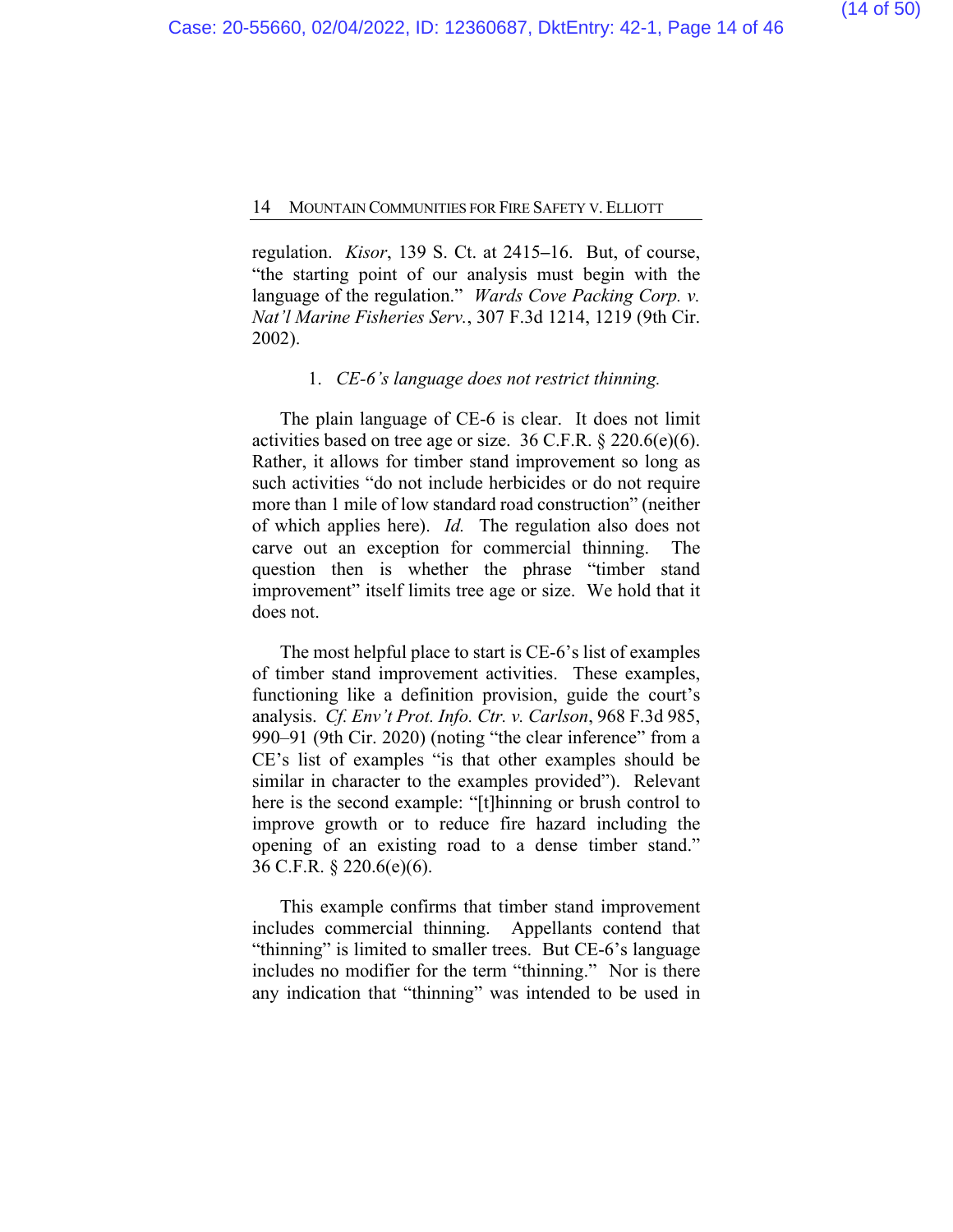anything but its general and ordinary sense. *See Taniguchi v. Kan Pac. Saipan, Ltd.*, 566 U.S. 560, 569 (2012) ("ordinary meaning of the word" controls "unless the context in which the word appears indicates" otherwise). In similar contexts, we have construed common words (such as "thinning") according to their normal and ordinary meaning. *See Carlson*, 968 F.3d at 990 ("'repair' and 'maintenance' are common words with well-understood ordinary meanings").

To "thin" generally means to "render less crowded or close by removing individuals; hence, to reduce in number." *Thin, Oxford English Dictionary* 941 (2d. ed. 1991) (same definition); *see also Thin, Webster's Third New Int'l Dictionary* 2376 (1993) ("to remove surplus plants or trees . . . so as to improve the growth of the rest"). So, "thinning" a stand of trees simply means rendering it less crowded by removing some trees. And when the "words of a [regulation] are unambiguous, then, this first canon [of relying on the text of the statute or regulation] is also the last: judicial inquiry is complete." *Conn. Nat'l Bank v. Germain*, 503 U.S. 249, 254 (1992).**[4](#page-37-0)** That is so because "[o]nly the text of a regulation goes through the procedures established by Congress for agency rulemaking. And it is that text on which the public is entitled to rely." *Perez v. Mortg. Bankers Ass'n*, 575 U.S. 92, 131 (2015) (Thomas, J., concurring). Thus, CE-6's example shows that "timber stand improvement"

**<sup>4</sup>** When the language is clear as it is here, we need not look to "history" or "purpose" of a regulation, as suggested by the dissent. Indeed, to do so sometimes amounts to an invitation for a freewheeling judicial inquiry, given the often amorphous or conflicting history or purpose of a regulation. *See Conroy v. Aniskoff*, 507 U.S. 511, 519–20 (1993) (Scalia, J., concurring) (legislative history is often indeterminate).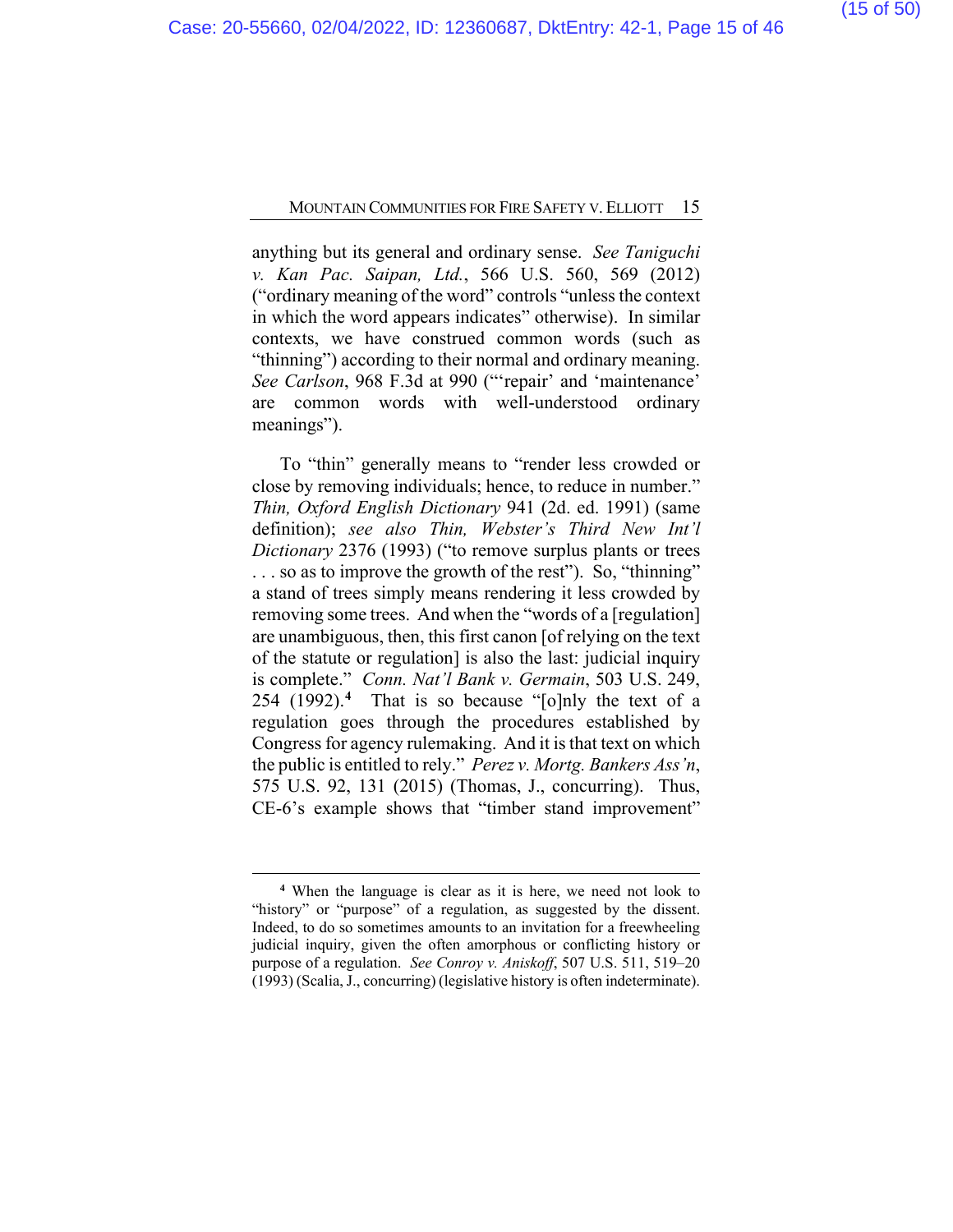includes thinning without limitations based on tree age or size.

Perhaps recognizing that the plain meaning of "thinning" forecloses their argument, Appellants would rather focus on their proposed definition of the term "timber stand improvement," which they contend shows that "thinning" is limited to precommercial saplings.This argument has little merit. For starters, it would be highly odd to conclude that a party's proffered definition—which is not in the regulation—somehow prohibits the very thing explicitly allowed in the regulation.

In any event, the phrase "timber stand improvement" does not limit activity by tree age or size, contrary to Appellant's assertion. The phrase "timber stand improvement" is a term of art, so we cannot depend only on dictionaries to discern its meaning. *See* Antonin Scalia & Bryan Garner, Reading Law: The Interpretation of Legal Texts 73 (2012) ("Sometimes context indicates that a technical meaning applies. Every field of serious endeavor develops its own nomenclature—sometimes referred to as *terms of art* .... which often differ<sup>[]</sup> from common meaning"). Rather, "we examine contemporaneous sources to determine the legal meaning of the term at the time Congress employed it in the statute." *Williams v. King*, 875 F.3d 500, 503 (9th Cir. 2017).

CE-6 was adopted in 1992, so we need to look at sources around that time period to help explain the objective meaning of the term of art, "timber stand improvement." *See*  57 Fed. Reg. 43,180 (Sept. 18, 1992). The 1990 Forest Service Manual was operative at that time, and it directs readers to The Society of American Foresters' publication "Terminology of Forest Science, Technology, Practices, and Products." The Manual describes that publication "as the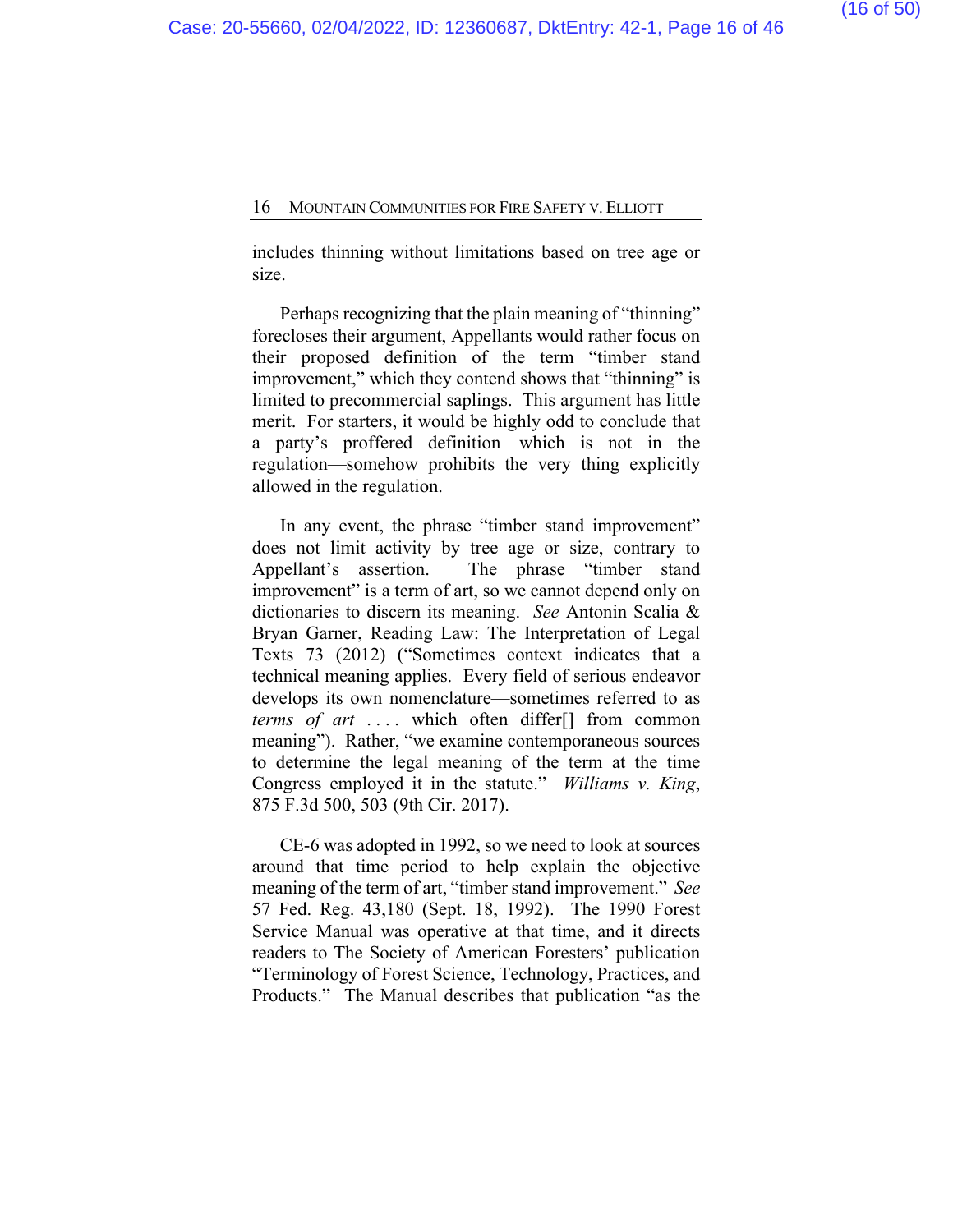recognized basis for silvicultural [tree] terminology and definitions."The Society of American Foresters, in turn, defines "timber stand improvement" as "[a] loose term comprising all intermediate cuttings made to improve the composition, constitution, condition and increment of a timber stand." Society of American Foresters, Terminology of Forest Science, Technology, Practices, and Products 277 (F.C. Ford-Robertson ed., 1971).

This definition reveals that "timber stand improvement" is a broad concept. It does not limit cuttings to only precommercial trees or saplings. Instead, it represents a "loose" term encompassing "all" intermediate cuttings.**[5](#page-37-0)** The project here allows for cutting both commercial and precommercial trees to reduce fire and pest risk, and falls within the scope of "timber stand improvement."

The dissent points out that the 1990 Forest Service Manual included "precommercial thinning" as an example of "Kinds of Timber Stand Improvement" for purposes of "work planning and reporting." FSM § 2476.3 (1990). But there is no indication that the list of examples was intended as exclusive or exhaustive, or that this example for "work planning and reporting" was intended to define "timber stand improvement" generally.**[6](#page-37-0)** In fact, the 1990 Forest Service

**<sup>5</sup>** "Intermediate cutting" is defined in turn as: "Any removal of trees from a regular crop or stand between the time of its formation and the harvest cutting. NOTE: Generally taken to include cleaning, thinning, liberation and improvement cuttings, increment fellings and sometimes even salvage and sanitation cuttings." Society of American Foresters, *supra*, at 144.

**<sup>6</sup>** Moreover, contrary to the dissent's understanding, "release" could include cutting older, commercially viable trees. Release is the practice of removing competing vegetation so that the younger saplings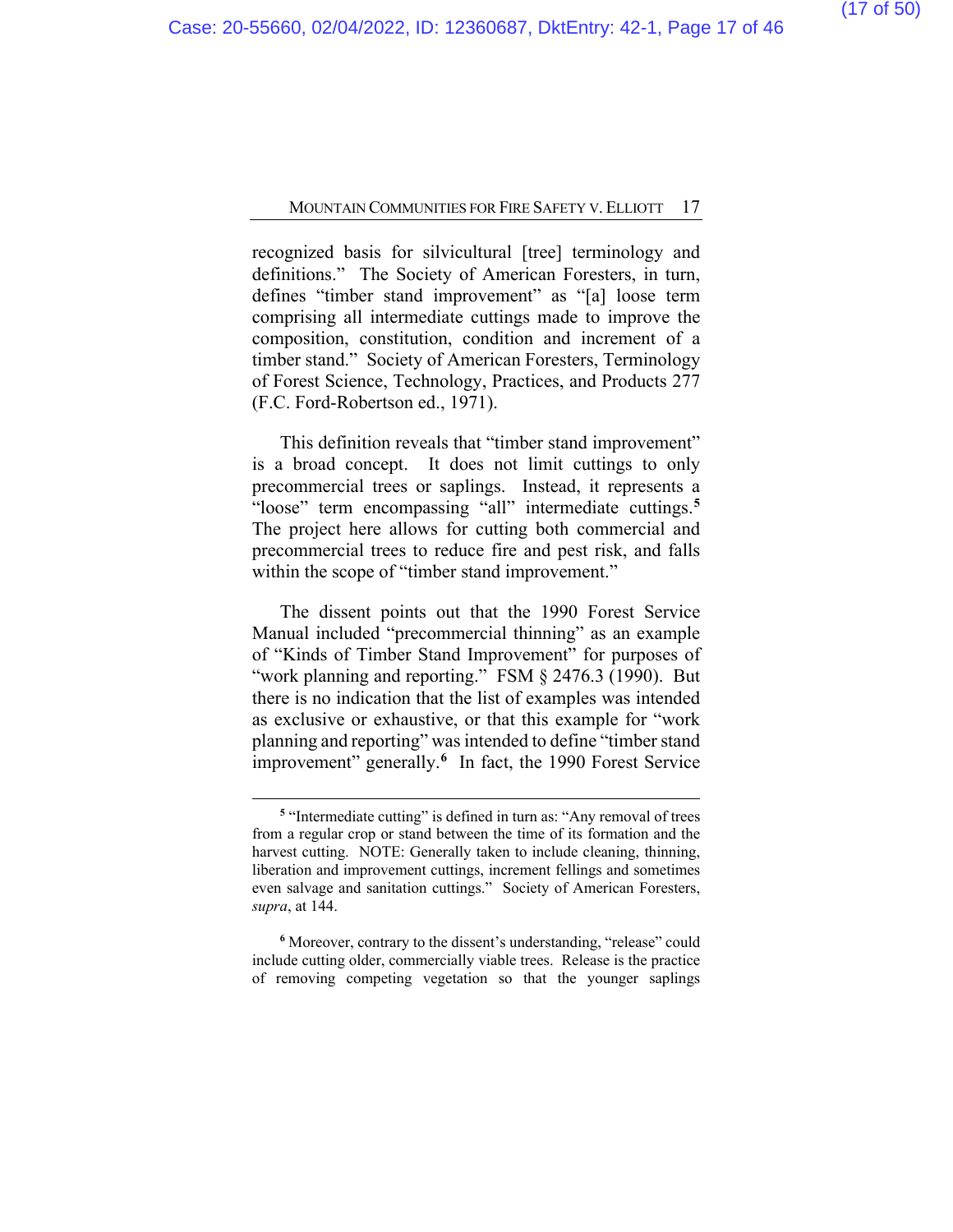Manual elsewhere undercuts the dissent's proposed reading because it authorizes the Forest Service to "[a]ccomplish timber stand improvement objectives to the extent possible by *commercial sale* . . . *of timber* and other forest products." FSM § 2476.03 (1990) (emphasis added). It further notes that the agency can seek timber stand improvement "by Timber Sale"—i.e., to "[h]andle as a timber sale, *any material* to be cut or killed in a stand improvement project that *can be sold as stumpage* or other product." *Id.* § 2476.51 (emphases added).**[7](#page-37-0)**

In sum, the plain language of CE-6, along with the best contemporaneous meaning of "timber stand improvement," leads us to conclude that CE-6 allows for both commercial and precommercial thinning of trees (if it does not involve the use of herbicides or more than one mile of low standard road construction).

themselves can thrive. It thus contemplates removing older, overhead trees to free up space for the young saplings to grow.

**<sup>7</sup>** In any event, the Ninth Circuit has made clear "that the [Forest Service] Manual does not have the force of law and does not bind the agency." *Forest Guardians v. Animal & Plant Health Inspection Serv.*, 309 F.3d 1141, 1143 (9th Cir. 2002). "In order for a regulation to have the 'force and effect of law,' it must have certain substantive characteristics and be the product of certain procedural requisites." *Chrysler Corp. v. Brown*, 441 U.S. 281, 301 (1979). In *Western Radio Services Co. v. Espy*, we held that the Forest Service Manual and Handbook "do not have the independent force and effect of law" because "the Manual and Handbook are not substantive in nature" and "are not promulgated in accordance with the procedural requirements of the Administrative Procedure Act." 79 F.3d 896, 901 (9th Cir. 1996). Thus, the Forest Service Manual and Handbook "do[] not have the independent force and effect of law." *Sw. Ctr. for Biological Diversity v. U.S. Forest Serv.*, 100 F.3d 1443, 1450 (9th Cir. 1996).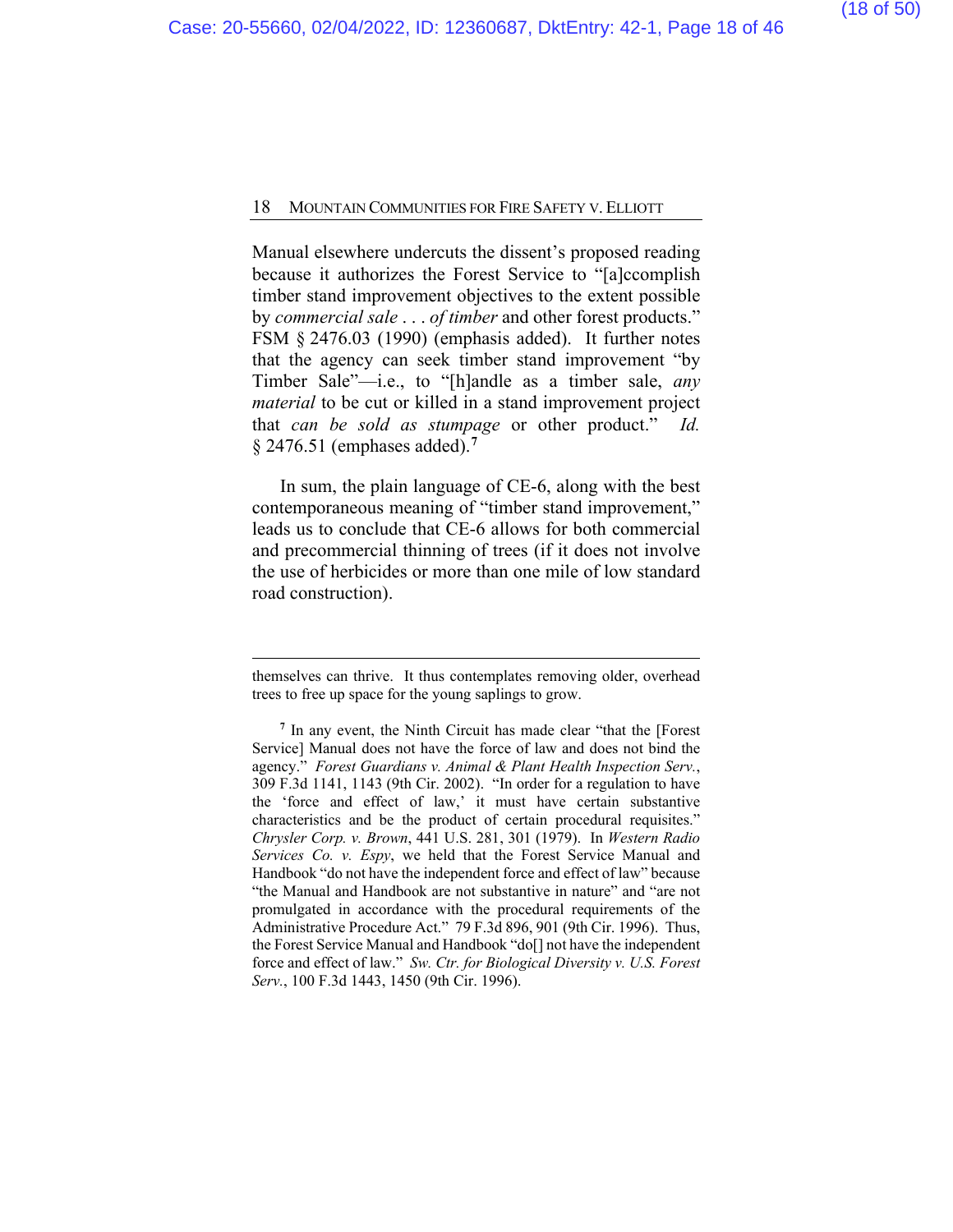## 2. *The Forest Service is not bound by the 2014 Forest Service Manual definition of "stand improvement."*

Ignoring the contemporaneous definition of "stand improvement" when CE-6 was enacted, Appellants urge the court to focus instead on the 2014 Forest Service Manual ("FSM"). The 2014 Manual defines "Stand Improvement" as "[a]n intermediate treatment of trees *not past the sapling stage* made to improve the composition, structure, condition, health, and growth of even- or uneven-aged stands." FSM § 2470.5 (emphasis added).

Appellants offer two theories for why the Forest Service must abide by the 2014 Manual definition. First, when the Forest Service originally adopted CE-6 in 1992, it also adopted a revised policy and procedure that Appellants believe require the agency to use Forest Service Manual definitions. Second, they argue that the Forest Service is bound by the 2014 Manual when carrying out activities within the Los Padres Forest (where Cuddy Valley is located) because its forest plan incorporated the Manual's definitions. Each theory wilts under scrutiny.

First, Appellants point out that when the Forest Service adopted a revised policy and procedure for implementing NEPA and CEQ regulations in 1992, it included language that "[t]he procedures in the Handbook *must* be used in conjunction with other direction found throughout the Forest Service Manual and Handbooks." NEPA; Revised Policy and Procedures, 57 Fed. Reg. 43,180, 43,188 (Sept. 18, 1992) (emphasis added). Appellants thus argue that this language supports their position that procedures for carrying out NEPA, including CE-6, "must" follow Manual definitions. So far, so good.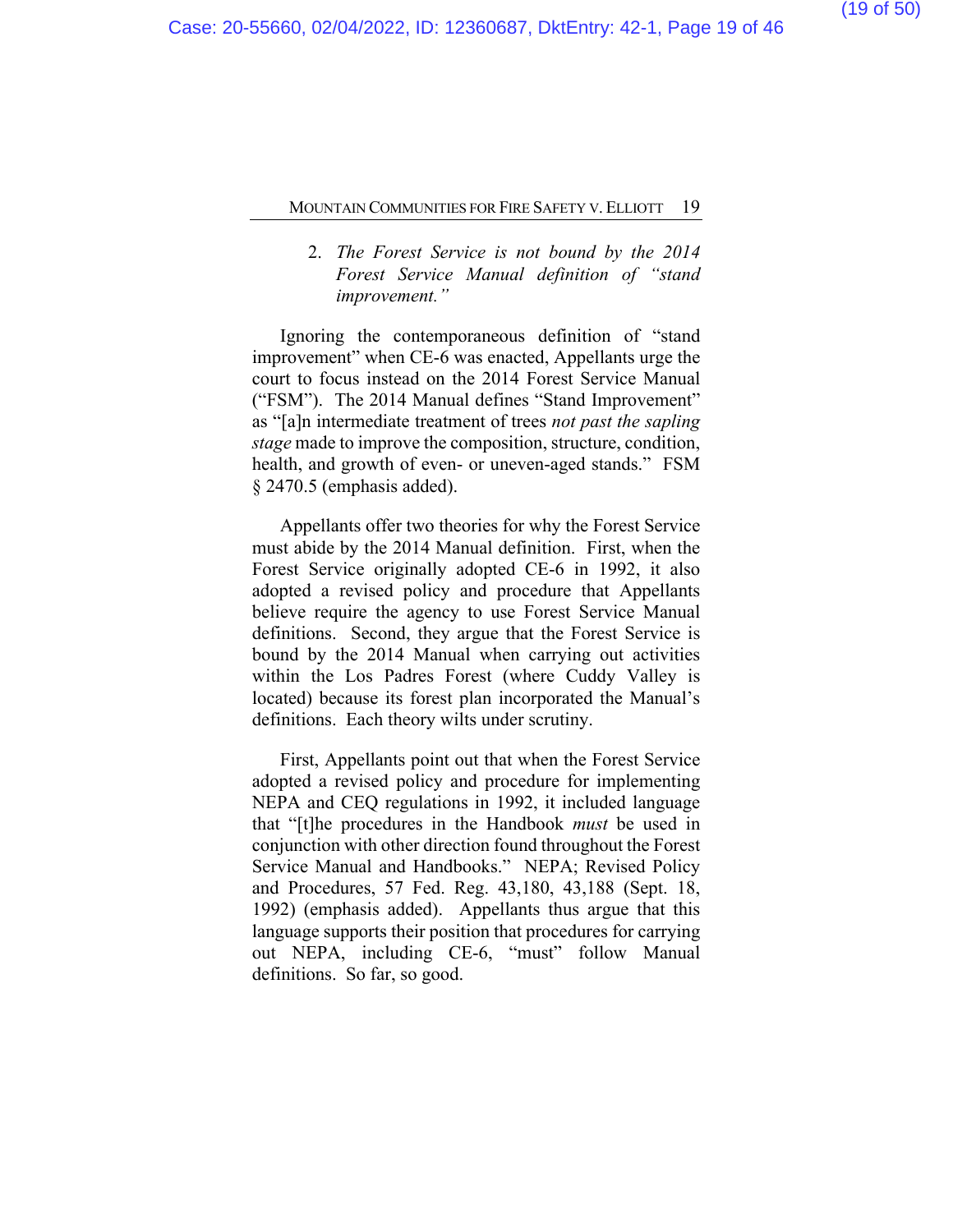But the 1992 revision goes on further. And the full text directly undermines Appellants' position. The very next sentences of the 1992 revision clarify that only *particular parts* of the Manual and Handbooks must be used. "Specifically, use this Handbook in conjunction with FSM Chapter 1950 . . . . Also, integrate the requirements in this Handbook with the procedures set forth in FSM 1920 and FSH 1909.12." *Id.* Manual Chapters 1950 and 1920, and Handbook 1909.12 do not define "timber stand improvement." FSM §§ 1920, 1950; FSH § 1909.12. Silvicultural definitions (those related to trees, including "stand improvement") are found in Manual Chapter 2470.5. FSM § 2470.5. Appellants' quoted language thus incorporated only Forest Service Manual Chapter 1950 and 1920, which have nothing to do with "timber stand improvement." Indeed, in the same notice, the Forest Service separately incorporated a select few terms into the "definitions" section of the Handbook that addresses the Forest Service's NEPA obligations. 57 Fed. Reg. at 43,181. These definitions did not include a definition for "timber stand improvement." *See* 57 Fed. Reg. at 43,188–92.

Facing this snag, Appellants alternatively argue that the Los Padres Forest Plan explicitly incorporates the Manual. This court has held that "where an otherwise advisory document has been clearly incorporated into a Forest Plan or other binding document, its requirements become mandatory." *Ecology Ctr. v. Castaneda*, 574 F.3d 652, 660 (9th Cir. 2009). But the Los Padres Forest Plan makes at most a passing suggestion to "guidance" found in the "body of information" that comprises the Forest Service Manual and Handbook. Such vague language is not clear incorporation. As the district court held, Appellants "cite no authority for the proposition" that the Forest Service Manual definitions apply to the Forest Service's NEPA regulations,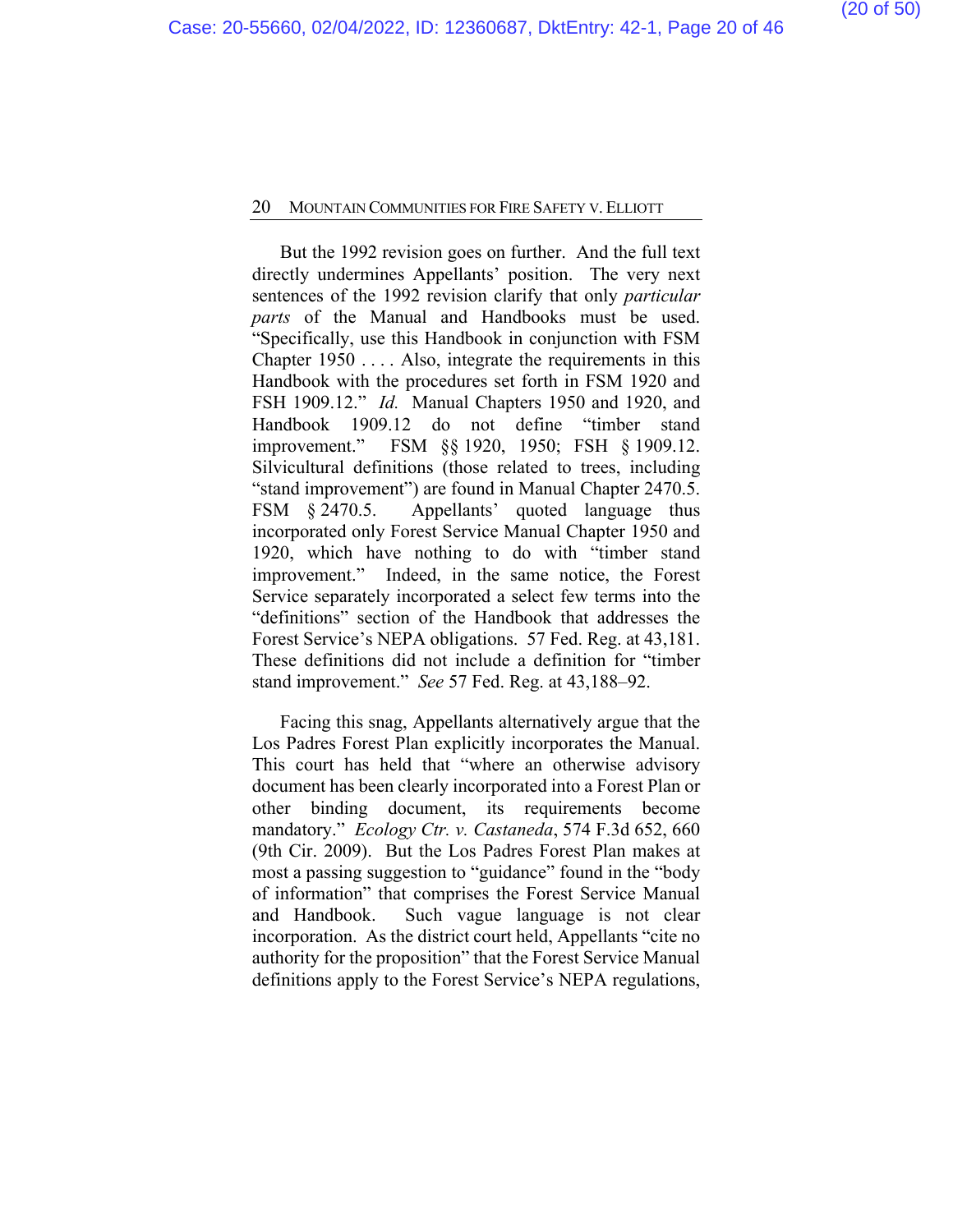"or even in support of the more general proposition that a mandate in a single NMFA-issued forest plan could bind the Forest Service's interpretation of its own separate NEPA regulations." In sum, the 2014 Manual's definition of "stand improvement" does not bind the Forest Service.

#### 3. *Other CEs do not limit the scope of CE-6.*

Finally, Appellants argue that other categorical exceptions implicitly cabin CE-6's scope. They argue that CE-12 and CE-14 are the appropriate categories for the harvest of commercial timber. And unlike CE-6, those CEs are limited to 70 and 250 acres, respectively (the Cuddy Valley Project encompasses over 1,000 acres).**[8](#page-37-0)**

But in selecting a CE for a project, the Forest Service only needs to cite and rely on one CE, even if other CEs may apply. 36 C.F.R. § 220.6(f)(2)(ii); *see Earth Island Inst. v. Elliott*, 318 F. Supp. 3d 1155, 1180–81 (E.D. Cal. 2018) ("CEs may overlap," and the fact that a project fits into one CE "does not mean that it could not also have fit into another one"). Additionally, the cited CEs do not adequately capture the objectives of the project—CE-10 does not touch upon insects, disease, or drought; CE-12's tiny acreage limitation does not accommodate fire hazard reduction; and CE-14 does not address fire hazard reduction.**[9](#page-37-0)**

**<sup>8</sup>** CE-10 allowed for hazardous fuel reduction but this court enjoined it. *See Sierra Club v. Bosworth*, 510 F.3d 1016, 1026–30 (9th Cir. 2007).

**<sup>9</sup>** These differences between the CEs, along with the recognition that CEs may overlap, undercut the dissent's claim that our reading of CE-6 is inconsistent with the structure of regulation. In short, the various CEs are not redundant merely because there is overlap.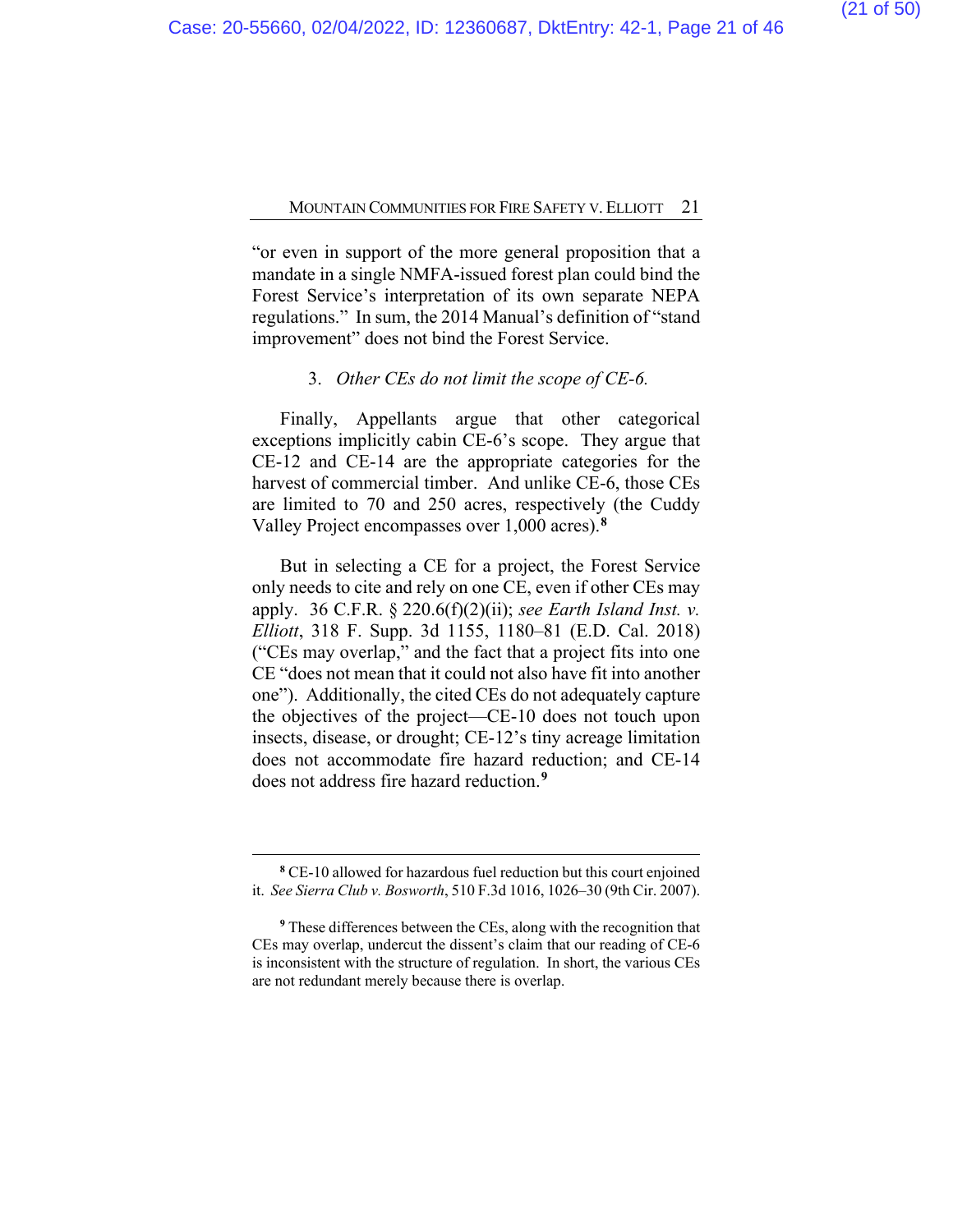#### **II. The Forest Service's Decision to Apply CE-6 to the Project Was Not Arbitrary and Capricious.**

An agency's decision to invoke a categorical exclusion to avoid an EIS or EA is not arbitrary and capricious if "the agency reasonably determined that a particular activity is encompassed within the scope of a categorical exclusion." *Earth Island Inst. v. Elliott*, 290 F. Supp. 3d 1102, 1114 (E.D. Cal. 2017) (citing *Alaska Ctr. For Env't v. U.S. Forest Serv.*, 189 F.3d 851, 859 (9th Cir. 1999)).

CE-6 permits "[t]hinning or brush control to improve growth or to reduce fire hazard" as long as these activities "do not include the use of herbicides or do not require more than 1 mile of low standard road construction." 36 C.F.R. § 220.6(e)(6). Because the Cuddy Valley Project authorizes thinning to reduce "stand density, competing vegetation, and fuels" and will not require the use of herbicides or any road construction, the Forest Service reasonably determined that it falls within the scope of CE-6. The Forest Service's decision memorandum adequately explained that the project would combat fire, insect damage, and disease. Given the deferential standard of review, we cannot say that the Forest Service's decision to apply CE-6 was arbitrary and capricious.

Appellants still contend that invoking CE-6 was arbitrary and capricious because the Forest Service ignored NEPA's intensity factors when deciding that no extraordinary circumstances existed that would bar relying on CE-6. Even if a proposed project fits within a categorical exclusion, the Forest Service can forgo an EA or EIS only if "there are no extraordinary circumstances related to the proposed action." 36 C.F.R.  $\S 220.6(a)$ . An "extraordinary circumstance" is a circumstance "in which a normally excluded action may have a significant environmental effect." 40 C.F.R.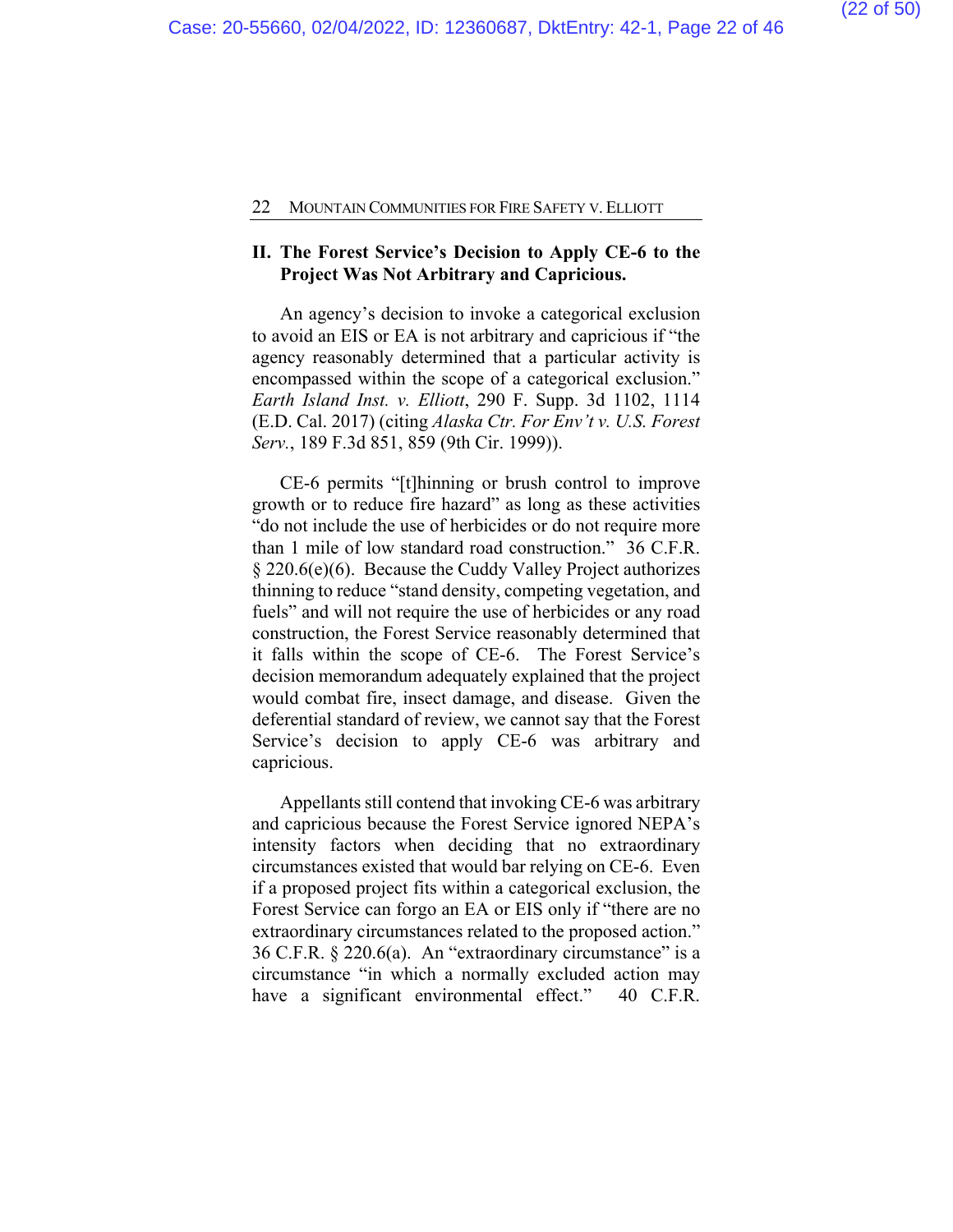§ 1508.4. The regulations provide many "resource conditions" that the Forest Service should analyze in determining whether there are "extraordinary circumstances." 36 C.F.R. § 220.6(b).

Here, the Forest Service analyzed each of these resource conditions and found that the project would have "no significant impact" on each. But Appellants argue that the Forest Service was also required to analyze "intensity factors" set out in 40 C.F.R. § 1508.27(b). These factors provide context for what makes an environmental effect "significant." Appellants claim that the Forest Service should have explicitly analyzed the second and fourth factors, which are about effects on "public health or safety" and those that are "highly controversial," respectively. 40 C.F.R. § 1508.27. The Forest Service concedes that it did not directly analyze the § 1508.27 intensity factors in approving the project.

The Forest Service, however, did not have to examine the intensity factors when analyzing whether extraordinary circumstances prevented the use of CE-6. Because the scope of the resource conditions is expansive, the Forest Service must "necessarily take into account the NEPA-wide definition of '[s]ignificantly' provided in § 1508.27" when it analyzes those resource conditions. *Sierra Club v. U.S. Forest Serv.*, 828 F.3d 402, 411 (6th Cir. 2016). To require an agency to analyze the extraordinary circumstances factors once (under resource conditions), and then again under merely renamed factors, would be "inconsistent with the efficiencies that the abbreviated categorical exclusion process provides." *Ctr. for Biological Diversity v. Salazar*, 706 F.3d 1085, 1097 (9th Cir. 2013).

In short, the Forest Service's decision to approve the project was not arbitrary and capricious because (1) it did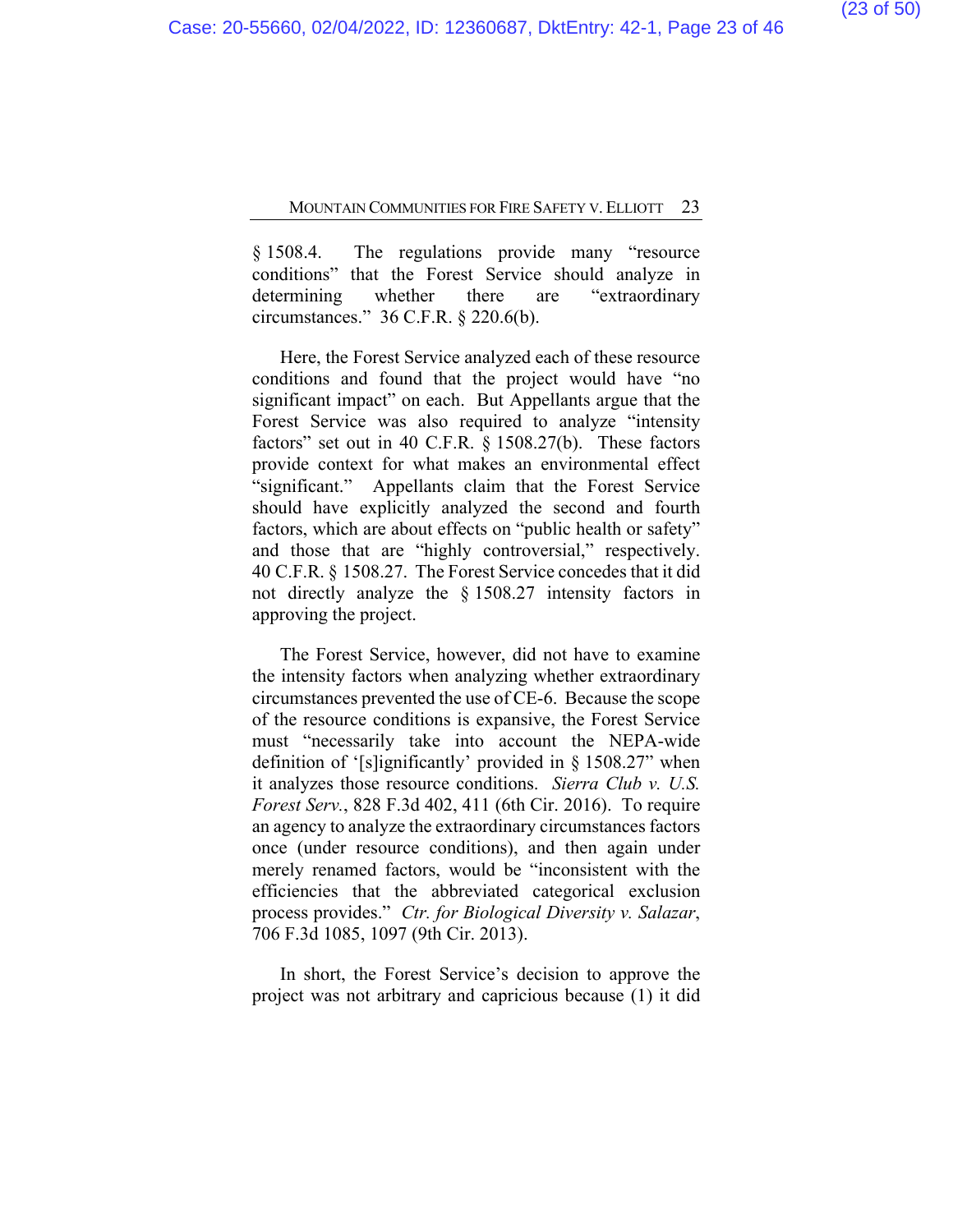not have to consider the intensity factors listed at 40 C.F.R. § 1508.27, and (2) it adequately considered the resource conditions listed at 36 C.F.R. § 220.6(b).

## **III. The Forest Service Did Not Violate NFMA in Determining That the Project Tracks the Los Padres Forest Plan's Aesthetic Management Standards.**

NFMA provides for forest planning and management. It requires agencies to develop a "Forest Plan" for each unit of the National Forest System. 16 U.S.C. § 1604(a); *Forest Guardians v. U.S. Forest Serv.*, 329 F.3d 1089, 1092 (9th Cir. 2003). Actions approved by the Forest Service within a particular forest unit must follow the forest plan for that forest. 16 U.S.C. § 1604(i). The Forest Service's failure to comply with a forest plan would violate NFMA. *Native Ecosystems Council v. U.S. Forest Serv.*, 418 F.3d 953, 961 (9th Cir. 2005).

As part of the Land Management Plan for the Los Padres National Forest, the Forest Service promulgated certain "Plan Standards" as required by 36 C.F.R. § 219. The standards at issue are the Aesthetic Management Standards S9 and S10, which require maintaining the forest at a level of "High Scenic Integrity," meaning that human activities are not visually evident.

Appellants bring two NFMA-related arguments, both of which fail.

The first argument is procedural: They maintain that the Forest Service did not follow the correct timeline in explaining how the project would meet the aesthetic management standards. They contend that the Forest Service should have provided its explanation when it issued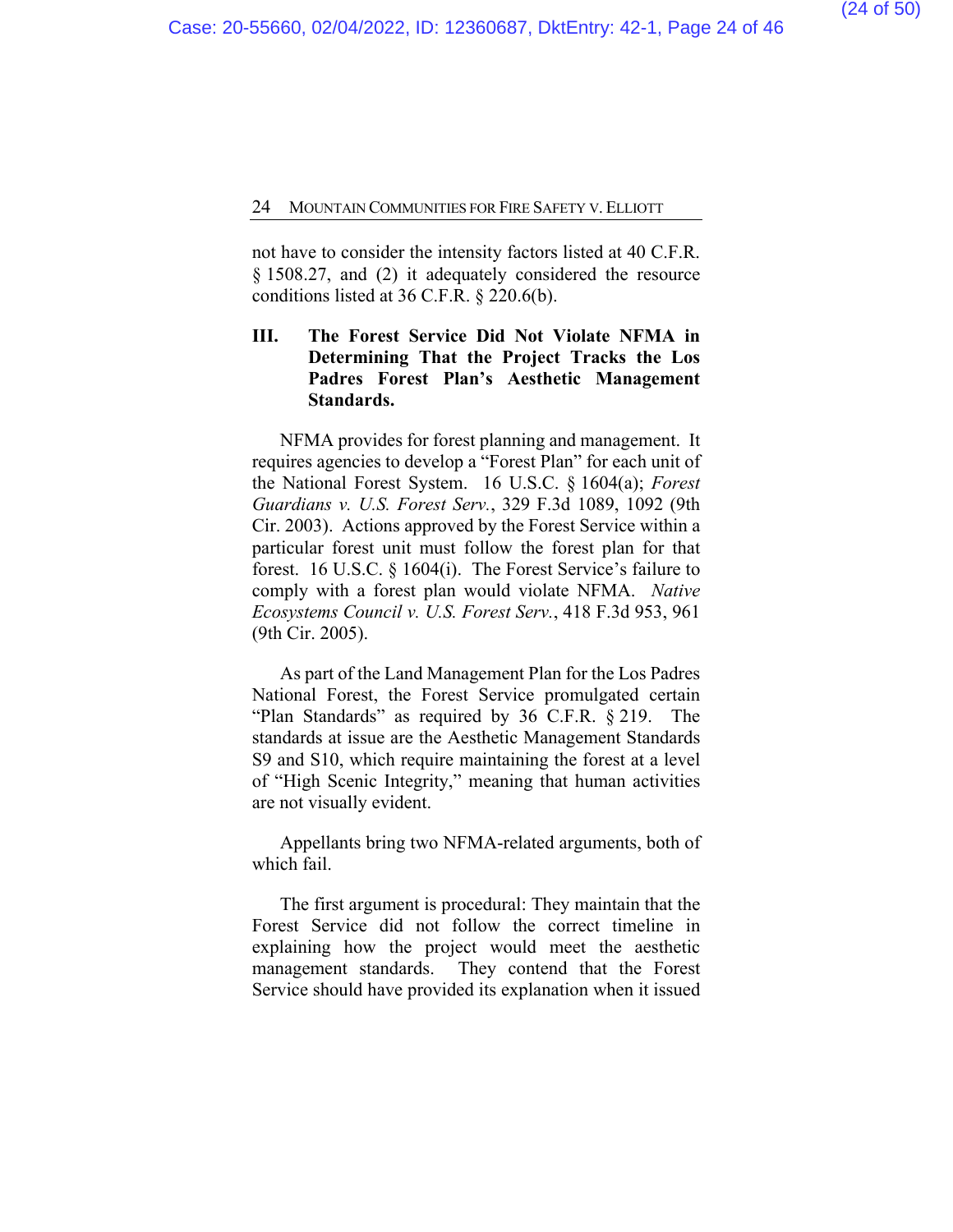the decision memorandum, and that the district court improperly allowed the Forest Service to submit an after-thefact analysis in supplemental briefing.

We, however, recently held that NFMA and the APA do not require the Forest Service to "memorialize[] at the time the project is authorized" how the proposed project complies with the Forest Plan. *Or. Nat.,* 957 F.3d at 1034. Although NFMA regulations promulgated later require a document describing how proposed activities follow the forest plan, 36 C.F.R. § 219.15(d), such regulations do not apply to plans that predate their enactment. *Or. Nat.* 957 F.3d at 1034 & n.12. The Los Padres Forest Plan predates those recent regulations. The Forest Service thus did not have to issue explanatory documentation when the project was authorized.

Moreover, the Forest Service's articulated rationale was not a mere post hoc rationalization. The district court permitted the Forest Service to more fully explain its rationale in supplemental briefing. This was not error. *See Midwater Trawlers Coop. v. Dep't of Com.*, 393 F.3d 994, 1007**–**08 (9th Cir. 2004) (upholding the district court's decision to permit the National Fisheries Service to supplement the record "so that it could determine whether the Fisheries Service provided sufficient explanation" for its adoption of a type of methodology for allocating fish).**[10](#page-37-0)**

**<sup>10</sup>** Judicial review of an "agency decision may 'be expanded beyond the [administrative] record if necessary to explain agency decisions.'" *Midwater Trawlers*, 393 F.3d at 1007 (quoting *Sw. Ctr. for Biological Diversity*, 100 F.3d at 1450). "Supplementation is permitted '(1) if necessary to determine whether the agency has considered all relevant factors and has explained its decision, (2) when the agency has relied on documents not in the record, or (3) when supplementing the record is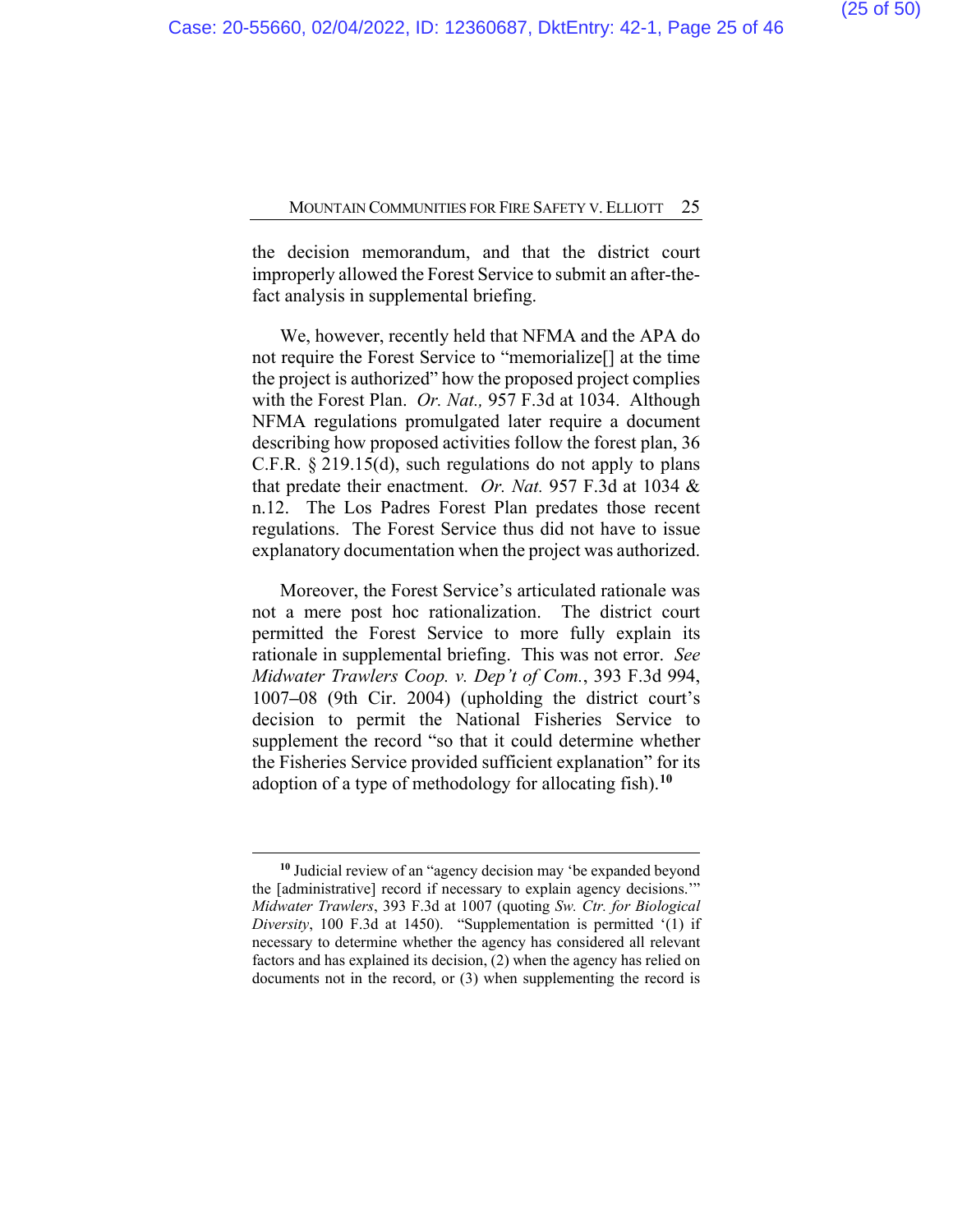Appellants also offer a more substantive argument: The Forest Service's approval of the Cuddy Valley Project was arbitrary and capricious because the project does not meet the aesthetic management standards in the Forest Plan. But the Forest Service's conclusion that the project meets the Scenic Integrity Standards in the Forest Plan was not arbitrary and capricious. *Forest Guardians*, 329 F.3d at 1098 (citing *Neighbors of Cuddy Mountain v. U.S. Forest Serv.*, 137 F.3d 1372, 1376 (9th Cir. 1998)). Even when an agency explains its decision with "less than ideal clarity," a court will uphold the agency's decision "if the agency's path may reasonably be discerned." *Garland v. Ming Dai*, 141 S. Ct. 1669, 1679 (2021) (quoting *Bowman Transp., Inc. v. Ark.-Best Freight Sys., Inc.*, 419 U.S. 281, 286 (1974)).

Because the Cuddy Valley Project authorizes no road construction and preserves larger trees, the Forest Service concluded that it will either retain a High Scenic Integrity Level or at most result in a drop of only one level, which is permitted with the Forest Supervisor's approval. The Forest Service pointed to Agricultural Handbooks 559 and 701, which reveal that thinning treatments, including commercial thinning, can be implemented while still maintaining a high scenic integrity standard. The treatments proposed in the project are meant to reduce the chance of unplanned wildfire, which the Forest Service identified as a threat to scenic integrity. The Los Padres Forest Plan itself emphasizes "[a]ctive management of vegetation" including "vegetative treatments that reduce stand densification problems" to maintain "[t]he big tree (old growth) appearance of the Jeffrey pine forests." Because the Forest Service did not act arbitrarily and capriciously in concluding that the project

necessary to explain technical terms or complex subject matter.'" *Id.*  (quoting *Sw. Ctr.*, 100 F.3d at 1450).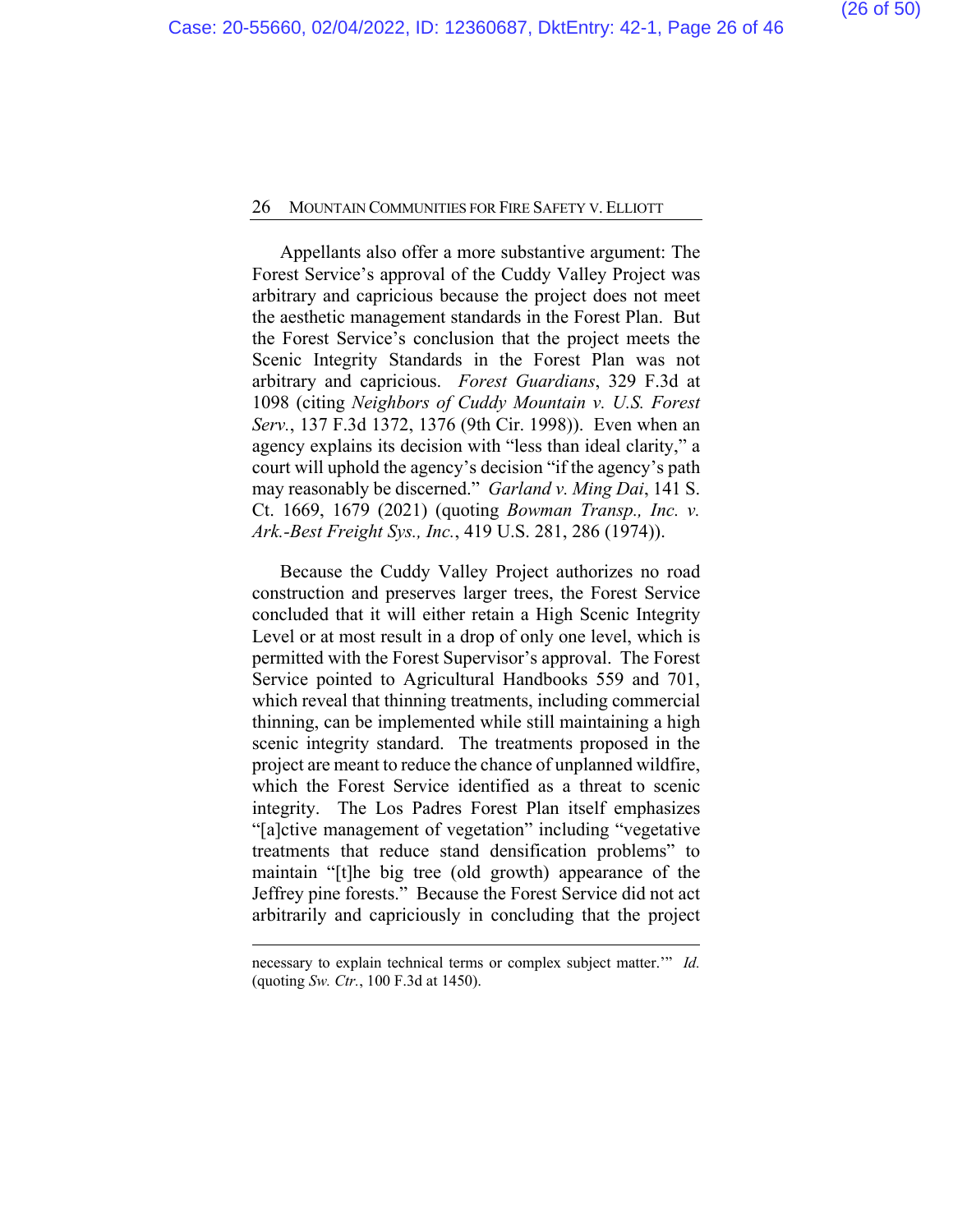tracks the Forest Plan Scenic Integrity Objectives, its decision to approve it does not violate NFMA.

#### **CONCLUSION**

The Forest Service cannot rely on CE-6 without limit. Timber stand improvement activities under CE-6 must still improve the composition, constitution, condition, or growth of the tree stand. Projects are also limited in size by CE-6's requirement that no more than one mile of low standard road may be constructed to carry out the project. But CE-6's plain language does not bar the Forest Service from commercial thinning of trees to reduce fire risk. We **AFFIRM** the district court's grant of summary judgment.

STEIN, District Judge, dissenting:

In this case, the Forest Service has authorized commercial thinning on 601 acres of Los Padres National Forest without studying—much less disclosing—any adverse environmental implications through an environmental impact statement ("EIS") or even a barebones environmental assessment ("EA"). The Forest Service may bypass issuing an EIS or EA for a proposed action only if (i) the "agency determines that a categorical exclusion" ("CE")—a "category[] of actions that normally do not have a significant effect on the human environment"—"covers the proposed action"; and (ii) in cases where the mandatory evaluation for "extraordinary circumstances" reveals that an action "may have a significant effect," "the agency determines that there are circumstances that lessen the impacts or other conditions sufficient to avoid significant effects." 40 C.F.R. § 1501.4.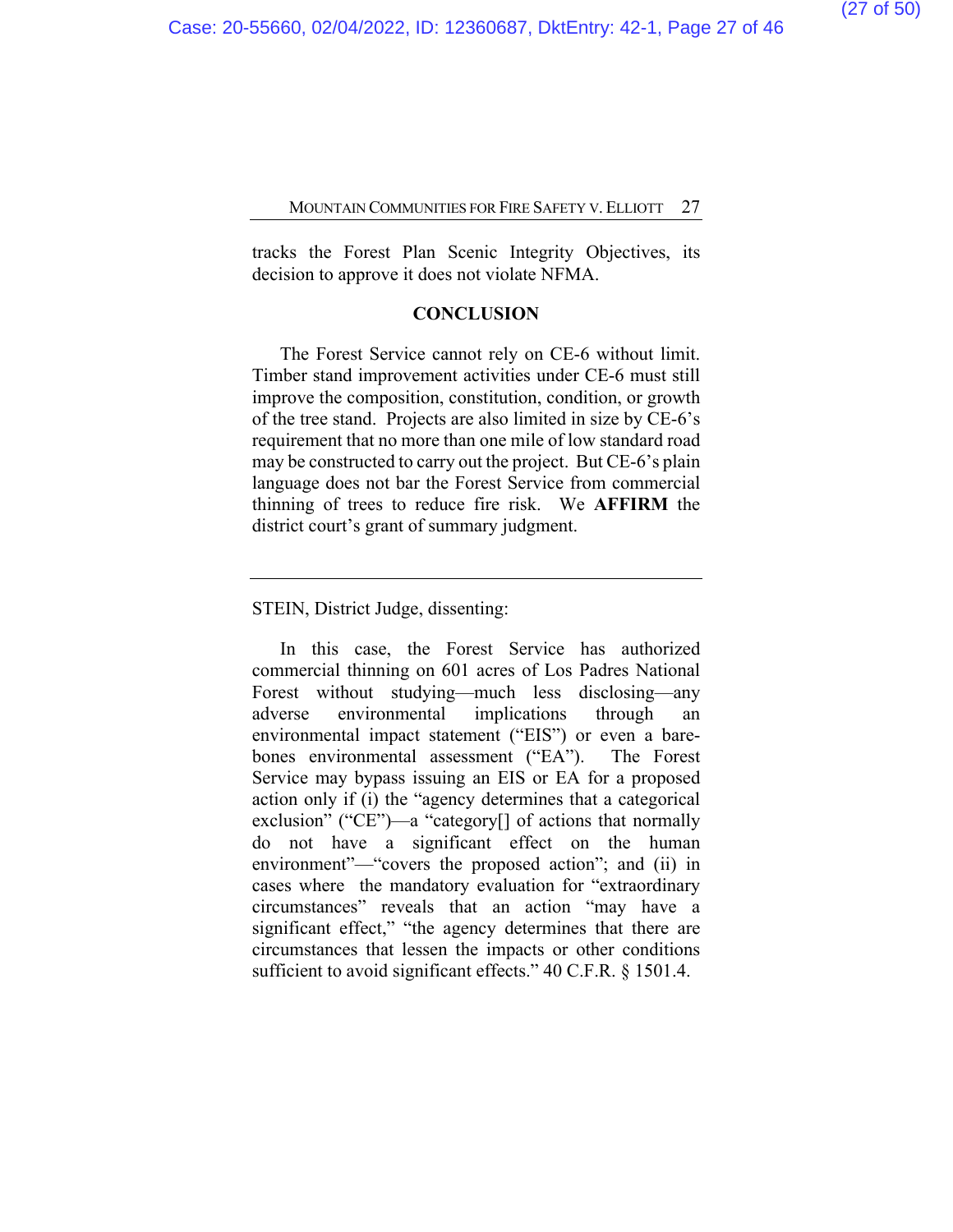Here, the Forest Service relies on a novel interpretation of its long-standing CE-6 to facilitate its 1,200-acre Cuddy Valley Project (the "Project"). Such an interpretation would allow the Forest Service to approve commercial thinning of trees—in other words, to contract with private logging companies to cut and then sell large trees—over a potentially unlimited number of acres.

The majority—in affirming the district court's grant of summary judgment for the Forest Service—does not employ *Auer* deference to uphold the Forest Service's conclusion; it instead concludes that the Forest Service's interpretation is correct based on the plain text of CE-6. In so doing, however, the majority ignores the Supreme Court's explicit instructions in *Kisor v. Wilkie* that, in determining whether "a rule is genuinely ambiguous, a court must exhaust all the 'traditional tools' of construction[,]" including not only the text, but also the "structure, history, and purpose" of the regulation. 139 S. Ct. at 2415–16 (2019) (quoting *Chevron U.S.A. Inc. v. Nat. Res. Def. Council, Inc.*, 467 U.S. 837, 843 n.9 (1984)). Because I find, employing all the traditional tools of statutory construction, that the CE-6 exemption unambiguously prohibits the Forest Service from performing commercial thinning of trees pursuant to CE-6, I respectfully disagree with Part I.B of the majority's analysis and would reverse the district court's denial of Appellants' motion for summary judgment.

\*\*\*\*\*

"Regulations are interpreted according to the same rules as statutes, applying traditional rules of construction." *Minnick v. Comm'r of Internal Revenue*, 796 F.3d 1156, 1159 (9th Cir. 2015). For such interpretation, "[o]ur 'legal toolkit' includes careful examination of 'the text, structure, history, and purpose of a regulation.'" *Amazon.com, Inc. v.*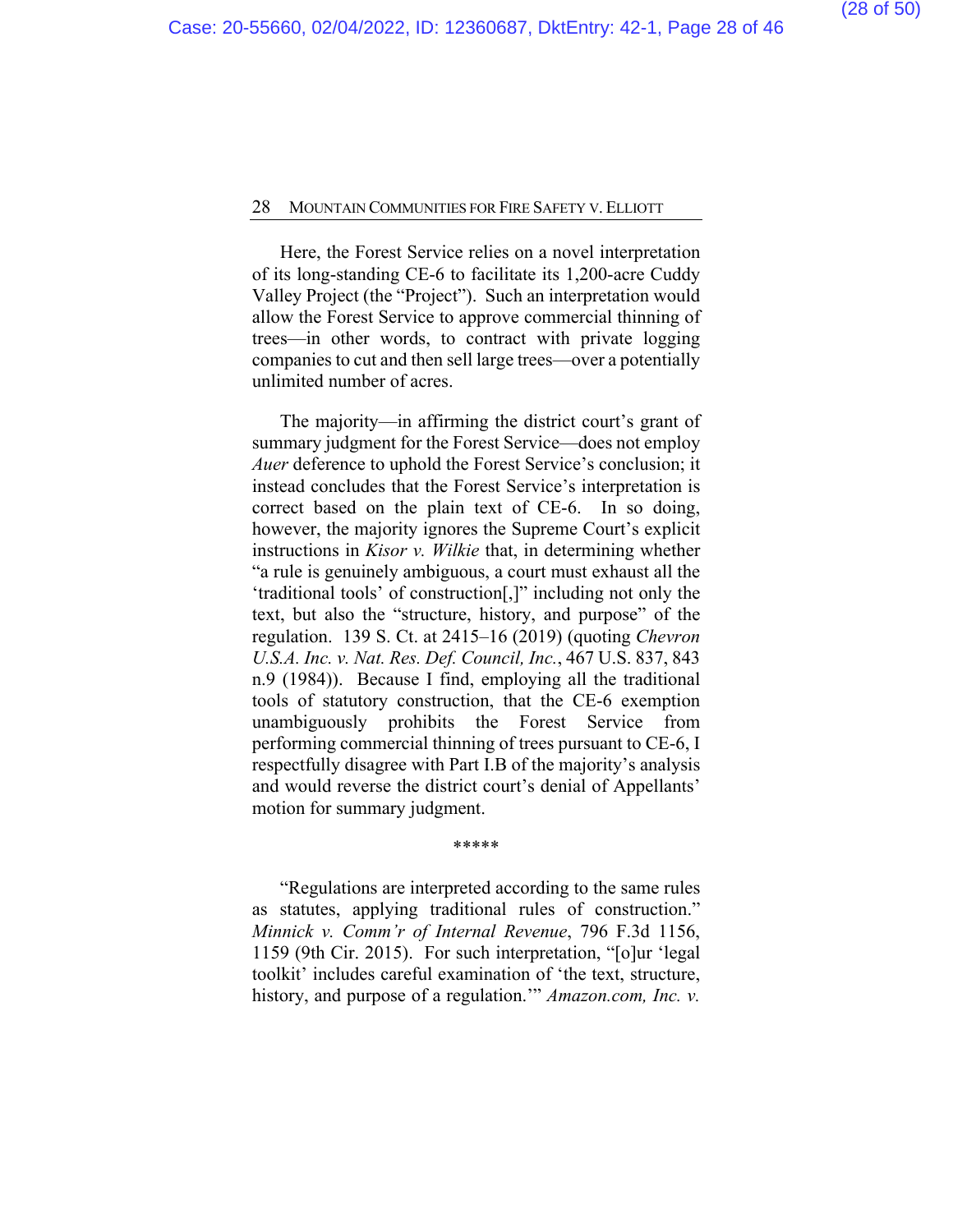## *Comm'r of Internal Revenue*, 934 F.3d 976, 984 (9th Cir. 2019) (quoting *Kisor v. Wilkie*, 139 S. Ct. 2400, 2415).

The majority correctly references the United States Supreme Court's directive in *Kisor v. Wilkie* that in interpreting regulations, "a court must exhaust all the 'traditional tools' of construction." 139 S. Ct. at 2415 (citing *Chevron U.S.A. Inc. v. Nat. Res. Def. Council, Inc.*, 467 U.S. 837, 843 n.9 (1984)). But while the majority concedes the need to "exhaust" the "traditional tools of construction," it considers solely the first of *Kisor*'s "traditional tools"—the *text*—and fails to consider, much less exhaust, the remaining three: the "structure, history, and purpose of a regulation." 139 S. Ct. at 2415.

The majority defends their cursory analysis on the basis that "when the 'words of a [regulation] are unambiguous, then, this first canon [of relying on the text of the statute or regulation] is also the last: judicial inquiry is complete.'" Majority Opinion Analysis I.B.1 (citing *Conn. Nat'l Bank v. Germain*, 503 U.S. 249, 254 16 (1992)). But in *Robinson v. Shell Oil Co.*, the Supreme Court issued clear instructions that a court's inquiry cannot cease upon a finding that some phrase read in isolation is unambiguous: "Our first step in interpreting a statute is to determine whether the language at issue has a plain and unambiguous meaning with regard to the particular dispute in the case. Our inquiry must cease if the statutory language is unambiguous *and* 'the statutory scheme is coherent and consistent.'" 519 U.S. 337, 340 (1997) (citing *United States v. Ron Pair Enters.,* 489 U.S. 235, 240 (1989)) (emphasis added). *See also Schindler Elevator Corp. v. U.S. ex rel. Kirk*, 563 U.S. 401, 412 (2011) (same); *Sebelius v. Cloer*, 569 U.S. 369, 380 (2013) (same).

As explained below, the "text, structure, history, and purpose" of the Forest Service's CE-6 demonstrate that this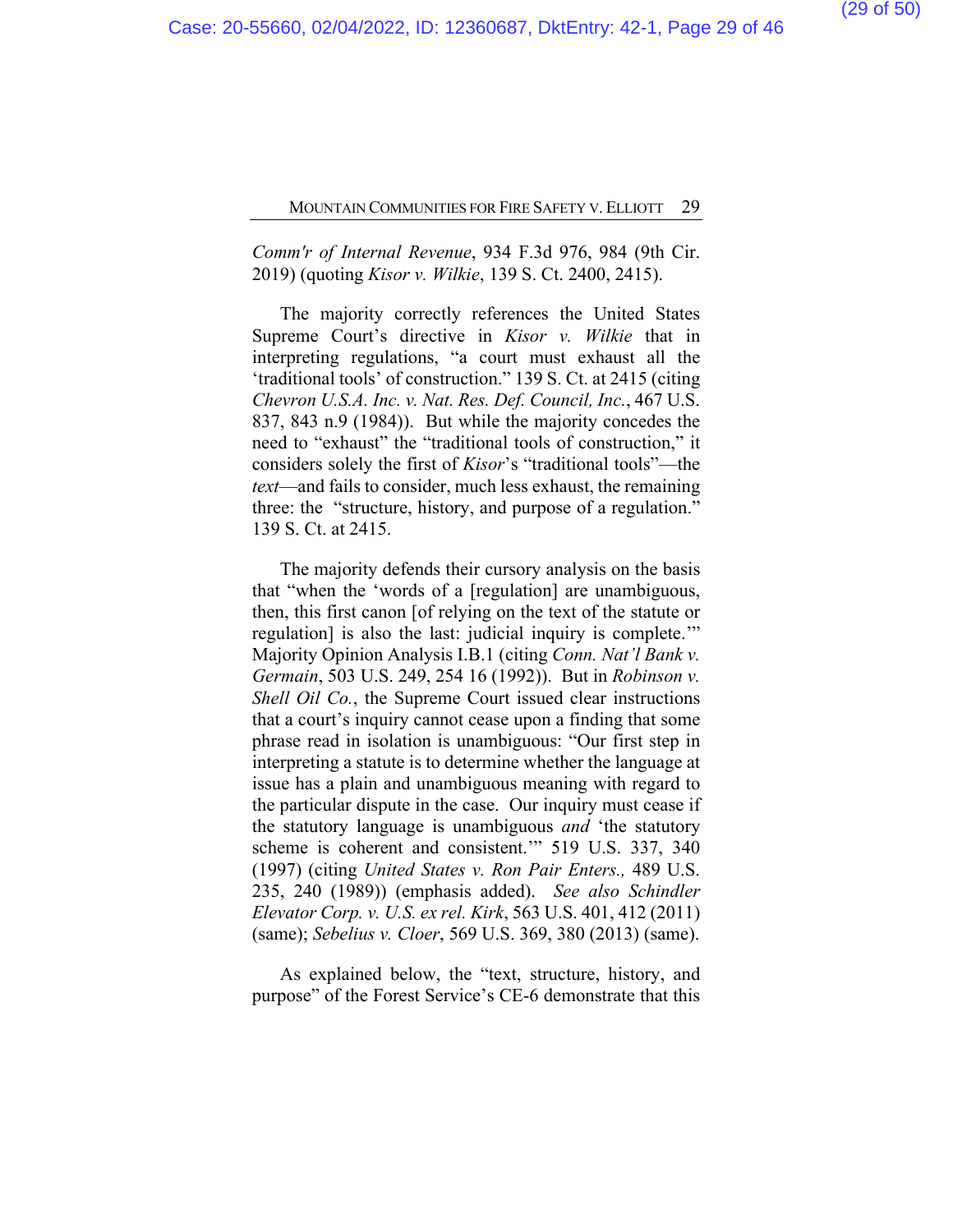categorical exclusion cannot extend to commercial thinning. *See Kisor*, 139 S. Ct. at 2415 (emphasis added). Each roman numeral explicates a separate *Kisor* tool.

#### **I. Textual Analysis of Categorical Exception 6**

The majority's textual analysis makes brief reference to five sources—(i) the text of the regulation itself, (ii) the Oxford English Dictionary, (iii) Webster's Third New International Dictionary, (iv) the 1990 Forest Service Manual, which was operative at the time CE-6 was adopted, and (v) a Society of American Foresters' 1971 publication to conclude that CE-6 unambiguously permits commercial thinning.

#### **A. Textual Analysis of CE-6 Example with "Thinning"**

The majority contends that CE-6's term "thinning" (used as an example of a timber stand improvement activity) should be construed in its general and ordinary sense because the regulation, as written, does not limit forest activities based on tree age or size. But "thinning" as used in the forestry context is not a term used in common parlance; "thinning" is just one word of CE-6's second example, which in turn is just one of four examples. In addition, CE-6 is but one of 22 categorical exclusions under 36 C.F.R. § 220.6(e) for actions requiring "a project or case file and decision memo" that permit the Forest Service to undertake a major action without completing an EIS or an EA. *See* 36 C.F.R. § 220.6(e). *Food & Drug Admin. v. Brown & Williamson Tobacco Corp.*, 529 U.S. 120, 132–33 (2000) ("The meaning—or ambiguity—of certain words or phrases may only become evident when placed in context. It is a 'fundamental canon of statutory construction that the words of a statute must be read in their context and with a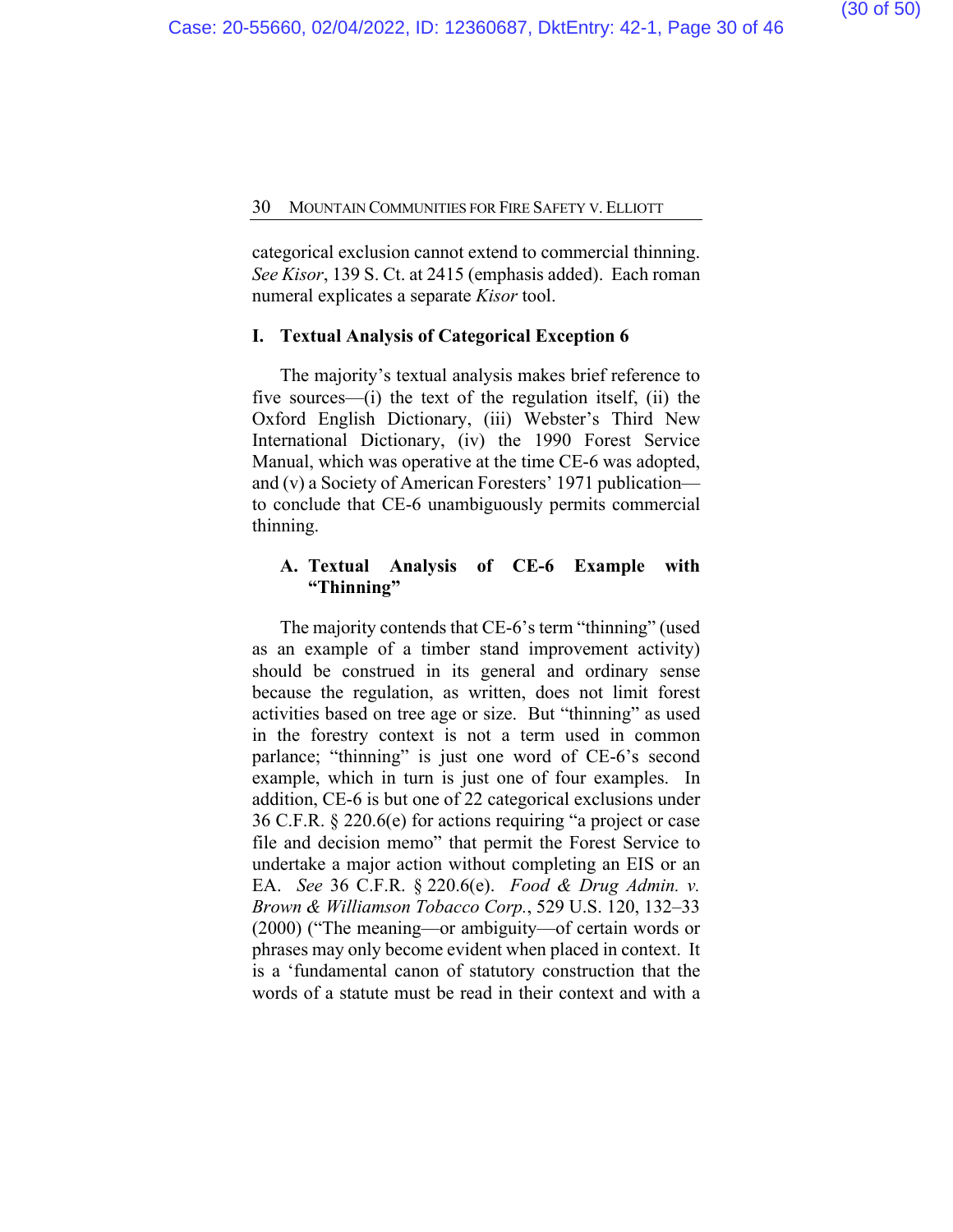view to their place in the overall statutory scheme.'") (quoting *Davis v. Mich. Dep't of Treasury*, 489 U.S. 803, 809 (1989)).

The majority's effort to short circuit a textual analysis of "thinning" finds no basis in Ninth Circuit law. The majority references *Env't Prot. Info. Ctr. v. Carlson*, 968 F.3d 985, 990 (9th Cir. 2020), for the proposition that the Ninth Circuit has "construed common words (such as 'thinning') according to the normal and ordinary meaning," Majority Opinion Analysis I.B.1, but *Carlson* offers not even remote support. First, *Carlson* makes no reference to "thinning." Second, *Carlson* provides no discussion of how courts should determine "common words" and no indication that "thinning" for improving growth or reducing fire hazard is a "common word" similar to the "repair and maintenance" of roads and trails. *Compare* 36 C.F.R. § 220.6(e)(6), *with*  36 C.F.R. § 220.6(d)(4).

Last, *Carlson*'s statement that for 36 C.F.R. § 220.6(d)(4), "'repair' and 'maintenance' are common words with well-understood ordinary meanings" is grounded in that CE's use of examples to illustrate types of repair and maintenance work under the CE: "In order to ensure that these words are understood in accordance with their ordinary meanings rather than as terms of art, the CE provides examples. 'Repair and maintenance' of roads include 'grad[ing], resurfac[ing], and clean[ing] the culverts' of a road; 'grading a road' . . . ." *Id.* (citing 36 C.F.R. § 220.6(d)(4)). In *Carlson*, "repair" and "maintenance" in 36 C.F.R. § 220.6(d)(4) appear in the main clause of the exclusion and are followed by a tabulated list of examples "[i]n order to ensure that these words are understood in accordance with their ordinary meanings rather than as terms of art." 968 F.3d at 990. Here, CE-6's "thinning . . . to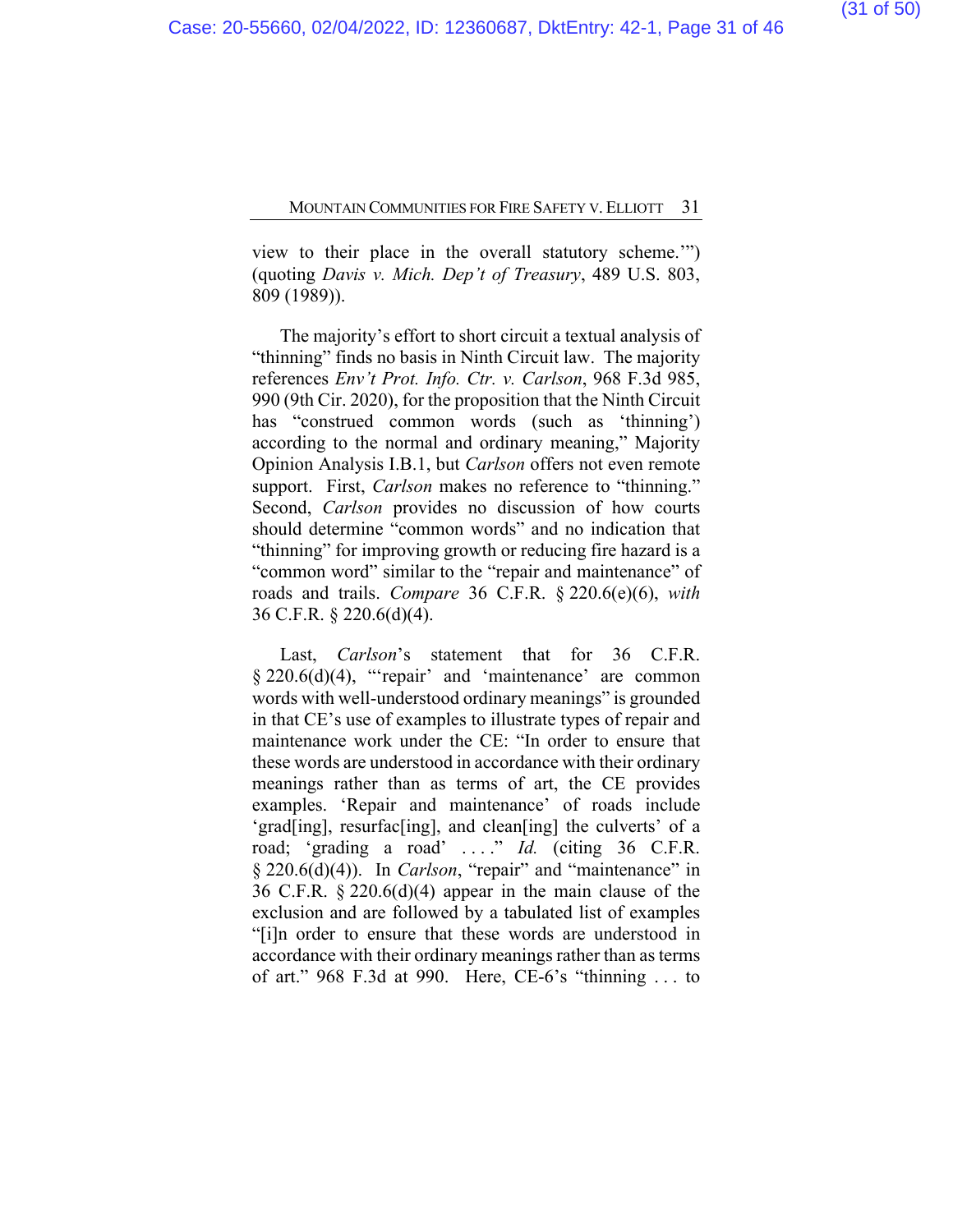improve growth or to reduce fire hazard" is just one of four examples designed to illustrate the scope of the categorical exclusion for "[t]imber stand and/or wildlife habitat improvement activities  $\dots$ ." 36 C.F.R. § 220.6(e)(6).

Thus, because "thinning" in CE-6 is not an ordinary word but rather a term of art, the majority's heavy reliance on the Oxford English Dictionary and Webster's Dictionary to explain the meaning of "thinning" is inapposite. *Brown v. Gardner*, 513 U.S. 115, 118 (1994) ("Ambiguity is a creature not of definitional possibilities but of statutory context").**[1](#page-37-0)**

**<sup>1</sup>** Moreover, the majority's references to dictionary definitions reveal distinct definitions of "thin." The Oxford English Dictionary definition of thin as to "render less crowded or close by removing individuals; hence, to reduce in number" is merely descriptive of the action, with no required purpose. Majority Opinion Analysis I.B.1 (citing *Thin, Oxford English Dictionary* 941 (2d ed. 1991). By contrast, the Webster's definition of thin is "to remove surplus plants or trees . . . so as to improve the growth of the rest." Majority Opinion Analysis I.B.1 (citing *Webster's Third New Int'l Dictionary* 11 2376 (1993)). The Webster's definition entails a discrete goal or purpose of the removal: improving growth of the remaining trees.

The Webster's definition of "thin" is thus seemingly incompatible with CE-6's second example: "Thinning or brush control to improve growth or to reduce fire hazard including the opening of an existing road to a dense timber stand." 36 C.F.R.  $\S$  220.6(e)(6). In the example, available actions are "thinning or brush control" and the permissible objectives are "to improve growth or to reduce fire hazard including the opening of an existing road to a dense timber stand." *Id.* If thinning necessarily entailed actions to "improve growth the growth of the rest" then thinning could not facilitate the sole illustration in CE-6's second example: "to reduce fire hazard *including the opening of an existing road to a dense timber stand*." 36 C.F.R. § 220.6(e)(6)(ii) (emphasis added).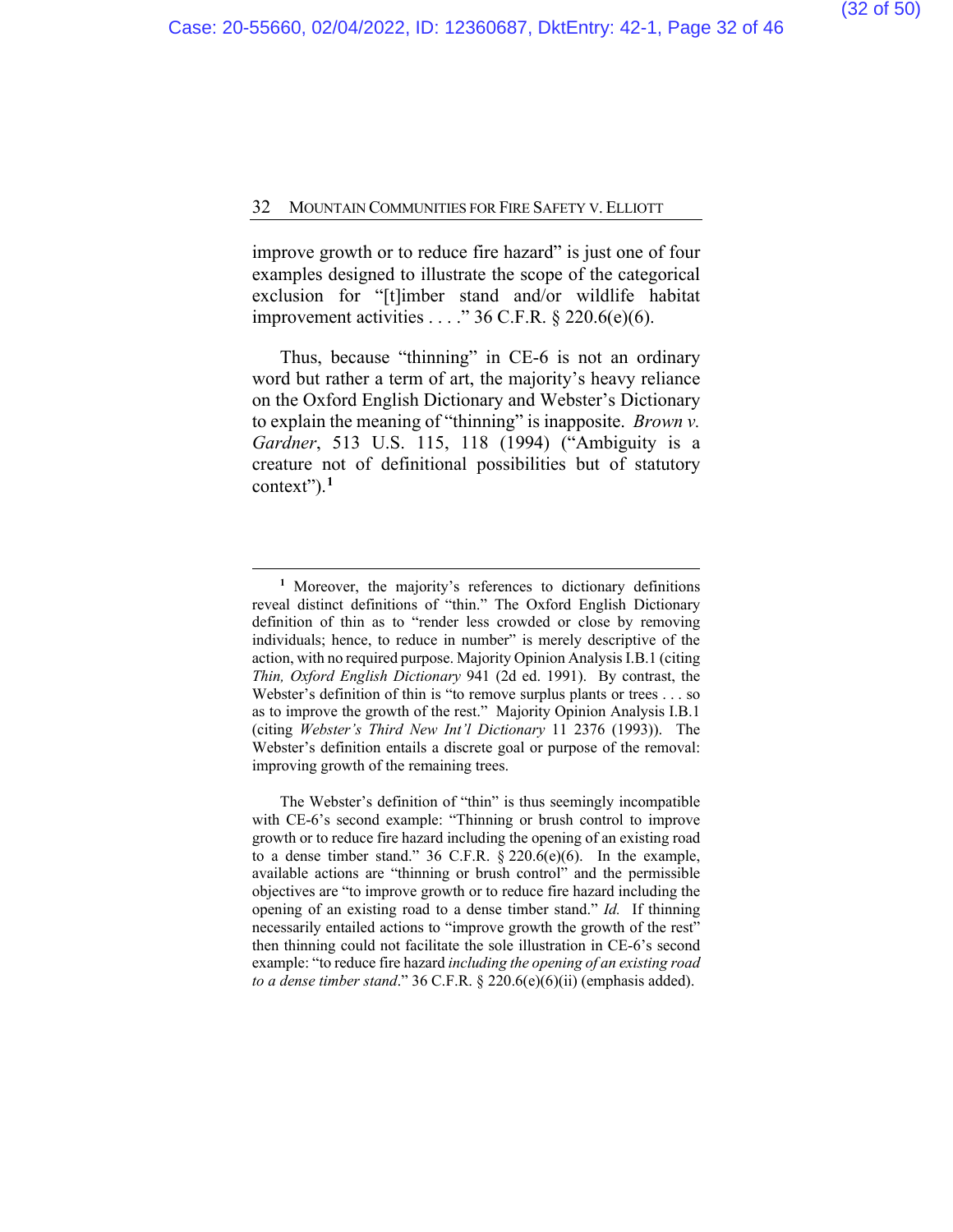In sum, because CE-6's term "thinning" (as an example of a timber stand improvement activity) is ambiguous without reference to the context in which it was written, the majority errs in relying on dictionary definitions and neglecting to thoroughly address what a timber stand improvement activity may reasonably mean when such activity is one of the 36 C.F.R.  $\S 220.6(e)$  22 categorical exclusions.

## **B. Textual Analysis of "Timber Stand Improvement"**

The majority makes only a partial attempt to arrive at the meaning of the critical term "timber stand improvement." It looks to the 1990 Forest Service Manual ("1990 FSM") that was operative when CE-6 was adopted in 1992. But it performs a truncated analysis of that document. The majority relies on the statement in the 1990 FSM that the Society of American Foresters' 1971 publication "Terminology of Forest Science, Technology, Practices, and Products" is "the recognized basis for silvicultural [tree] terminology and definitions," and immediately turns to the 1971 publication to conclude that a timber stand improvement is "[a] loose term comprising all intermediate cuttings . . . ." SOCIETY OF AMERICAN FORESTERS, TERMINOLOGY OF FOREST SCIENCE, TECHNOLOGY, PRACTICES, AND PRODUCTS 277 (F.C. Ford-Robertson ed., 1971).

Confusingly, however, the majority neglects to consider whether the 1990 FSM *itself* offers a definition of timber stand improvements. I readily concede that the FSM "does not have the force of law," *Forest Guardians v. Animal & Plant Health Inspection Serv.*, 309 F.3d 1141, 1143 (9th Cir. 2002); yet find that the 1990 FSM offers most helpful guidance as to the meaning of CE-6's "timber stand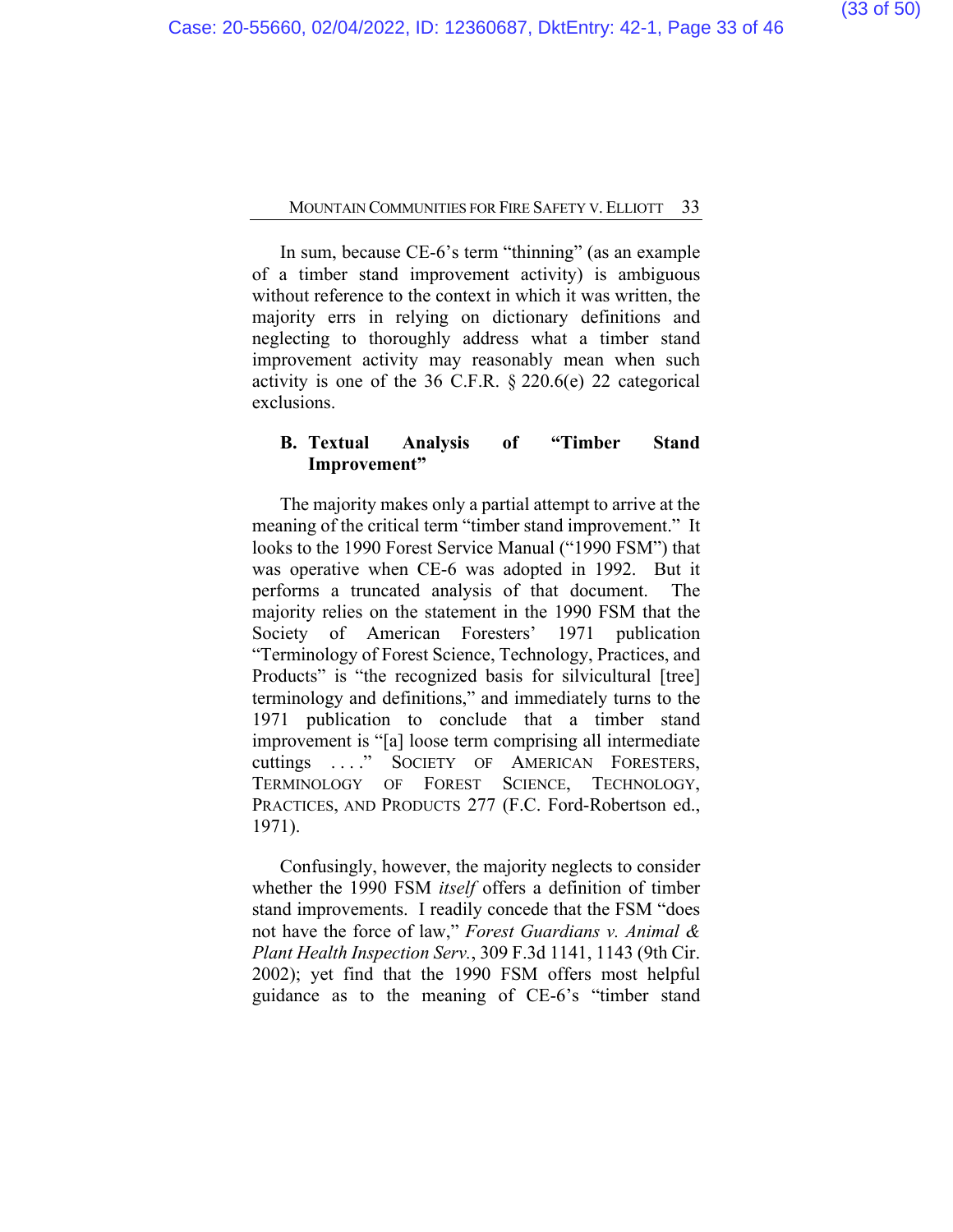improvement" as the public understood the term at the time CE-6 proceeded through notice and comment.

That manual contains a section outlining "Kinds of Timber Stand Improvement" that expressly limits the universe of timber stand improvements categories for Forest Service "work planning and reporting." FSM § 2476.3 (1990). The manual states that only "[t]he following are the categories of [Timber Stand Improvements] recognized for work planning and reporting: 1. Release and weeding. 2. Precommercial thinning. 3. Pruning. 4. Control of understory vegetation. 5. Fertilization. 6. Animal damage control." *Id.* In that section, only "precommercial thinning," not "commercial thinning," is recognized as a timber stand improvement activity. *Id.* Thus, the textual analysis shows that "commercial thinning" is not a permitted type of timber stand improvement under the 1990 FSM and as the public understood the term when CE-6 proceeded through notice and comment.

Although the majority concedes that "[t]he phrase 'timber stand improvement' is a term of art, so we cannot depend only on dictionaries to discern its meaning," Majority Opinion Analysis I.B.1, the majority fails to "examine 'contemporaneous sources to determine the legal meaning of the term' at the time the regulation was adopted." *Williams v. King*, 875 F.3d 500, 503 (9th Cir. 2017). Rather than undertake its own analysis to consider whether the 1990 FSM offers helpful guidance as to the meaning of CE-6's "timber stand improvement" at the time CE-6 was adopted, the majority only references the 1990 FSM's substantive language to discredit the notion that the 1990 FSM might offer even remotely helpful insight to a court determining the meaning of the critical term. As explained below, the majority's critiques are unpersuasive.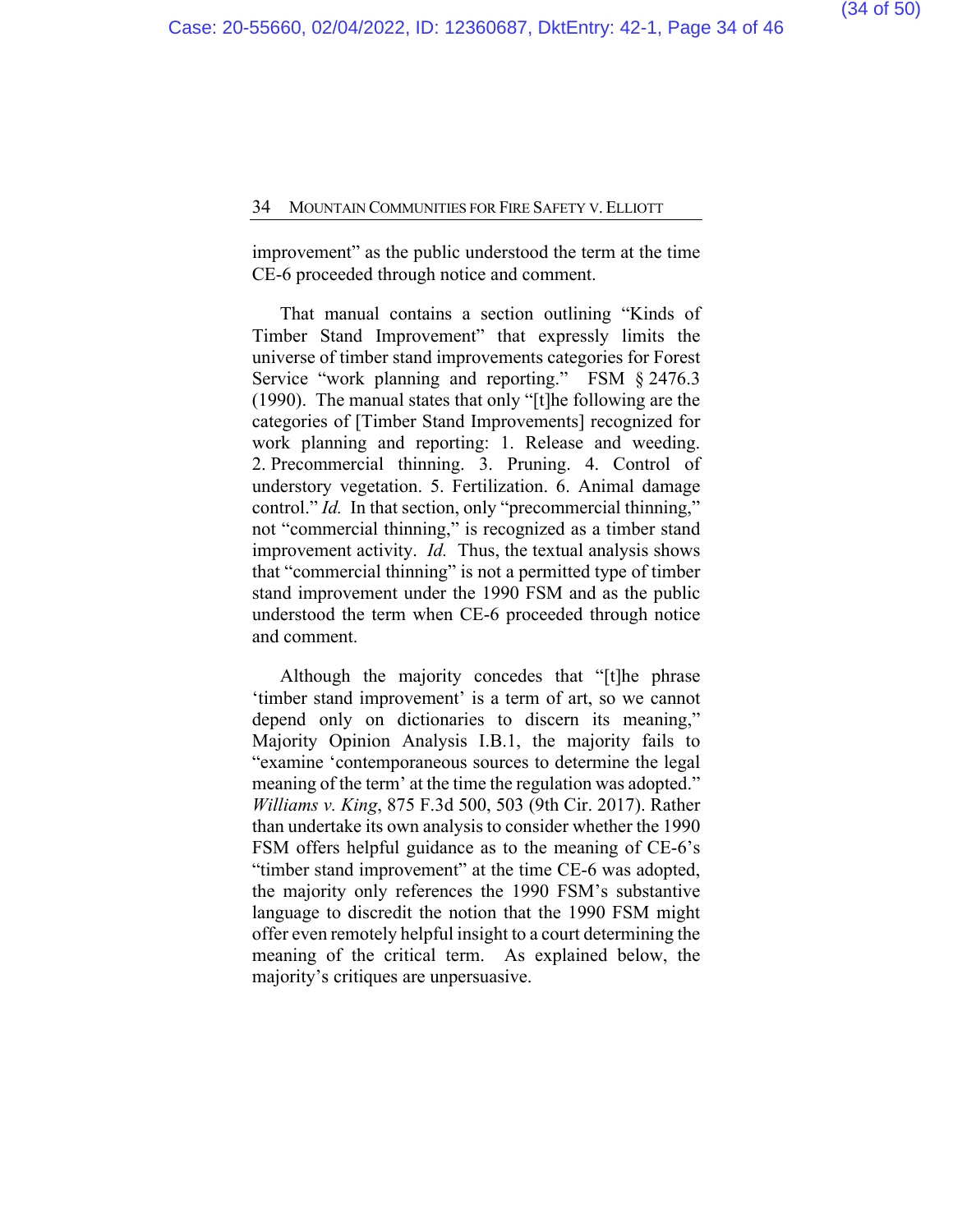First, the majority argues that "there is no indication that the list of examples was intended as exclusive or exhaustive, or that this example for 'work planning and reporting' was intended to define 'timber stand improvement' generally." Majority Opinion Analysis I.B.1. In so arguing, the majority ignores the fact that (i) the 1990 FSM nowhere else expounds upon the meaning of timber stand improvements; (ii) the "work planning and reporting" text that "[t]he following are *the* categories of TSI recognized for work planning and reporting," FSM § 2476.3 (1990) (emphasis added) precedes a logically exhaustive tabulated list due to the use of "the"; and (iii) the 1990 FSM frequently employs terminology to connote non-exhaustive lists, using "such as" for non-exhaustive lists eight times. 1990 FSM.

Further, even if the 1990 FSM's meaning of timber stand improvements for Forest Service "work planning and reporting" is narrower than a "general" dictionary definition of "timber stand improvement," courts must nevertheless consider the 1990 FSM definition when deriving the meaning of CE-6. On the one hand, a timber stand improvement definition limited to Forest Service "work planning and reporting" appears highly relevant to the agency's use of CE-6 because CE-6 requires "a project or case file and decision memo." 36 C.F.R. § 220.6(e). On the other hand, courts need not only rely on some general definition here because, as the majority notes, "'[t]he phrase "timber stand improvement' is a term of art, so we cannot depend only on dictionaries to discern its meaning." Majority Opinion Analysis I.B.1.

Second, the majority argues that the "the 1990 Forest Service Manual elsewhere undercuts the dissent's proposed reading because it authorizes the Forest Service to '[a]ccomplish timber stand improvement objectives to the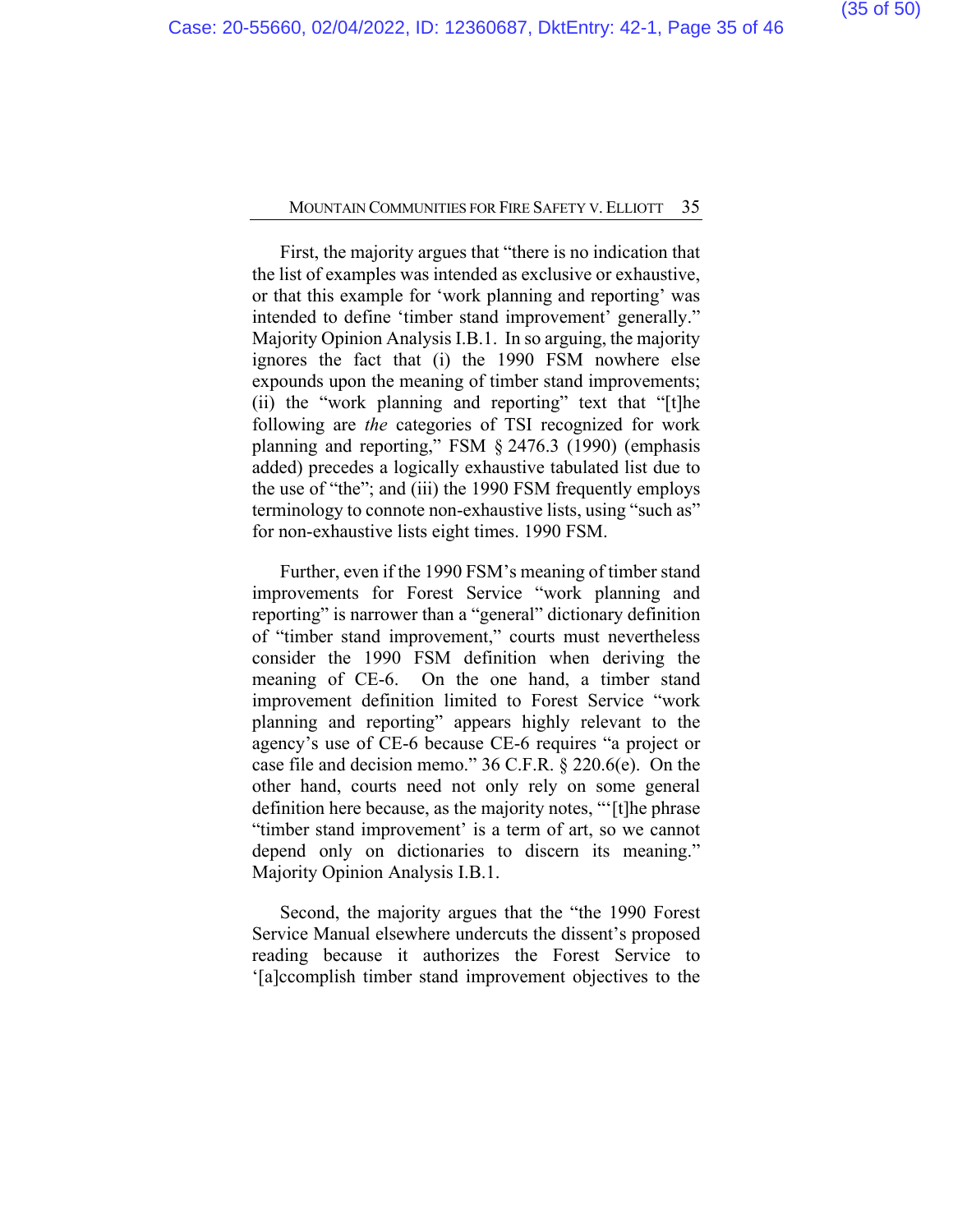extent possible by *commercial sale* . . . *of timber* and other forest products.'" Majority Opinion Analysis I.B.1 (citing FSM § 2476.03 (1990)). Here, the majority neglects to recognize that "commercial sale" is a means to effectuate the "timber stand improvement objectives" defined elsewhere at FSM § 2476.3 (1990); this "commercial sale" is the policy of how the Forest Service can remove "timber and other forest products." The 1990 FSM's use of "commercial sale" does not somehow authorize "commercial thinning."

Last, the majority makes a nearly identical argument over a reference to a "timber sale." Majority Opinion Analysis I.B.1 ("[The FSM] further notes that the agency can seek timber stand improvement 'by Timber Sale'—i.e., to '[h]andle as a timber sale, *any material* to be cut or killed in a stand improvement project that *can be sold as stumpage* or other product.'") (citing FSM § 2476.51 (1990)). As with the "commercial sale" analysis above, the 1990 FSM's text merely authorizes a "timber sale" for the byproduct of a timber stand improvement project. FSM § 2476.51 (1990). The majority cannot reasonably read the phrase "any material" in FSM § 2476.51 to somehow expand the scope of what the 1990 FSM contemplates when it defined applicable timber stand improvement activities for Forest Service work planning and reporting purposes. FSM § 2476.3 (1990).

As explained below, the majority's failure to analyze a major cotemporaneous source—the 1990 FSM—is merely one example of how the majority has failed to "exhaust all the 'traditional tools' of construction," including "[t]he text, structure, history, and purpose" of the regulation. *Kisor*, 139 S. Ct. at 2415 (citing *Chevron U.S.A. Inc. v. Nat. Res. Def. Council, Inc.*, 467 U.S. 837, 843 n.9 (1984)). Adhering to the Supreme Court's instructions in *Kisor*, I analyze the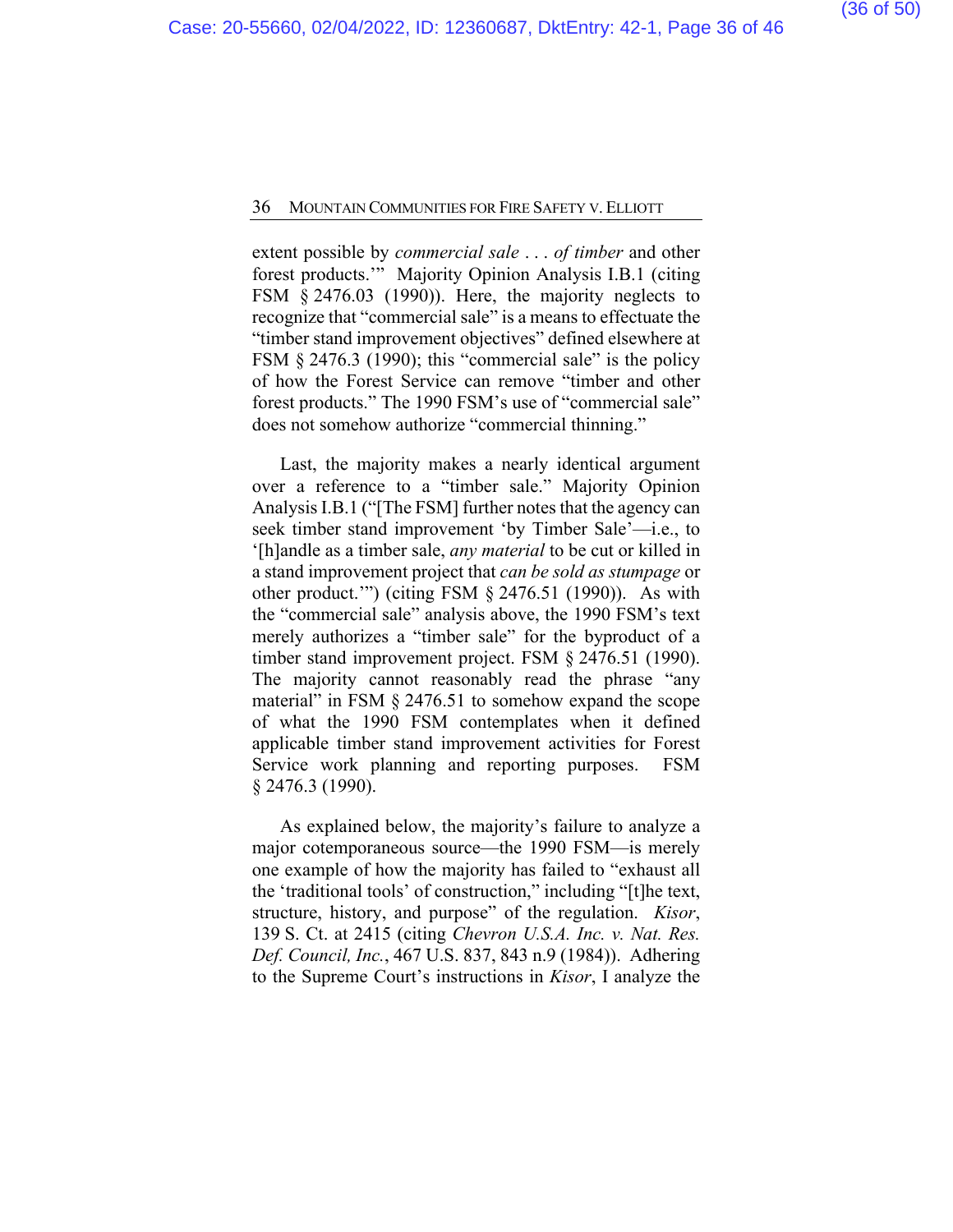structure, history, and purpose of CE-6 and conclude that the term "thinning" in CE-6 unambiguously does *not* permit commercial thinning.

## **II. The History of 36 C.F.R. § 220.6 shows that "Thinning" Does Not Encompass "Commercial Thinning"**

In 1991, when the Forest Service first proposed CE-6, it stated that the previously existing CE, a broad "category of low impact silvicultural activities," would be separated into "precise, clearly understood categories of proposed actions." 56 Fed. Reg. 19,720–21 (Apr. 29, 1991). The initial versions of these new categories were:

- (1) Proposals to harvest or salvage timber which remove one million board feet or less of merchantable wood products; require one mile or less of new road construction; assure regeneration of harvested or salvaged areas, where required;
- (2) Proposals to thin merchantable timber from over-stocked stands which require one mile or less of new road construction;
- (3) Proposals to artificially regenerate areas to native tree species, including needed site preparation not involving the use of pesticides; and
- (4) Proposals to improve vegetation or timber conditions using approved silvicultural or habitat management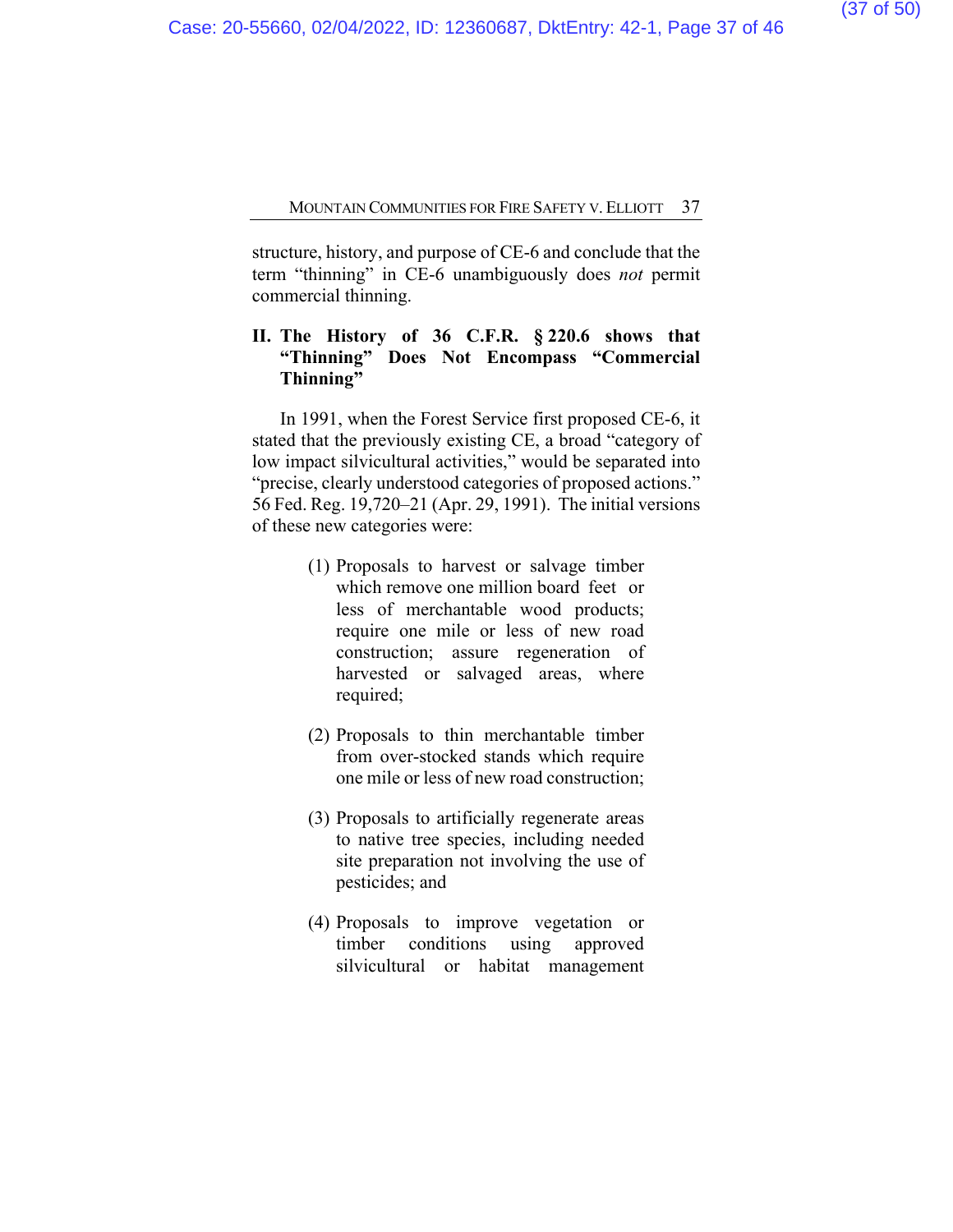techniques, not including the use of herbicides.

56 Fed. Reg. 19,721. In the final language of the rule, the fourth category, which became CE-6, remained separate from the second category, "[p]roposals to thin merchantable timber from over-stocked stands," which became CE-4. National Environmental Policy Act; Revised Policy and Procedures, 57 FR 43,209 (Sept. 18, 1992) (now codified at 36 C.F.R. § 220.6(e) pursuant to National Environmental Policy Act Procedures, 73 Fed. Reg. 43,084, 43,091 (July 24, 2008)). The fact that CE-6 and CE-4 were separate and distinct (before a court issued a nationwide injunction against CE-4**[2](#page-37-0)**) makes clear that the Forest Service did not consider "thinning of merchantable timber" to be a vegetation or timber stand improvement technique.

The Forest Service's own 1990 Manual lends further support to this proposition. "When a statutory term is obviously transplanted from another legal source, it brings the old soil with it." *Medina Tovar v. Zuchowski*, 982 F.3d 631, 636 (9th Cir. 2020) (quoting *Taggart v. Lorenzen*, 139 S. Ct. 1795, 1801 (2019)). Because none of the categories of timber stand improvement listed in the 1990 FSM contemplate or are of the same general scope and character as commercial thinning of trees, the 1990 FSM supports appellant's interpretation that the meaning of CE-

<span id="page-37-0"></span>**<sup>2</sup>** *Heartwood, Inc. v. U.S. Forest Serv.*, 73 F. Supp. 2d 962, 980 (S.D. Ill. 1999), *aff'd*, 230 F.3d 947 (7th Cir. 2000) ("Because the Court finds the timber harvest CE unlawful under NEPA, the Court may not enjoin its application in just a narrow, geographic area. The FS intended the challenged CE to be applied nationwide on all FS lands, so in finding the CE unlawful, the Court sees no option but to enjoin its application nationwide.").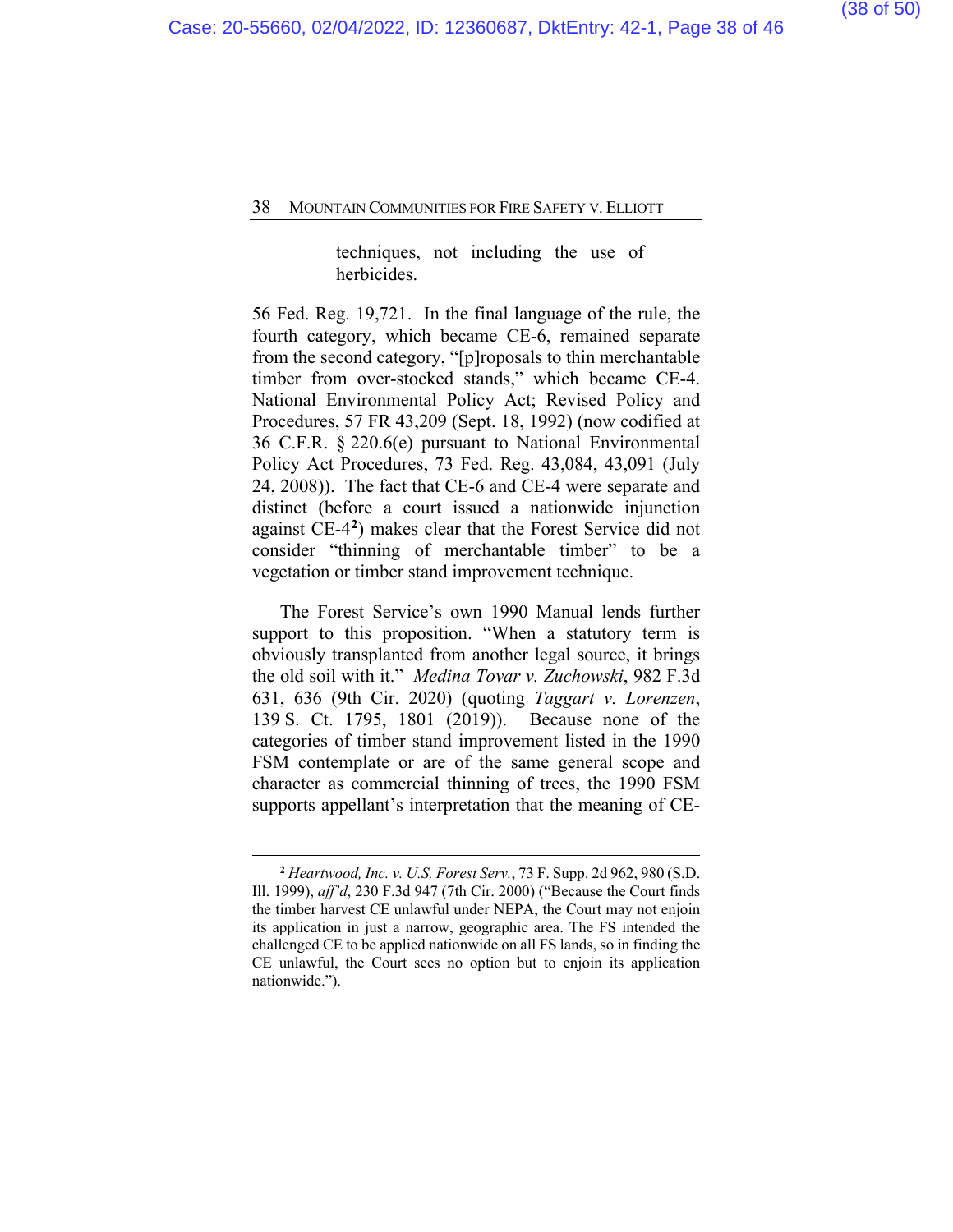6's "timber stand improvement activity" does not encompass commercial thinning.

When the Forest Service adopted the final language of CE-6 (along with eight other CEs) in September 1992, the 1990 FSM established categories of timber stand improvement activities: release and weeding, precommercial thinning, pruning, control of understory vegetation, fertilization, and animal damage control. FSM § 2476.3 (1990). None of these categories could allow for commercial thinning: First, weeding, pruning, control of understory vegetation, fertilization, and animal damage control are activities that are limited in scope and plainly do not contemplate logging of large trees. Second, by listing "precommercial thinning" as a standalone timber stand improvement category rather than "commercial thinning" or the broader "thinning," the Forest Service specifically foreclosed the notion that a "timber stand improvement" could encompass commercial thinning. Finally, "release treatment," as defined by the 1990 manual, is "an intermediate treatment or cutting designed to free a young stand of desirable trees, *not past the sapling stage*, from the competition of undesirable trees that threaten to suppress them." FSM § 2470.5 (1990) (emphasis added). Because trees "not past the sapling stage" are not commercially saleable, "release," too, is not of the same scope or character as commercial thinning.

The current version of the Forest Service Manual, updated in 2014, provides further clarity. It defines a "stand improvement" (previously referred to as a timber stand improvement) as "[a]n intermediate treatment of trees *not past the sapling stage* made to improve the composition, structure, condition, health, and growth of even or uneven aged stands." FSM § 2470.5 (2014). As in the 1990 version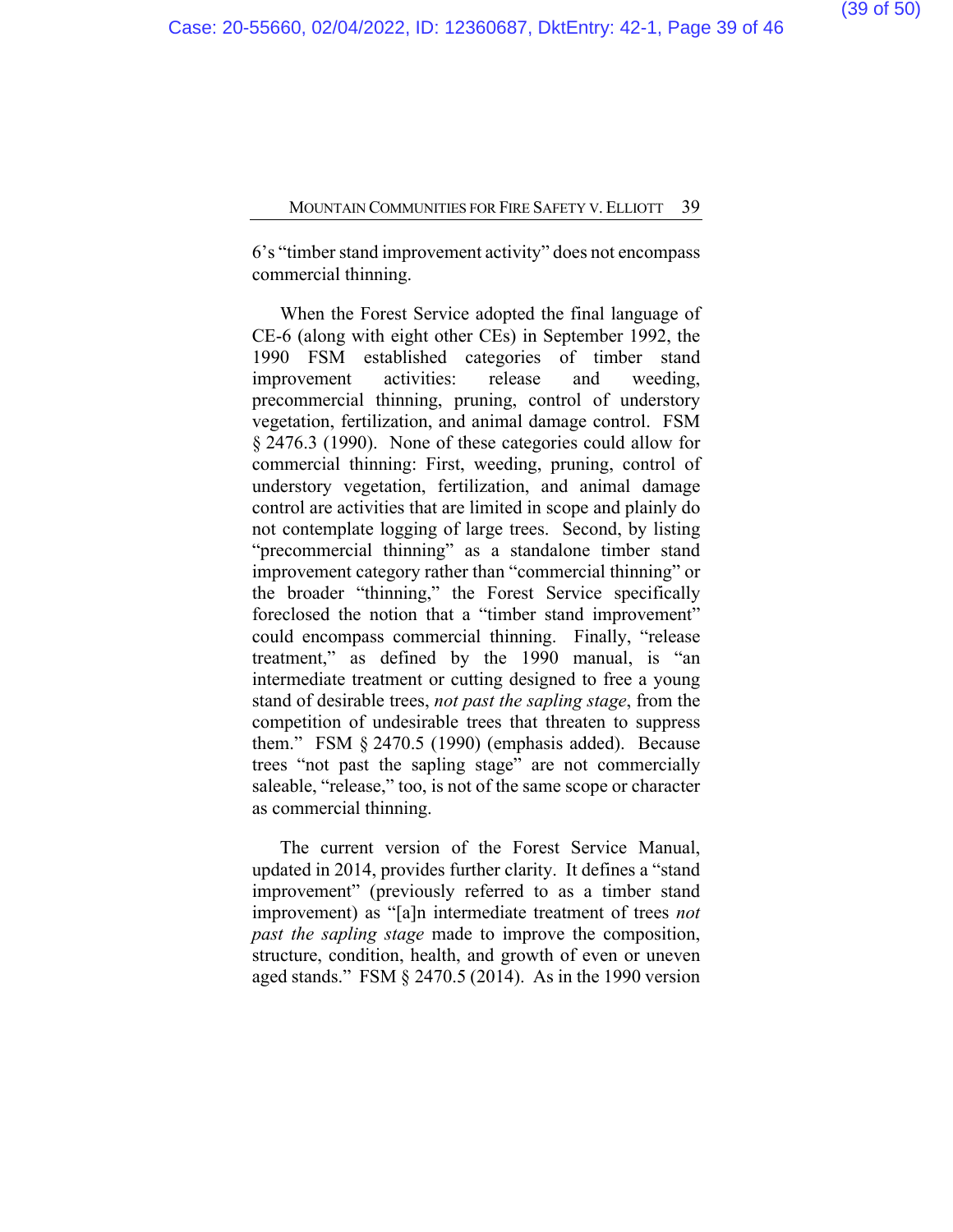of the Forest Service Manual, the 2014 version provides that only "the following are the categories of stand improvement recognized for work planning and reporting:" release and weeding, precommercial thinning, pruning, fertilization, control of understory vegetation, and animal damage control. FSM § 2476.3. The fact that the Forest Service's definition of a stand improvement lists the same stand improvement categories in the 2014 Manual as it does in the 1990 Manual offers strong evidence that (i) the Forest Service's definition of a timber stand improvement activity has not changed since CE-6 was promulgated in 1992 and (ii) that this long-standing definition of a timber stand improvement activity cannot extend to commercial thinning.

## **III. The Structure of 36 C.F.R. § 220.6 Shows That "Thinning" Does Not Encompass "Commercial Thinning"**

Nor does the "entire regulatory scheme as a whole" support the idea that CE-6's "thinning" could extend to commercial thinning. *See Amazon.com, Inc. v. Comm'r of Internal Revenue*, 934 F.3d 976, 986 (9th Cir. 2019) (internal quotation marks omitted) (citation omitted). For instance, the text of a different CE in the same regulation, CE-12, explicitly indicates that permissible timber harvest activities include "commercial thinning of overstocked stands." 36 C.F.R.  $\S 220.6(e)(12)$ . If, as the majority concludes, "thinning" as used throughout the regulation includes commercial thinning, the Forest Service would have no need to indicate explicitly that CE-12 permits commercial thinning. *See IBP, Inc. v. Alvarez*, 546 U.S. 21, 34 (2005) (stating the "normal rule of statutory interpretation that identical words used in different parts of the same statute are generally presumed to have the same meaning").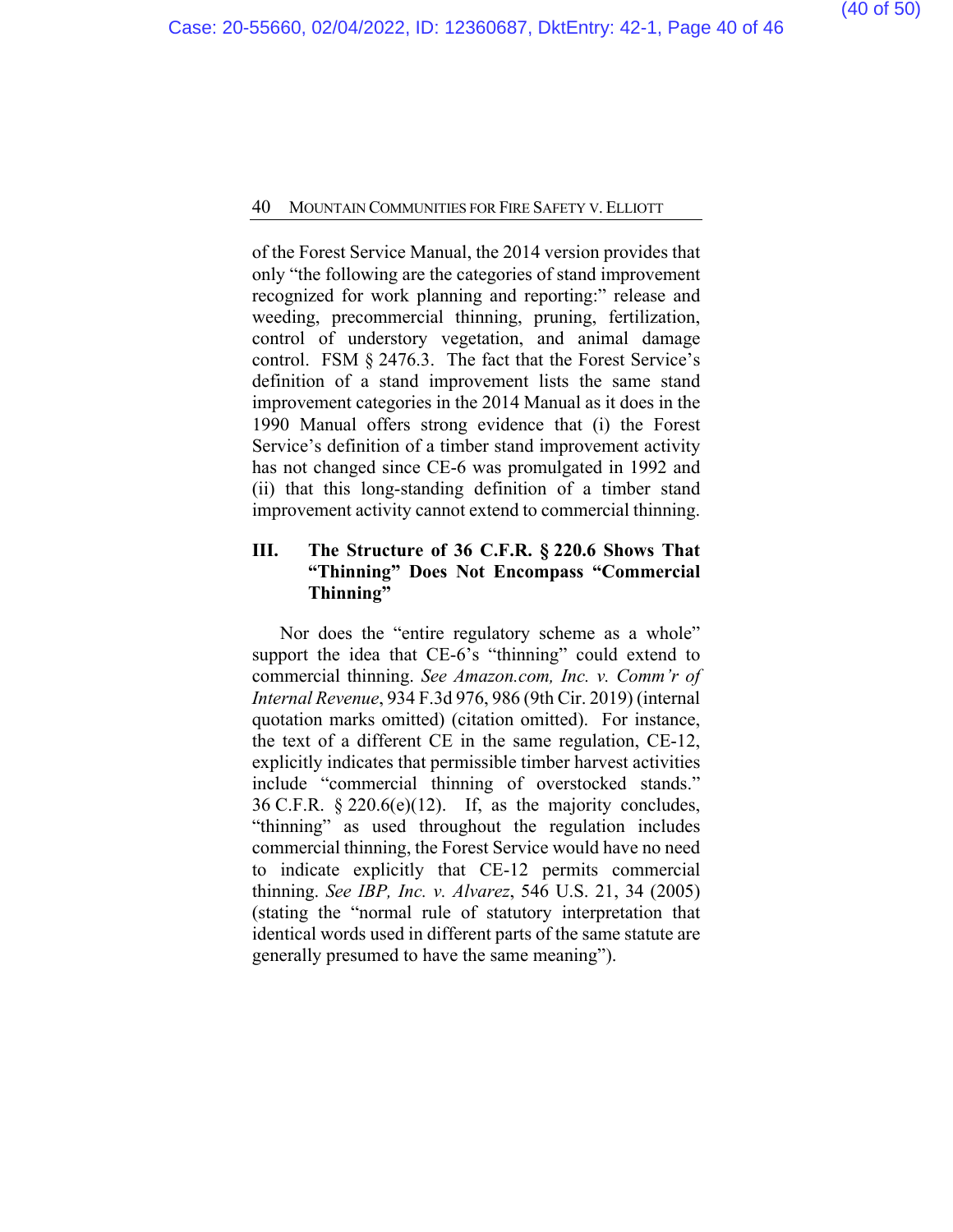Further, under the majority's interpretation, CE-12, along with CE-14, become redundant. The Forest Service states that the Project encompassing approximately 1,200 acres of "overstocked" natural stands furthers two objectives: (i) "reduce the risk of insect and disease infestation" and (ii) "to make the stands more resilient to wildfire." These goals are also consistent with CE-12, which permits "[c]ommercial thinning of overstocked stands to . . . increase health and vigor," 36 C.F.R. § 220.6(e)(12), and CE-14, which contemplates "[c]ommerical and noncommercial sanitation harvest of trees to control insects or disease."  $36$  C.F.R.  $\S$  220.6(e)(14). These two CEs—which explicitly contemplate commercial timber harvest—both contain acreage limitations: 70 acres for CE-12 and 250 for CE-14. In other words, the Forest Service could only bypass the standard environmental review procedure if a proposed project's geographic footprint is 70 acres (under CE-12) or 250 acres (under CE-14) or smaller. This Project contemplates mechanical thinning of trees of up to 601 acres, which is more than double the maximum acreage permitted for harvesting under either CE-12 or CE-14.

Because, as the majority correctly notes, the Forest Service need only rely on one CE to circumvent NEPA's requirement to prepare an EA or the more extensive EIS, *see* 36 C.F.R. § 220.6(f)(2)(ii), allowing the Forest Service to use CE-6 (containing *no* acreage limitation) to perform commercial harvest activities relating to improving forest health or reducing risk of insect infestation functionally render the acreage limitations of CE-12 and CE-14 a dead letter. Thus, the majority's interpretation "would violate 'one of the most basic interpretive canons, that a statute [or *regulation*] should be construed so that effect is given to all its provisions, so that no part will be inoperative or superfluous, void or insignificant.'" *United States v.*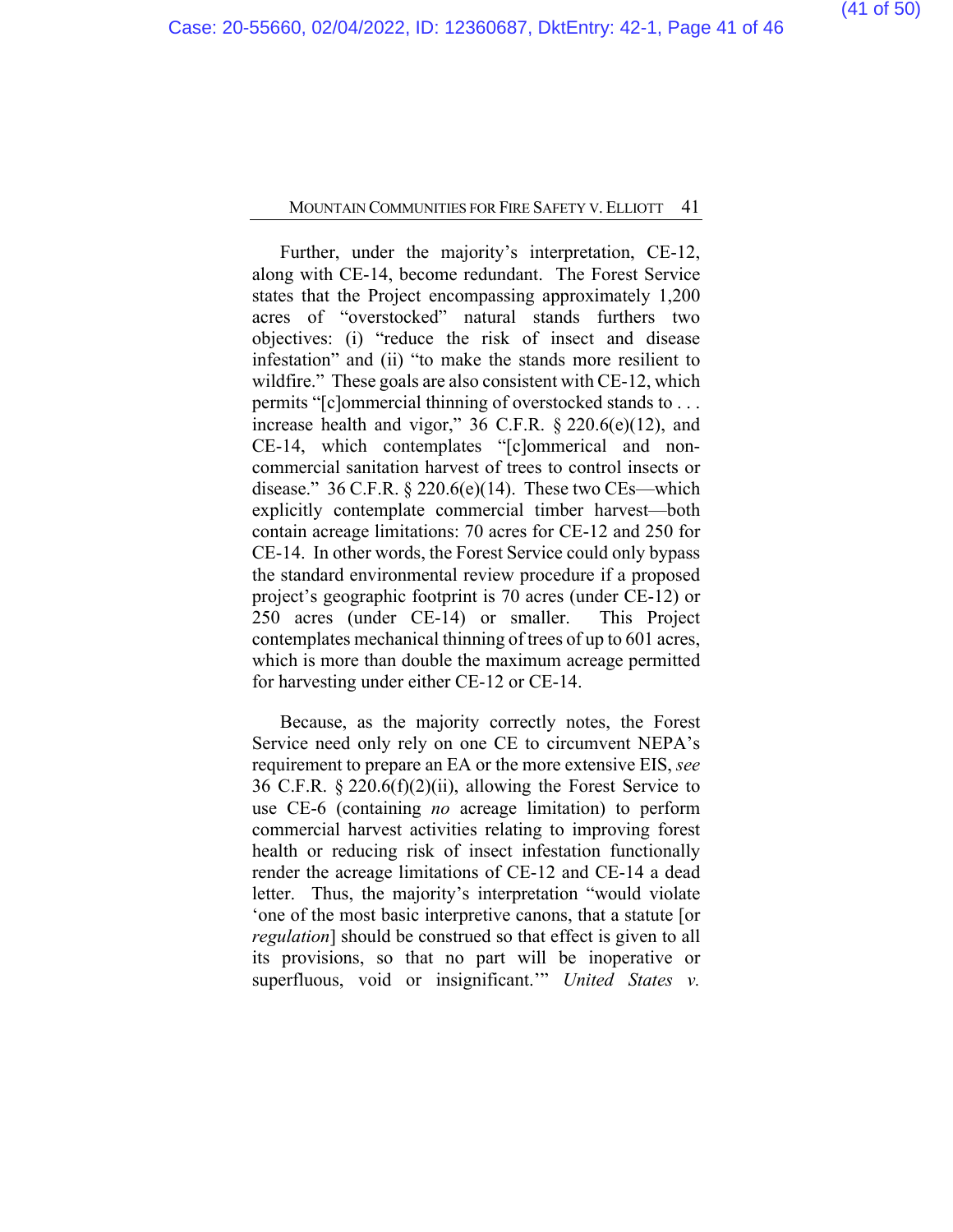*Grandberry*, 730 F.3d 968, 981–82 (9th Cir. 2013) (quoting *Corley v. United States*, 556 U.S. 303, 314 (2009)) (emphasis added).

## **IV. The Overall Policy Concerns Animating CE-6 Do Not Support a Definition of "Timber Stand Improvement" That Includes Commercial Thinning**

Lastly, the overarching object and policy of CE-6 demonstrate that CE-6 does not allow for commercial thinning. *Gozlon-Peretz v. United States*, 498 U.S. 395, 407 (1991) ("In determining the meaning of the statute, we look not only to the particular statutory language, but to the design of the statute as a whole and to its object and policy.") (internal citations omitted). Here, "[i]n determining a statutory provision's meaning, we may consider the purpose of the statute in its entirety, and whether the proposed interpretation would frustrate or advance that purpose." *DaVita Inc. v. Virginia Mason Mem'l Hosp.*, 981 F.3d 679, 692–93 (9th Cir. 2020) (internal quotation marks omitted) (quoting *Brower v. Evans*, 257 F.3d 1058, 1065 (9th Cir. 2001)). An interpretation of CE-6 "which would produce absurd results [should] be avoided if alternative interpretations consistent with the legislative purpose are available." *Griffin v. Oceanic Contractors, Inc.*, 458 U.S. 564, 575 (1982) (citations omitted). And as this Circuit observes, "[t]he rationale for a CE is that a project that will have only a minimal impact on the environment should be allowed to proceed without an EIS or and EA." *Env't Prot. Info. Ctr. v. Carlson*, 968 F.3d 985, 990 (9th Cir. 2020).

NEPA, enacted in 1970, "declares a broad national commitment to protecting and promoting environmental quality." 42 U.S.C. § 4321 *et seq.*; *Robertson v. Methow Valley Citizens Council*, 490 U.S. 332, 348 (1989) (citing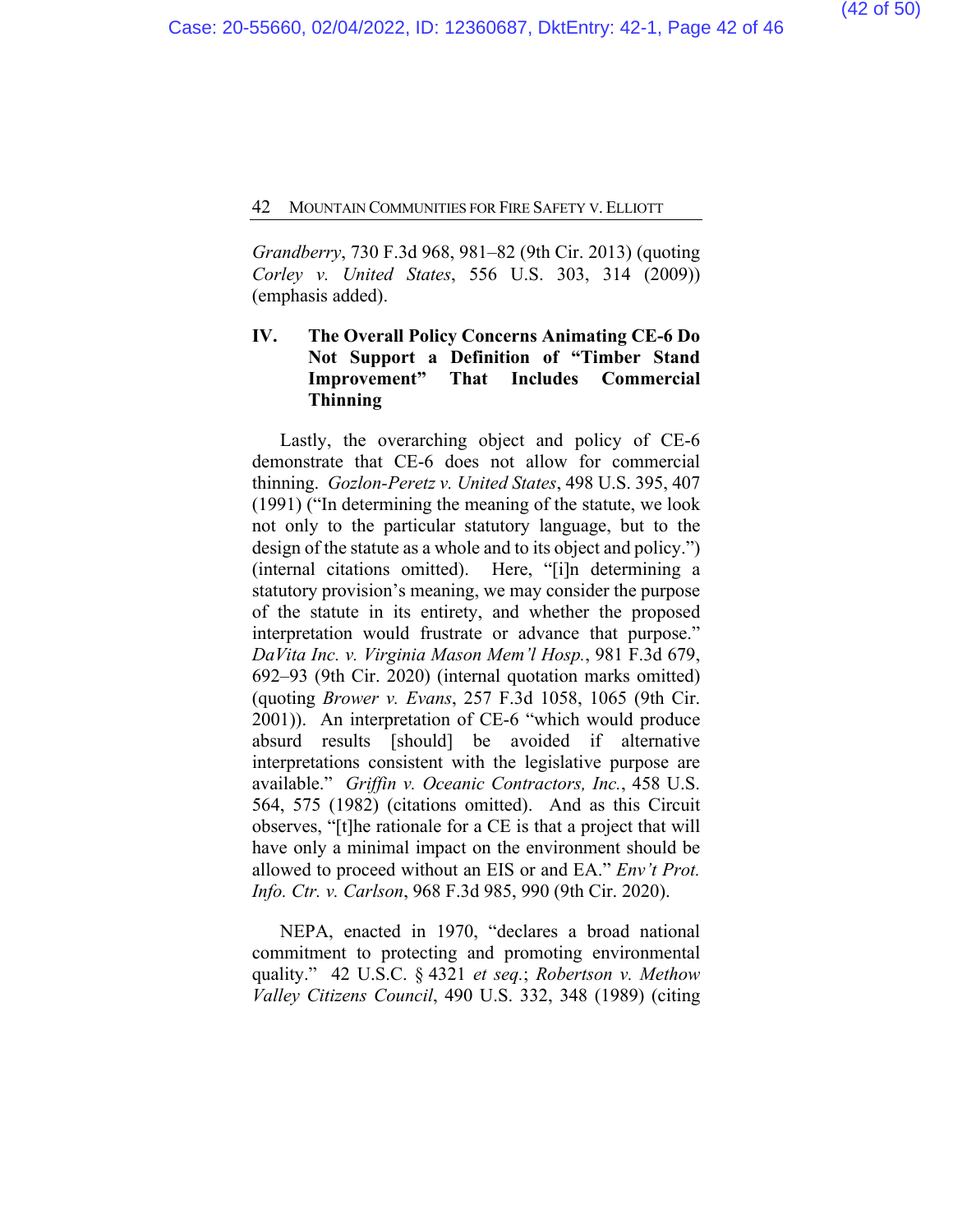83 Stat. 852, 42 U.S.C. § 4331). NEPA requires federal agencies to prepare an EIS for proposed "[f]ederal actions significantly affecting the quality of the human environment." 42 U.S.C. § 4332(C). Pursuant to the regulations implementing NEPA, "[a]n agency *shall* prepare an environmental assessment for a proposed action that is not likely to have significant effects or when the significance of the effects is unknown unless the agency finds that a categorical exclusion ( $\S$  1501.4) is applicable or has decided to prepare an environmental impact statement." 40 C.F.R. § 1501.5(a) (emphasis added); *see also Blue Mountains Biodiversity Project v. Blackwood*, 161 F.3d 1208, 1212 (9th Cir. 1998) (noting that "[a] threshold question in a NEPA case is whether a proposed project will 'significantly affect' the environment, thereby triggering the requirement for an EIS. As a preliminary step, an agency may prepare an EA to decide whether the environmental impact of a proposed action is significant enough to warrant preparation of an EIS").

This statutory requirement ensures that federal agencies thoroughly consider "detailed information concerning significant environmental impacts" before approving certain actions and make this information "available to [a] larger audience that may also play a role in both the decisionmaking process and the implementation of that decision." *Robertson*, 490 U.S. at 349.

By relying on a CE, an agency may avoid preparing either an EA or an EIS altogether but only where the action would not "have a significant effect on the human environment," 40 C.F.R. § 1501.4. The Forest Service's, and the majority's, interpretation of CE-6 is thus inconsistent with NEPA because it would allow the Forest Service to circumvent NEPA's requirements to prepare an EA or an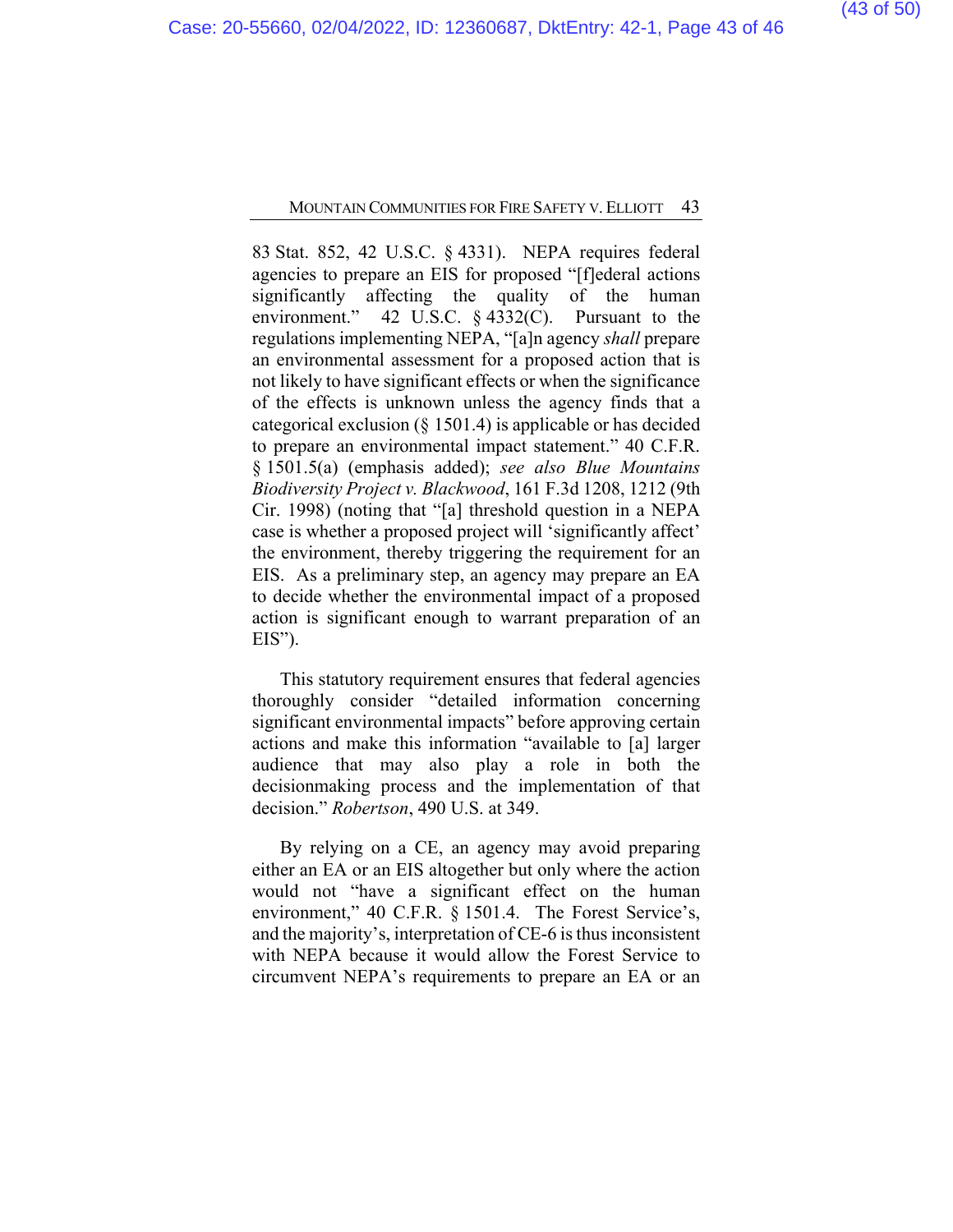EIS by using CE-6 to approve projects that would manifestly have a significant effect on the environment: because CE-6 contains no acreage limitation, the Forest Service—with the majority's stamp of judicial approval—can now authorize projects involving commercial logging over an unlimited number of acres without preparing an EA or EIS. Although the Project in this case will involve approximately 600 acres of commercial logging, the majority's interpretation allows the Forest Service to commercially log trees without first preparing an EA or an EIS over many more acres than that whether that be 1,000, 6,000, or even many more acres. Commercial logging projects of this scope would certainly have a significant effect on the environment in contravention of 40 C.F.R. § 1507.3(e)(2)(ii).

Both the majority and the Forest Service fail to identify any limiting factor that could plausibly avoid this result. First, CE-6's dictate that the Project must be tied to a "timber stand improvement" activity (or a wildlife habitat improvement activity) cannot act as a sufficient bulwark against environmental harm caused by a significant amount of commercial thinning. Other parts of regulation 36 C.F.R. § 220.6 at issue confirm that even a Forest Service action that is intended to improve, rather than harm, a project is not exempt from acreage limitations: such acreage limits are designed to ensure that a categorically exempted project's impact does not have a "significant effect on the human environment." For instance, even where the purpose of a timber sale permitted by CE-12 and CE-14 is to "control insects or disease" or to "achieve the desired stocking level to increase health and vigor," the acreage limits on timber harvest still apply. *See* 36 C.F.R. § 220.6 (e)(12), (14).

Both of CE-6's explicit limitations—on herbicide use and on low standard road construction of more than one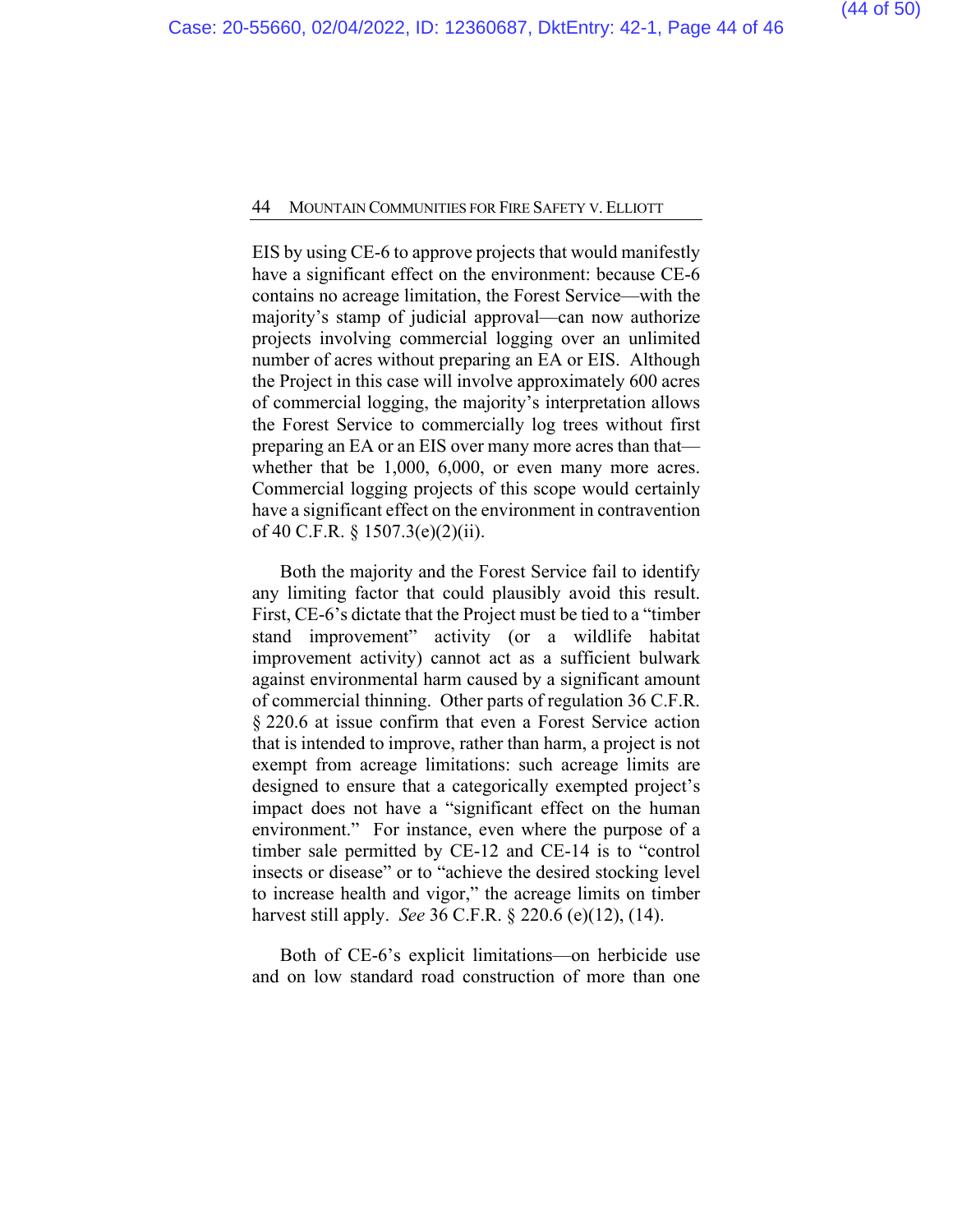mile—are false also saviors. In 1999, a district court struck down CE-4 that authorized "[t]imber harvest which removes 250,000 board feet or less of merchantable wood products or salvage which removes 1,000,000 board feet or less of merchantable wood products," as arbitrary and capricious. *See Heartwood*, 73 F. Supp. 2d at 975. CE-4, like CE-6 (adopted at the same time as CE-4), also included the limitation that the proposed activity to be excluded could "not require more than one mile of low standard road construction." 57 Fed. Reg. at 43,209. Even with this limitation, the court found that in promulgating CE-4, the Forest Service "failed to adequately address or provide support for its position that the timber harvests of these magnitudes would not have cumulative effects on the environment" and enjoined further actions using the timber harvest CE. *Heartwood*, 73 F. Supp. 2d. at 976, 980. And as a matter of common sense, prohibiting the use of herbicides does very little to mitigate the significant harm to the environment caused by large-scale commercial logging.

Because the Forest Service's interpretation of CE-6 that commercial thinning over a potentially unlimited number of acres is a "timber stand improvement activity" that "do[es] not have a significant effect on the human environment." 40 C.F.R. § 1507.3(e)(2)(ii)—contravenes the very purpose of NEPA, the majority errs in concluding that CE-6 unambiguously permits this result. Rather, a purpose analysis demonstrates that CE-6 cannot encompass commercial thinning.

#### \*\*\*\*\*

Taking direction from *Kisor* and settled Ninth Circuit law, I have attempted to explicate "the text, structure, history, and purpose of a regulation." *Kisor*, 139 S. Ct. at 2415. In so doing, I conclude that CE-6 cannot support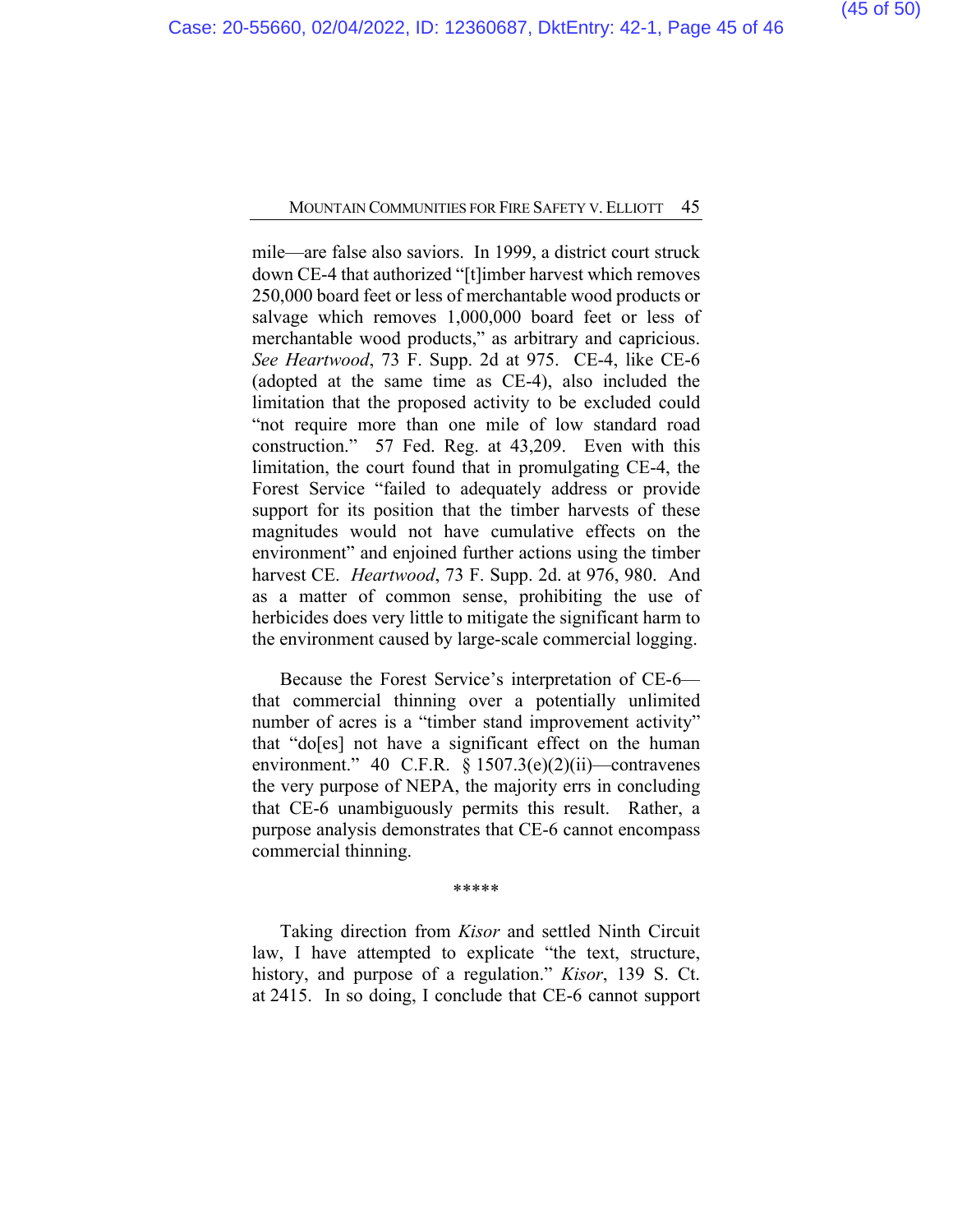the Forest Service's decision to approve the 1,200-acre Cuddy Valley Project when it has conducted neither an environmental impact statement review nor a bare-bones environmental assessment review.

NEPA's requirements do not constitute merely a "timeconsuming regulatory hurdle," as the majority, tellingly, writes. Those requirements are the law, duly enacted and promulgated to ensure that federal agencies "carefully consider [] detailed information concerning significant environmental impacts." *Robertson v. Methow Valley Citizens Council*, 490 U.S. 332, 349 (1989). By failing to consider the consequences of allowing the Forest Service to evade NEPA's environmental disclosure requirements for projects involving significant amounts of commercial thinning—projects that are outside the scope of activities CEs are meant to authorize—the majority misses the forest for the trees and does an impermissible disservice to NEPA's regulatory scheme and the law.

I respectfully dissent.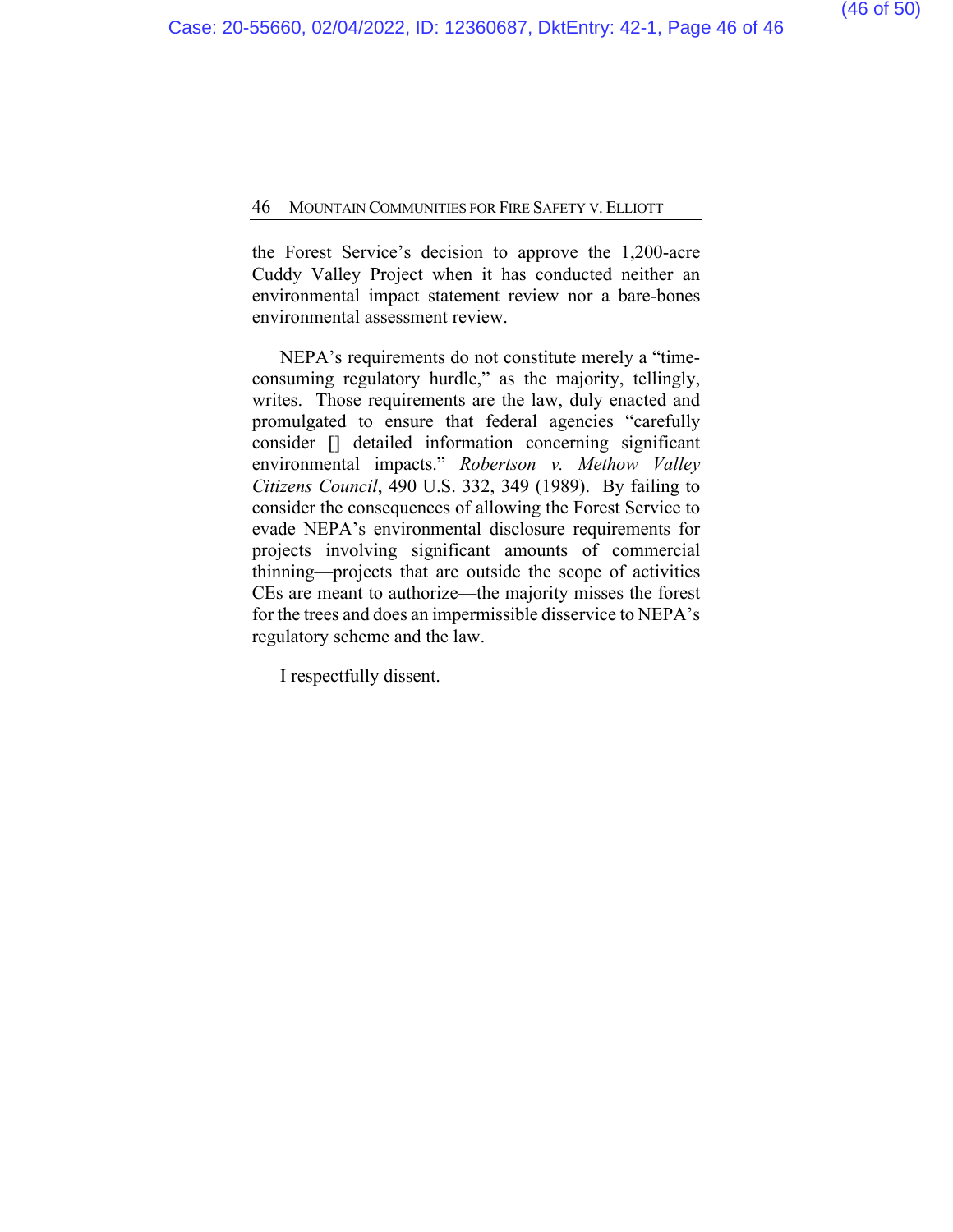# **United States Court of Appeals for the Ninth Circuit**

# **Office of the Clerk**

95 Seventh Street San Francisco, CA 94103

# **Information Regarding Judgment and Post-Judgment Proceedings**

## **Judgment**

This Court has filed and entered the attached judgment in your case. Fed. R. App. P. 36. Please note the filed date on the attached decision because all of the dates described below run from that date, not from the date you receive this notice.

# **Mandate (Fed. R. App. P. 41; 9th Cir. R. 41-1 & -2)**

The mandate will issue 7 days after the expiration of the time for filing a petition for rehearing or 7 days from the denial of a petition for rehearing, unless the Court directs otherwise. To file a motion to stay the mandate, file it electronically via the appellate ECF system or, if you are a pro se litigant or an attorney with an exemption from using appellate ECF, file one original motion on paper.

# **Petition for Panel Rehearing (Fed. R. App. P. 40; 9th Cir. R. 40-1) Petition for Rehearing En Banc (Fed. R. App. P. 35; 9th Cir. R. 35-1 to -3)**

## **(1) A. Purpose (Panel Rehearing):**

- A party should seek panel rehearing only if one or more of the following grounds exist:
	- ► A material point of fact or law was overlooked in the decision;
	- ► A change in the law occurred after the case was submitted which appears to have been overlooked by the panel; or
	- ► An apparent conflict with another decision of the Court was not addressed in the opinion.
- Do not file a petition for panel rehearing merely to reargue the case.

# **B. Purpose (Rehearing En Banc)**

• A party should seek en banc rehearing only if one or more of the following grounds exist: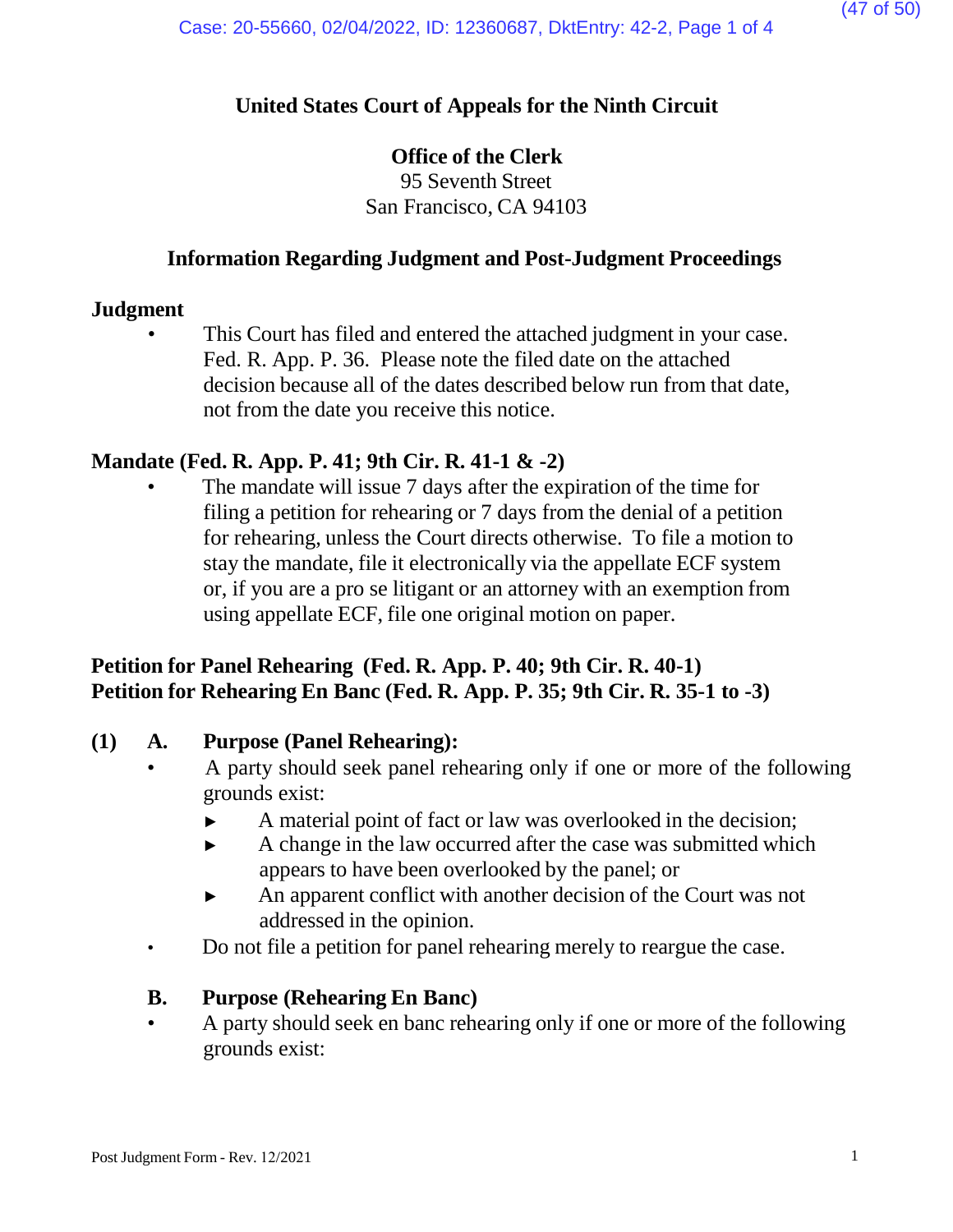- ► Consideration by the full Court is necessary to secure or maintain uniformity of the Court's decisions; or
- The proceeding involves a question of exceptional importance; or
- $\blacktriangleright$  The opinion directly conflicts with an existing opinion by another court of appeals or the Supreme Court and substantially affects a rule of national application in which there is an overriding need for national uniformity.

# **(2) Deadlines for Filing:**

- A petition for rehearing may be filed within 14 days after entry of judgment. Fed. R. App. P. 40(a)(1).
- If the United States or an agency or officer thereof is a party in a civil case, the time for filing a petition for rehearing is 45 days after entry of judgment. Fed. R. App. P. 40(a)(1).
- If the mandate has issued, the petition for rehearing should be accompanied by a motion to recall the mandate.
- *See* Advisory Note to 9th Cir. R. 40-1 (petitions must be received on the due date).
- An order to publish a previously unpublished memorandum disposition extends the time to file a petition for rehearing to 14 days after the date of the order of publication or, in all civil cases in which the United States or an agency or officer thereof is a party, 45 days after the date of the order of publication. 9th Cir. R. 40-2.

# **(3) Statement of Counsel**

• A petition should contain an introduction stating that, in counsel's judgment, one or more of the situations described in the "purpose" section above exist. The points to be raised must be stated clearly.

# **(4) Form & Number of Copies (9th Cir. R. 40-1; Fed. R. App. P. 32(c)(2))**

- The petition shall not exceed 15 pages unless it complies with the alternative length limitations of 4,200 words or 390 lines of text.
- The petition must be accompanied by a copy of the panel's decision being challenged.
- A response, when ordered by the Court, shall comply with the same length limitations as the petition.
- If a pro se litigant elects to file a form brief pursuant to Circuit Rule 28-1, a petition for panel rehearing or for rehearing en banc need not comply with Fed. R. App. P. 32.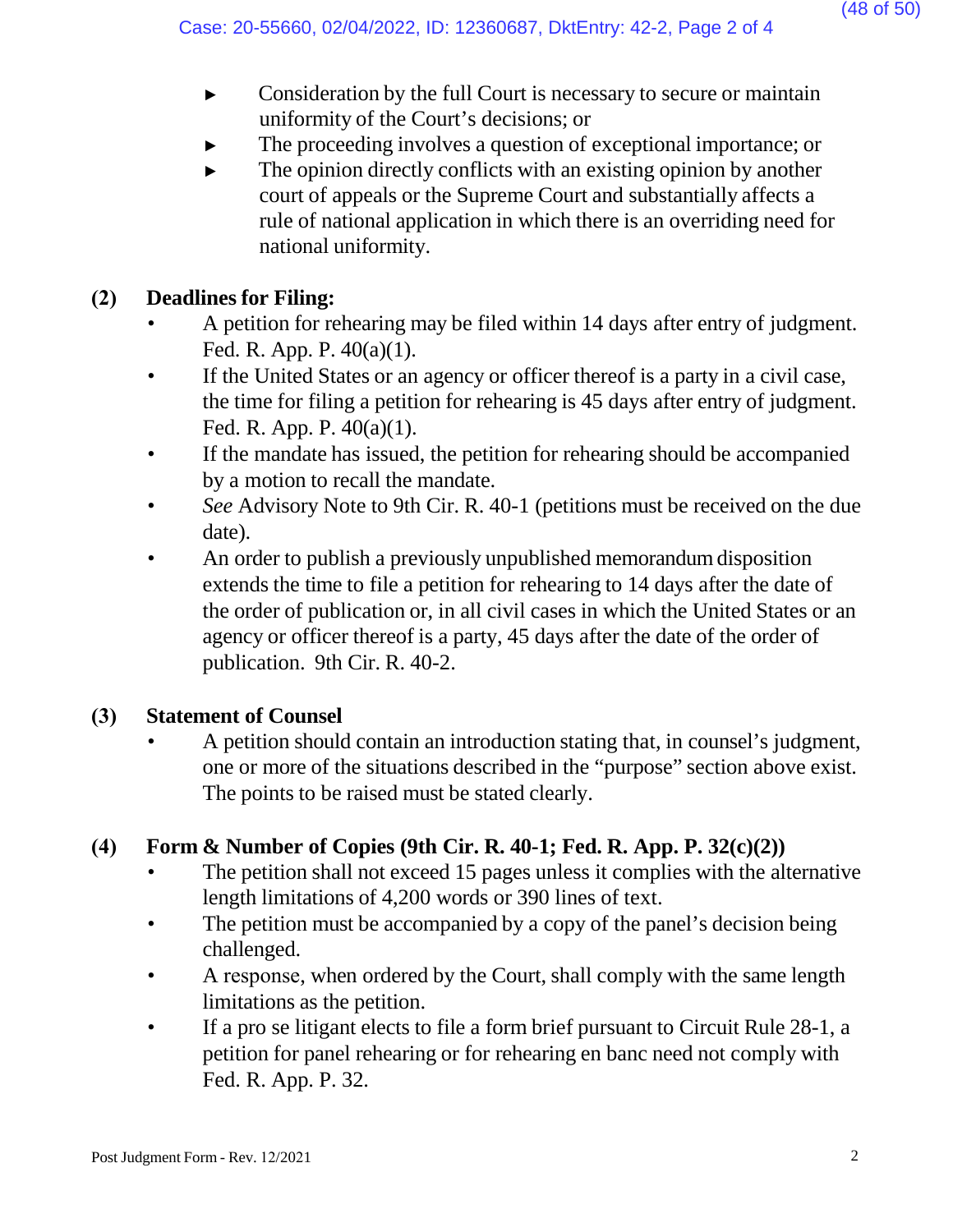Case: 20-55660, 02/04/2022, ID: 12360687, DktEntry: 42-2, Page 3 of 4

- The petition or response must be accompanied by a Certificate of Compliance found at Form 11, available on our website at [www.ca9.uscourts.gov](http://www.ca9.uscourts.gov/) under *Forms.*
- You may file a petition electronically via the appellate ECF system. No paper copies are required unless the Court orders otherwise. If you are a pro se litigant or an attorney exempted from using the appellate ECF system, file one original petition on paper. No additional paper copies are required unless the Court orders otherwise.

# **Bill of Costs (Fed. R. App. P. 39, 9th Cir. R. 39-1)**

- The Bill of Costs must be filed within 14 days after entry of judgment.
- See Form 10 for addi[t](http://www.ca9.uscourts.gov/)ional information, available on our website at [www.ca9.uscourts.gov](http://www.ca9.uscourts.gov/) under *Forms.*

# **Attorneys Fees**

- Ninth Circuit Rule 39-1 describes the content and due dates for attorneys fees applications.
- All relevant forms are available on our website at [www.ca9.uscourts.gov](http://www.ca9.uscourts.gov/) under *Forms* or by telephoning (415) 355-7806.

# **Petition for a Writ of Certiorari**

• Please refer to the Rules of the United States Supreme Court a[t](http://www.supremecourt.gov/) [www.supremecourt.gov](http://www.supremecourt.gov/)

# **Counsel Listing in Published Opinions**

- Please check counsel listing on the attached decision.
- If there are any errors in a published opinion, please send an email or letter **in writing within 10 days** to:
	- ► Thomson Reuters; 610 Opperman Drive; PO Box 64526; Eagan, MN 55123 (Attn: Maria Evangelista (maria.b.evangelista@tr.com));
	- ► and electronically file a copy of the letter via the appellate ECF system by using "File Correspondence to Court," or if you are an attorney exempted from using the appellate ECF system, mail the Court one copy of the letter.